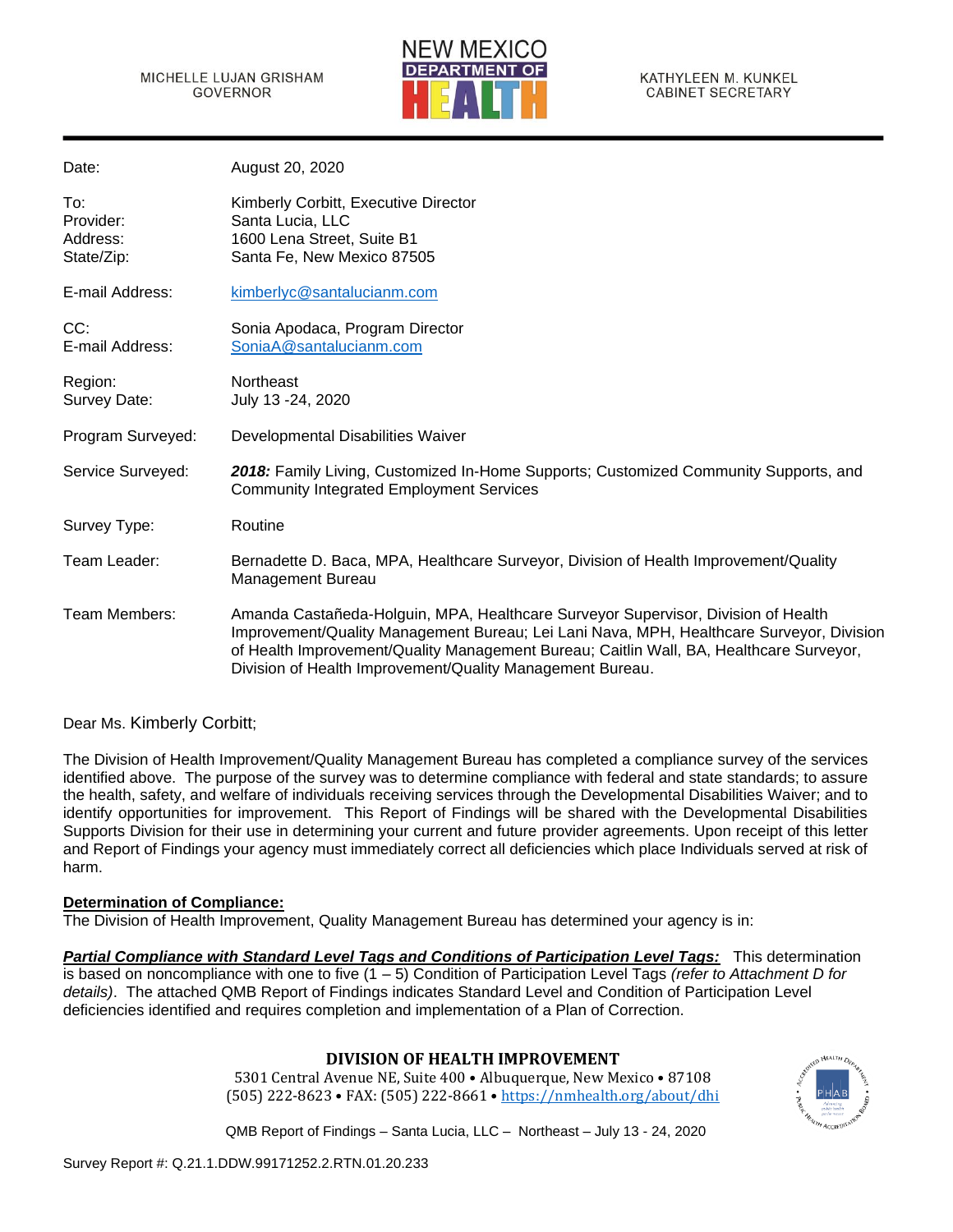The following tags are identified as Condition of Participation Level:

- Tag # 1A22 Agency Personnel Competency
- Tag # 1A09 Medication Delivery Routine Medication Administration
- Tag # 1A09.1 Medication Delivery PRN Medication Administration

The following tags are identified as Standard Level:

- Tag # 1A32.1 Administrative Case File: Individual Service Plan Implementation *(Not Completed at Frequency)*
- Tag # 1A43.1 General Events Reporting: Individual Reporting
- Tag # LS25 Residential Health & Safety (Supported Living / Family Living / Intensive Medical Living)
- Tag # IS25 Community Integrated Employment Services
- Tag # LS27 Family Living Reimbursement

### **Plan of Correction:**

The attached Report of Findings identifies the deficiencies found during your agency's on-site compliance review. You are required to complete and implement a Plan of Correction. Your agency has a total of 45 business days (10 business days to submit your POC for approval and 35 days to implement your *approved* Plan of Correction) from the receipt of this letter.

You were provided information during the exit meeting portion of your on-site survey. Please refer to this information (Attachment A) for specific instruction on completing your Plan of Correction. At a minimum your Plan of Correction should address the following for each Tag cited:

### **Corrective Action for Current Citation**:

• How is the deficiency going to be corrected? (i.e. obtained documents, retrain staff, individuals and/or staff no longer in service, void/adjusts completed, etc.) This can be specific to each deficiency cited or if possible an overall correction, i.e. all documents will be requested and filed as appropriate.

### **On-going Quality Assurance/Quality Improvement Processes:**

- What is going to be done on an ongoing basis? (i.e. file reviews, etc.)
- How many individuals is this going to effect? (i.e. percentage of individuals reviewed, number of files reviewed, etc.)
- How often will this be completed? (i.e. weekly, monthly, quarterly, etc.)
- Who is responsible? (responsible position within your agency)
- What steps will be taken if issues are found? (i.e. retraining, requesting documents, filing RORA, etc.)
- How is this integrated in your agency's QIS, QI Committee reviews and annual report?

### **Submission of your Plan of Correction:**

Please submit your agency's Plan of Correction in the available space on the two right-hand columns of the Report of Findings. *(See attachment "A" for additional guidance in completing the Plan of Correction)*.

Within 10 business days of receipt of this letter your agency Plan of Correction must be submitted to the parties below:

- **1. Quality Management Bureau, Attention: Monica Valdez, Plan of Correction Coordinator in any of the following ways:**
	- a. Electronically at [MonicaE.Valdez@state.nm.us](mailto:MonicaE.Valdez@state.nm.us) *(preferred method)*
	- b. Fax to 505-222-8661, or
	- c. Mail to POC Coordinator, 5301 Central Ave NE Suite 400, Albuquerque, New Mexico 87108

## **2. Developmental Disabilities Supports Division Regional Office for region of service surveyed**

Upon notification from QMB that your *Plan of Correction has been approved*, you must implement all remedies and corrective actions to come into compliance. If your Plan of Correction is denied, you must resubmit a revised plan as soon as possible for approval, as your POC approval and all remedies must be completed within 45 business days of the receipt of this letter.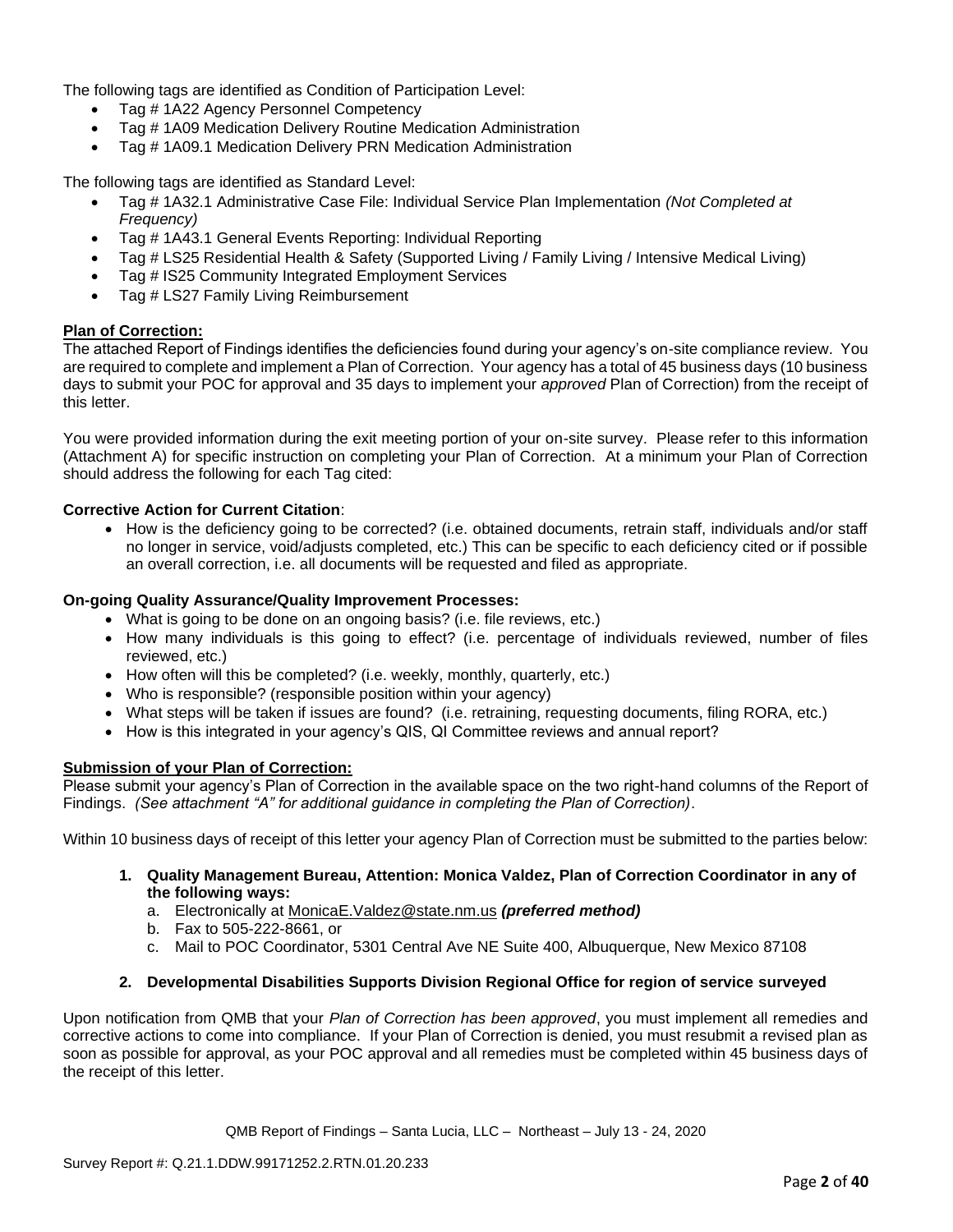Failure to submit your POC within the allotted 10 business days or complete and implement your Plan of Correction within the total 45 business days allowed may result in the imposition of a \$200 per day Civil Monetary Penalty until it is received, completed and/or implemented.

### **Billing Deficiencies:**

If you have deficiencies noted in this report of findings under the *Service Domain: Medicaid Billing/Reimbursement*, you must complete a "Void/Adjust" claim or remit the identified overpayment via a check within 30 calendar days of the date of this letter to HSD/OIG/PIU, *though this is not the preferred method of payment*. If you choose to pay via check, please include a copy of this letter with the payment. Make the check payable to the New Mexico Human Services Department and mail to:

> Attention: *Lisa Medina-Lujan* HSD/OIG/Program Integrity Unit 1474 Rodeo Road Santa Fe, New Mexico 87505

If you have questions and would like to speak with someone at HSD/OIG/PIU, please contact:

### *Lisa Medina-Lujan [\(Lisa.medina-lujan@state.nm.us\)](mailto:Lisa.medina-lujan@state.nm.us)*

Please be advised that there is a one-week lag period for applying payments received by check to Void/Adjust claims. During this lag period, your other claim payments may be applied to the amount you owe even though you have sent a refund, reducing your payment amount. For this reason, we recommend that you allow the system to recover the overpayment instead of sending in a check.

### **Request for Informal Reconsideration of Findings (IRF):**

If you disagree with a finding of deficient practice, you have 10 business days upon receipt of this notice to request an IRF. Submit your request for an IRF in writing to:

> ATTN: QMB Bureau Chief Request for Informal Reconsideration of Findings 5301 Central Ave NE Suite #400 Albuquerque, NM 87108 Attention: IRF request/QMB

See Attachment "C" for additional guidance in completing the request for Informal Reconsideration of Findings. The request for an IRF will not delay the implementation of your Plan of Correction which must be completed within 45 total business days (10 business days to submit your POC for approval and 35 days to implement your *approved* Plan of Correction). Providers may not appeal the nature or interpretation of the standard or regulation, the team composition or sampling methodology. If the IRF approves the modification or removal of a finding, you will be advised of any changes.

Please contact the Plan of Correction Coordinator, Monica Valdez at 505-273-1930 or email at: [MonicaE.Valdez@state.nm.us](mailto:MonicaE.Valdez@state.nm.us) if you have questions about the Report of Findings or Plan of Correction. Thank you for your cooperation and for the work you perform.

Sincerely,

Bernadette D. Baca, MPA

Bernadette D. Baca, MPA Team Lead/Healthcare Surveyor Division of Health Improvement Quality Management Bureau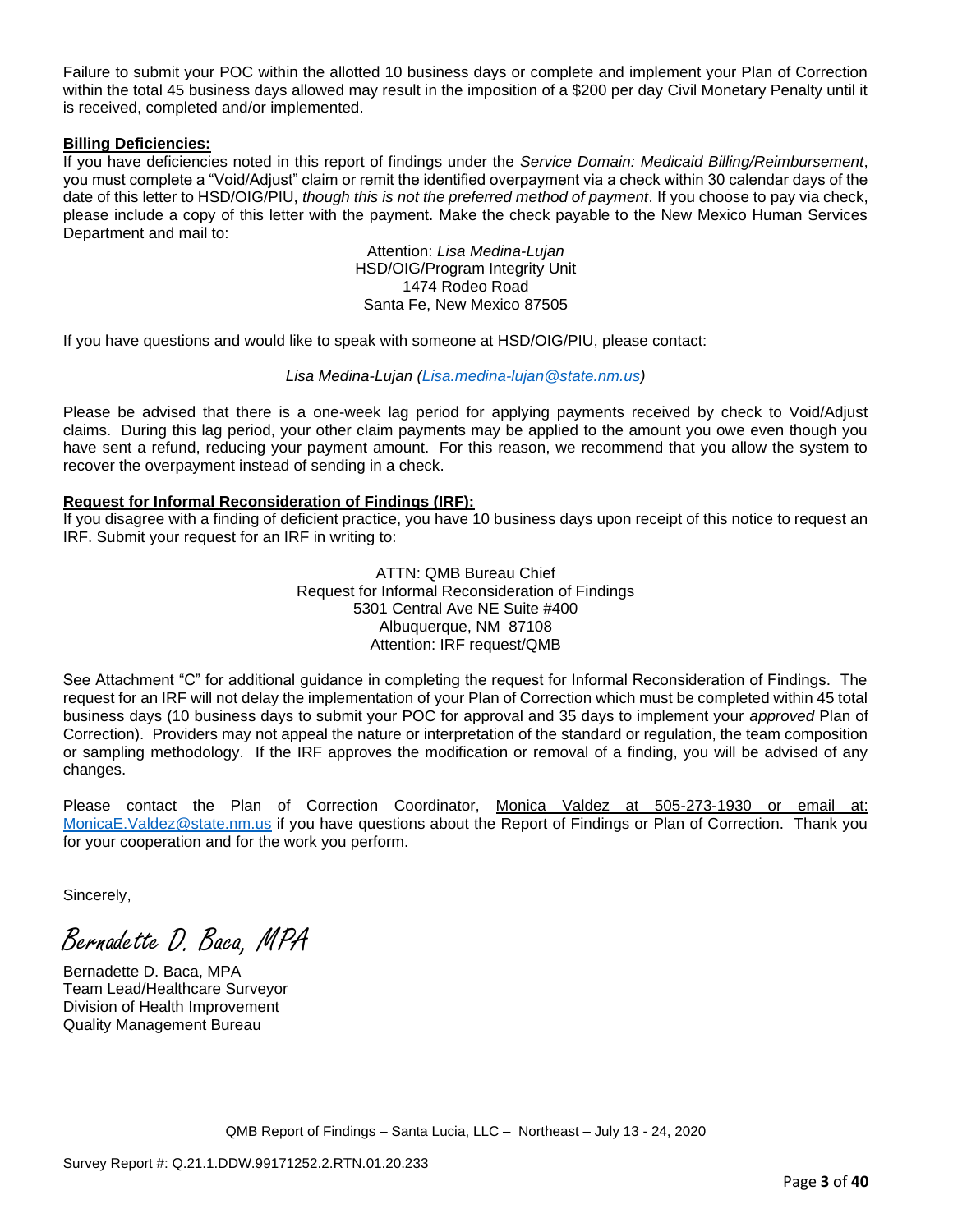#### **Survey Process Employed:**

Administrative Review Start Date: July 13, 2020

### Contact: **Santa Lucia, LLC**

Sonia Apodaca, Program Director

**DOH/DHI/QMB** Bernadette D. Baca, MPA, Team Lead/Healthcare Surveyor

On-site Entrance Conference Date: July 13, 2020

Exit Conference Date: July 24, 2020

| Present: | <b>Santa Lucia, LLC</b>                 |
|----------|-----------------------------------------|
|          | Kimberly Corbitt, Executive Director    |
|          | Sonia Apodaca, Program Director         |
|          | <b>Sharon Cook, Service Coordinator</b> |
|          | Max Goodman, RN                         |

**DOH/DHI/QMB**

Bernadette D. Baca, MPA, Team Lead/Healthcare Surveyor Amanda Castañeda-Holguin, MPA, Healthcare Surveyor Supervisor Lei Lani Nava, MPH, Healthcare Surveyor Caitlin Wall, BA, Healthcare Surveyor

Present: **Santa Lucia, LLC**  Kimberly Corbitt, Executive Director Sonia Apodaca, Program Director Sharon Cook, Service Coordinator Max Goodman, RN

**DOH/DHI/QMB**

Bernadette D. Baca, MPA, Team Lead/Healthcare Surveyor Amanda Castañeda-Holguin, MPA, Healthcare Surveyor Supervisor Lei Lani Nava, MPH, Healthcare Surveyor Caitlin Wall, BA, Healthcare Surveyor

**DDSD - Northeast Regional Office** 

David Naranjo, Social Community Service Coordinator

Administrative Locations Visited: 0 (*Note: No administrative locations visited due to COVID-19 Public Health Emergency*)

Total Sample Size: 7

- 1 *Jackson* Class Members
- 6 Non-*Jackson* Class Members
- 4 Family Living
- 1 Customized In-Home Supports
- 3 Customized Community Supports
- 1 Community Integrated Employment

Total Homes Observed by Video 4 *(Note: No home visits conducted due to COVID- 19 Public Health Emergency, however, Video Observations were conducted)*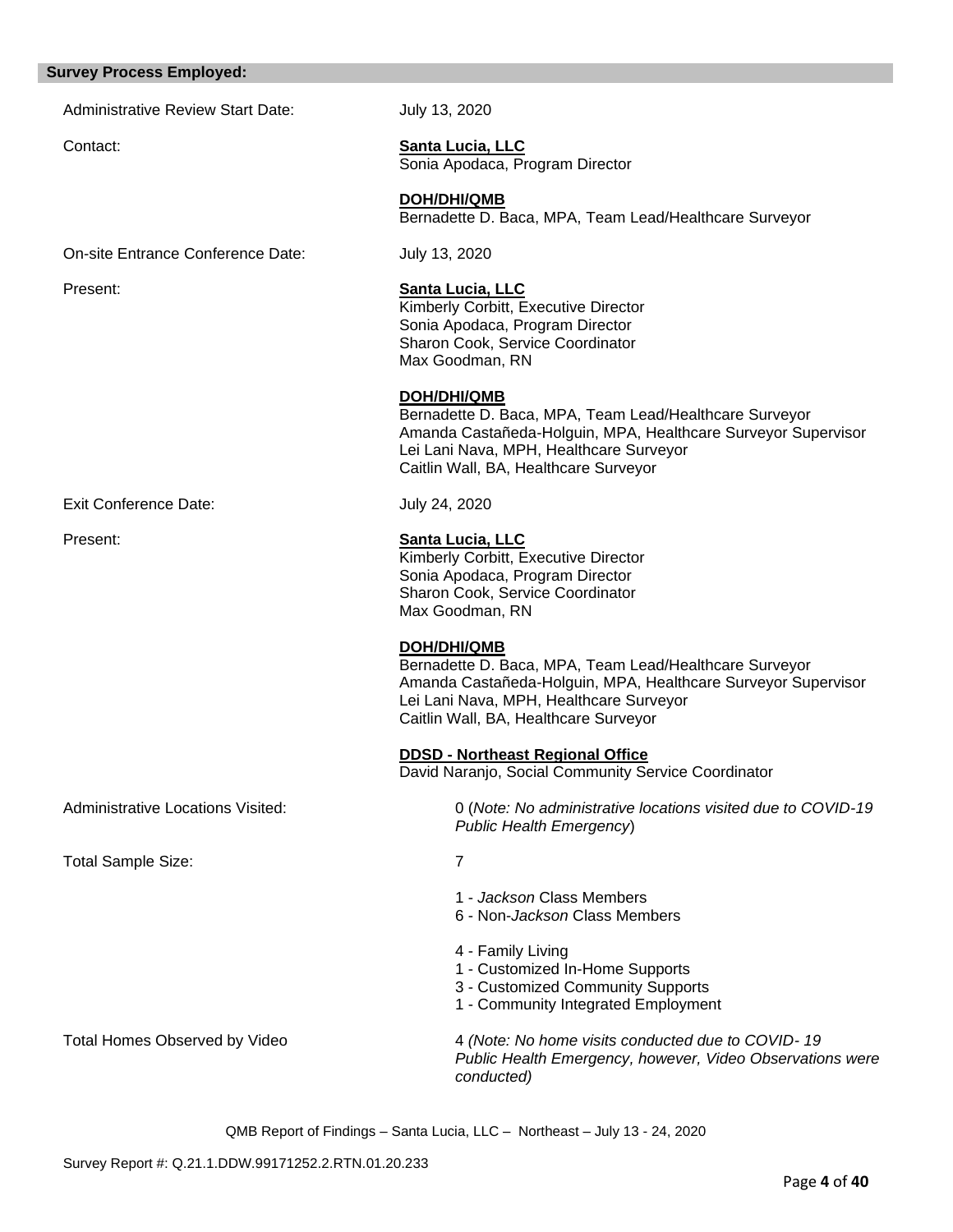| Family Living Observed by Video<br>❖                         | 4                                                                                           |
|--------------------------------------------------------------|---------------------------------------------------------------------------------------------|
| Persons Served Records Reviewed                              | 7                                                                                           |
| Persons Served Interviewed                                   | 4 (Note: Interviews conducted by video / phone due to COVID-<br>19 Public Health Emergency) |
| Persons Served Observed                                      | 3 (Note: Three Individuals chose not to participate in video /<br>phone interviews)         |
| Direct Support Personnel Records Reviewed                    | 10                                                                                          |
| Direct Support Personnel Interviewed                         | 10 (Note: One DSP performs dual roles as a Service<br>Coordinator)                          |
| Substitute Care/Respite Personnel<br><b>Records Reviewed</b> | 2                                                                                           |
| Service Coordinator Records Reviewed                         | 3 (Note: One Service Coordinator performs dual roles as a<br>DSP)                           |
| Nurse Interview                                              |                                                                                             |

Administrative Processes and Records Reviewed:

- Medicaid Billing/Reimbursement Records for all Services Provided
- Accreditation Records
- Oversight of Individual Funds
- Individual Medical and Program Case Files, including, but not limited to:
	- <sup>o</sup>Individual Service Plans
	- Progress on Identified Outcomes
	- <sup>o</sup>Healthcare Plans
	- Medication Administration Records
	- Medical Emergency Response Plans
	- **<sup>o</sup>Therapy Evaluations and Plans**
	- Healthcare Documentation Regarding Appointments and Required Follow-Up Other Required Health Information
- Internal Incident Management Reports and System Process / General Events Reports
- Personnel Files, including nursing and subcontracted staff
- Staff Training Records, Including Competency Interviews with Staff
- Agency Policy and Procedure Manual
- Caregiver Criminal History Screening Records
- Consolidated Online Registry/Employee Abuse Registry
- Human Rights Committee Notes and Meeting Minutes
- Quality Assurance / Improvement Plan

| CC: Distribution List: | DOH - Division of Health Improvement               |
|------------------------|----------------------------------------------------|
|                        | DOH - Developmental Disabilities Supports Division |
|                        | DOH - Office of Internal Audit                     |
|                        | HSD - Medical Assistance Division                  |
|                        | NM Attorney General's Office                       |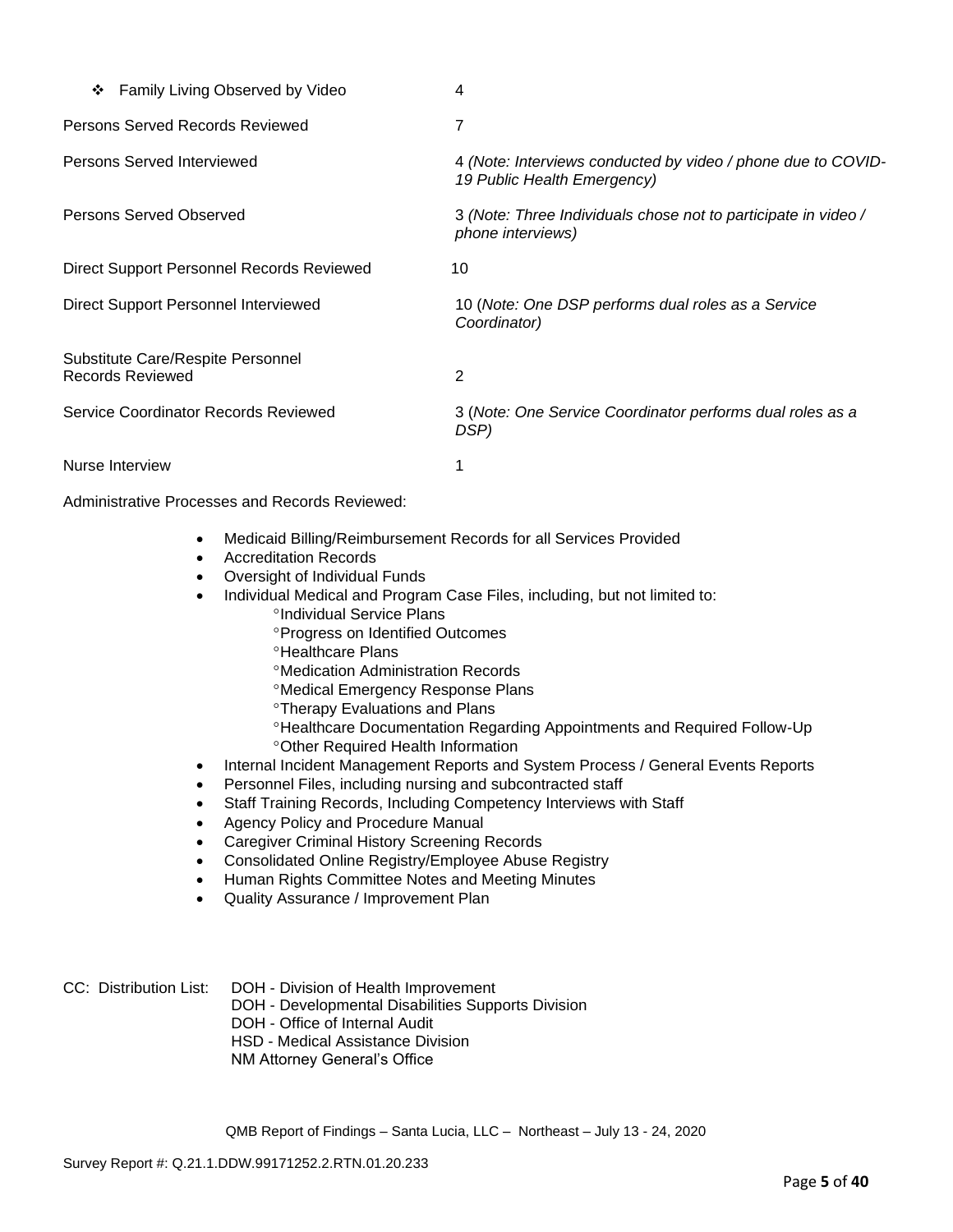# **Attachment A**

# **Provider Instructions for Completing the QMB Plan of Correction (POC) Process**

### *Introduction:*

After a QMB Compliance Survey, your QMB Report of Findings will be sent to you via e-mail.

Each provider must develop and implement a Plan of Correction (POC) that identifies specific quality assurance and quality improvement activities the agency will implement to correct deficiencies and prevent continued deficiencies and non-compliance.

Agencies must submit their Plan of Correction within ten (10) business days from the date you receive the QMB Report of Findings. (Providers who do not submit a POC within 10 business days may be referred to the DDSD Regional Office for purposes of contract management or the Internal Review Committee [IRC] for possible actions or sanctions).

Agencies must fully implement their approved Plan of Correction within 45 business days (10 business days to submit your POC for approval and 35 days to implement your approved Plan of Correction) from the date they receive the QMB Report of Findings. Providers who fail to complete a POC within the 45-business days allowed will be referred to the IRC for possible actions or sanctions.

If you have questions about the Plan of Correction process, call the Plan of Correction Coordinator at 505-273-1930 or email at [MonicaE.Valdez@state.nm.us.](mailto:MonicaE.Valdez@state.nm.us) Requests for technical assistance must be requested through your Regional DDSD Office.

The POC process cannot resolve disputes regarding findings. If you wish to dispute a finding on the official Report of Findings, you must file an Informal Reconsideration of Findings (IRF) request within ten (10) business days of receiving your report. Please note that you must still submit a POC for findings that are in question (see Attachment C).

### *Instructions for Completing Agency POC:*

### *Required Content*

Your Plan of Correction should provide a step-by-step description of the methods to correct each deficient practice cited to prevent recurrence and information that ensures the regulation cited comes into and remains in compliance. The remedies noted in your POC are expected to be added to your Agency's required, annual Quality Assurance (QA) Plan.

If a deficiency has already been corrected since the on-site survey, the plan should state how it was corrected, the completion date (date the correction was accomplished), and how possible recurrence of the deficiency will be prevented.

*The following details should be considered when developing your Plan of Correction:*

#### *The Plan of Correction must address each deficiency cited in the Report of Findings unless otherwise noted with a "No Plan of Correction Required statement." The Plan of Correction must address the five (5) areas listed below:*

- 1. How the specific and realistic corrective action will be accomplished for individuals found to have been affected by the deficient practice.
- 2. How the agency will identify other individuals who have the potential to be affected by the same deficient practice, and how the agency will act to protect those individuals in similar situations.
- 3. What Quality Assurance measures will be put into place and what systemic changes made to ensure the deficient practice will not recur.
- 4. Indicate how the agency plans to monitor its performance to make certain solutions are sustained. The agency must develop a QA plan for ensuring correction is achieved and sustained. This QA plan must be implemented, and the corrective action is evaluated for its effectiveness. The plan of correction is integrated into the agency quality assurance system; and
- 5. Include dates when corrective actions will be completed. The corrective action completion dates must be acceptable to the State.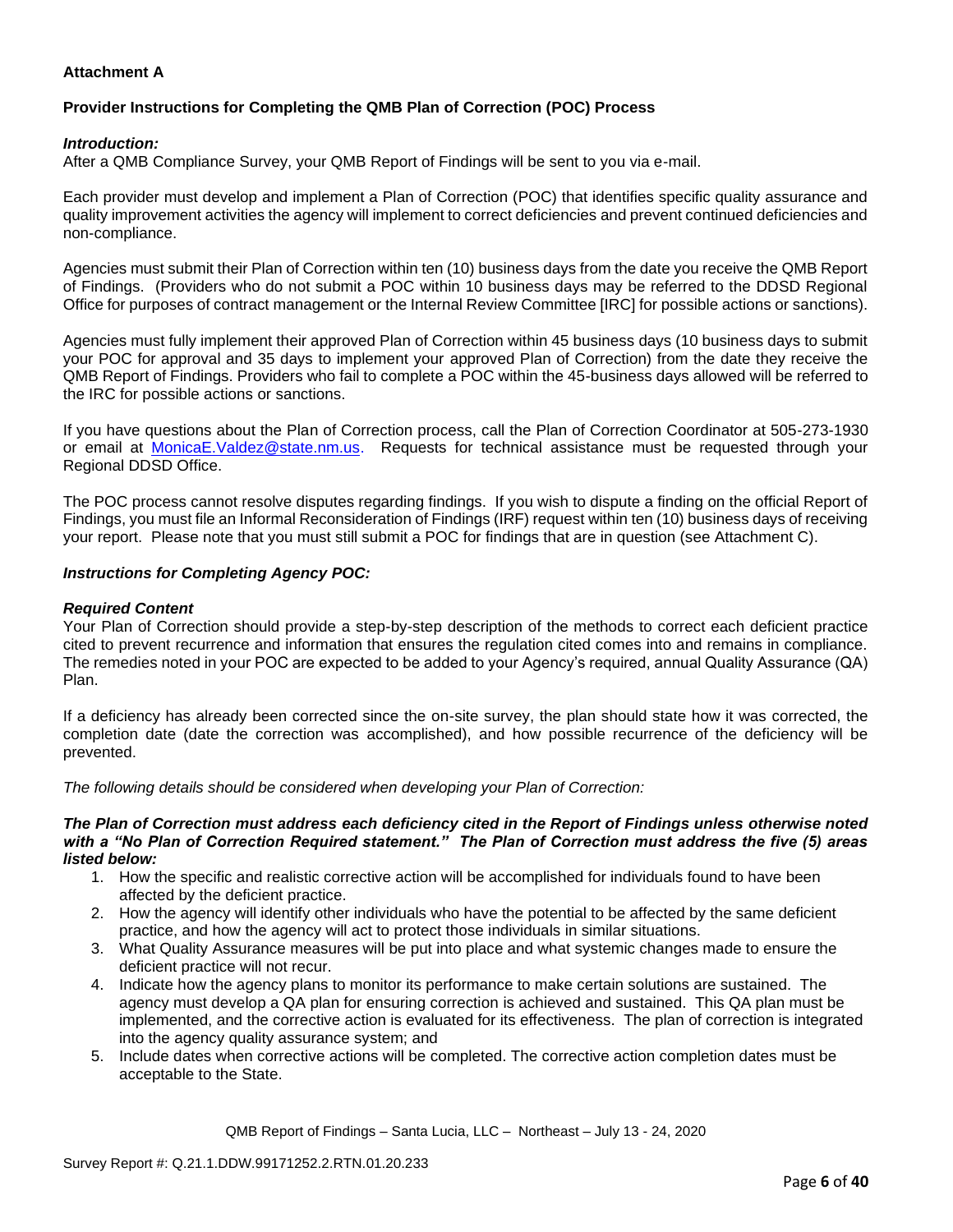*The following details should be considered when developing your Plan of Correction:*

- Details about how and when Individual Served, agency personnel and administrative and service delivery site files are audited by agency personnel to ensure they contain required documents;
- Information about how medication administration records are reviewed to verify they contain all required information before they are distributed to service sites, as they are being used, and after they are completed;
- Your processes for ensuring that all required agency personnel are trained on required DDSD required trainings;
- How accuracy in billing/reimbursement documentation is assured;
- How health, safety is assured;
- For Case Management providers, how Individual Service Plans are reviewed to verify they meet requirements, how the timeliness of level of care (LOC) packet submissions and consumer visits are tracked;
- Your process for gathering, analyzing and responding to quality data indicators; and,
- Details about Quality Targets in various areas, current status, analyses about why targets were not met, and remedies implemented.

*Note:* **Instruction or in-service of staff alone may not be a sufficient plan of correction.** This is a good first step toward correction, but additional steps must be taken to ensure the deficiency is corrected and will not recur.

### *Completion Dates*

- The plan of correction must include a **completion date** (entered in the far right-hand column) for each finding. Be sure the date is **realistic** in the amount of time your Agency will need to correct the deficiency; not to exceed 45 total business days.
- Direct care issues should be corrected immediately and monitored appropriately.
- Some deficiencies may require a staged plan to accomplish total correction.
- Deficiencies requiring replacement of equipment, etc., may require more time to accomplish correction but should show reasonable time frames.

### *Initial Submission of the Plan of Correction Requirements*

- 1. The Plan of Correction must be completed on the official QMB Survey Report of Findings/Plan of Correction Form and received by QMB within ten (10) business days from the date you received the report of findings.
- 2. For questions about the POC process, call the POC Coordinator, Monica Valdez at 505-273-1930 or email at [MonicaE.Valdez@state.nm.us](mailto:MonicaE.Valdez@state.nm.us) for assistance.
- 3. For Technical Assistance (TA) in developing or implementing your POC, contact your Regional DDSD Office.
- 4. Submit your POC to Monica Valdez, POC Coordinator in any of the following ways:
	- a. Electronically at [MonicaE.Valdez@state.nm.us](mailto:MonicaE.Valdez@state.nm.us) *(preferred method)*
	- b. Fax to 505-222-8661, or
	- c. Mail to POC Coordinator, 5301 Central Ave NE Suite 400, Albuquerque, New Mexico 87108
- 5. *Do not submit supporting documentation* (evidence of compliance) to QMB *until after* your POC has been approved by the QMB.
- 6. QMB will notify you when your POC has been "approved" or "denied."
	- a. During this time, whether your POC is "approved," or "denied," you will have a maximum of 45-business days from the date of receipt of your Report of Findings to correct all survey deficiencies.
	- b. If your POC is denied, it must be revised and resubmitted as soon as possible, as the 45-business day limit is in effect.
	- c. If your POC is denied a second time your agency may be referred to the Internal Review Committee.
	- d. You will receive written confirmation when your POC has been approved by QMB and a final deadline for completion of your POC.
	- e. Please note that all POC correspondence will be sent electronically unless otherwise requested.
- 7. Failure to submit your POC within 10 business days without prior approval of an extension by QMB will result in a referral to the Internal Review Committee and the possible implementation of monetary penalties and/or sanctions.

### *POC Document Submission Requirements*

Once your POC has been approved by the QMB Plan of Correction Coordinator you must submit copies of documents as evidence that all deficiencies have been corrected, as follows.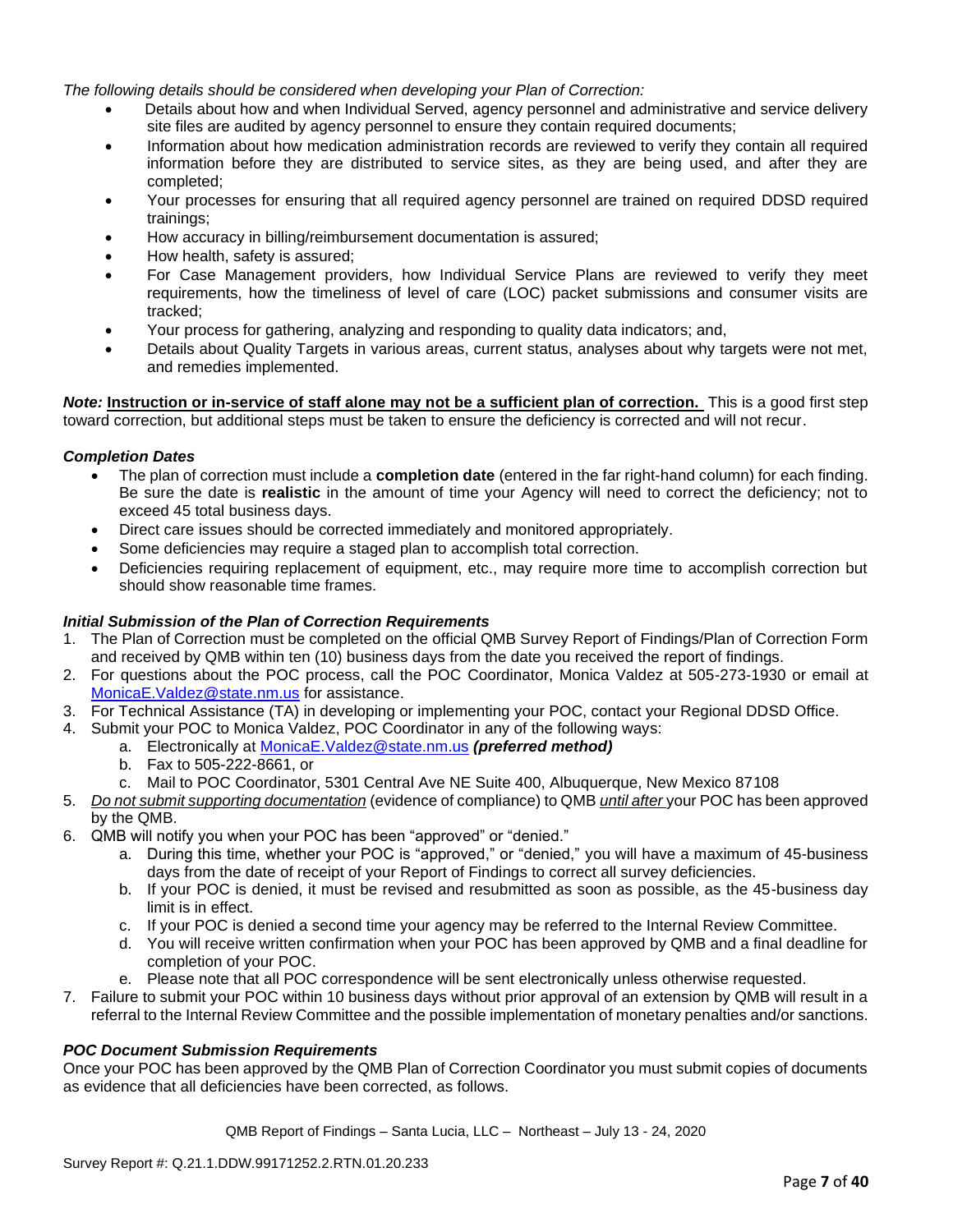- 1. Your internal documents are due within a *maximum* of 45-business days of receipt of your Report of Findings.
- 2. It is preferred that you submit your documents via USPS or other carrier (scanned and saved to CD/DVD disc, flash drive, etc.). If documents containing HIPAA Protected Health Information (PHI) documents must be submitted through S-Comm (Therap), Fax or Postal System, do not send PHI directly to NMDOH email accounts. If the documents do not contain protected Health information (PHI) then you may submit your documents electronically scanned and attached to e-mails.
- 3. All submitted documents *must be annotated*; please be sure the tag numbers and Identification numbers are indicated on each document submitted. Documents which are not annotated with the Tag number and Identification number may not be accepted.
- 4. Do not submit original documents; Please provide copies or scanned electronic files for evidence. Originals must be maintained in the agency file(s) per DDSD Standards.
- 5. In lieu of some documents, you may submit copies of file or home audit forms that clearly indicate cited deficiencies have been corrected, other attestations of correction must be approved by the Plan of Correction Coordinator prior to their submission.
- 6. When billing deficiencies are cited, you must provide documentation to justify billing and/or void and adjust forms submitted to Xerox State Healthcare, LLC for the deficiencies cited in the Report of Findings.

**Revisions, Modifications or Extensions to your Plan of Correction (post QMB approval) must be made in writing and submitted to the Plan of Correction Coordinator, prior to the completion date and are approved on a case-by-case basis. No changes may be made to your POC or the timeframes for implementation without written approval of the POC Coordinator.**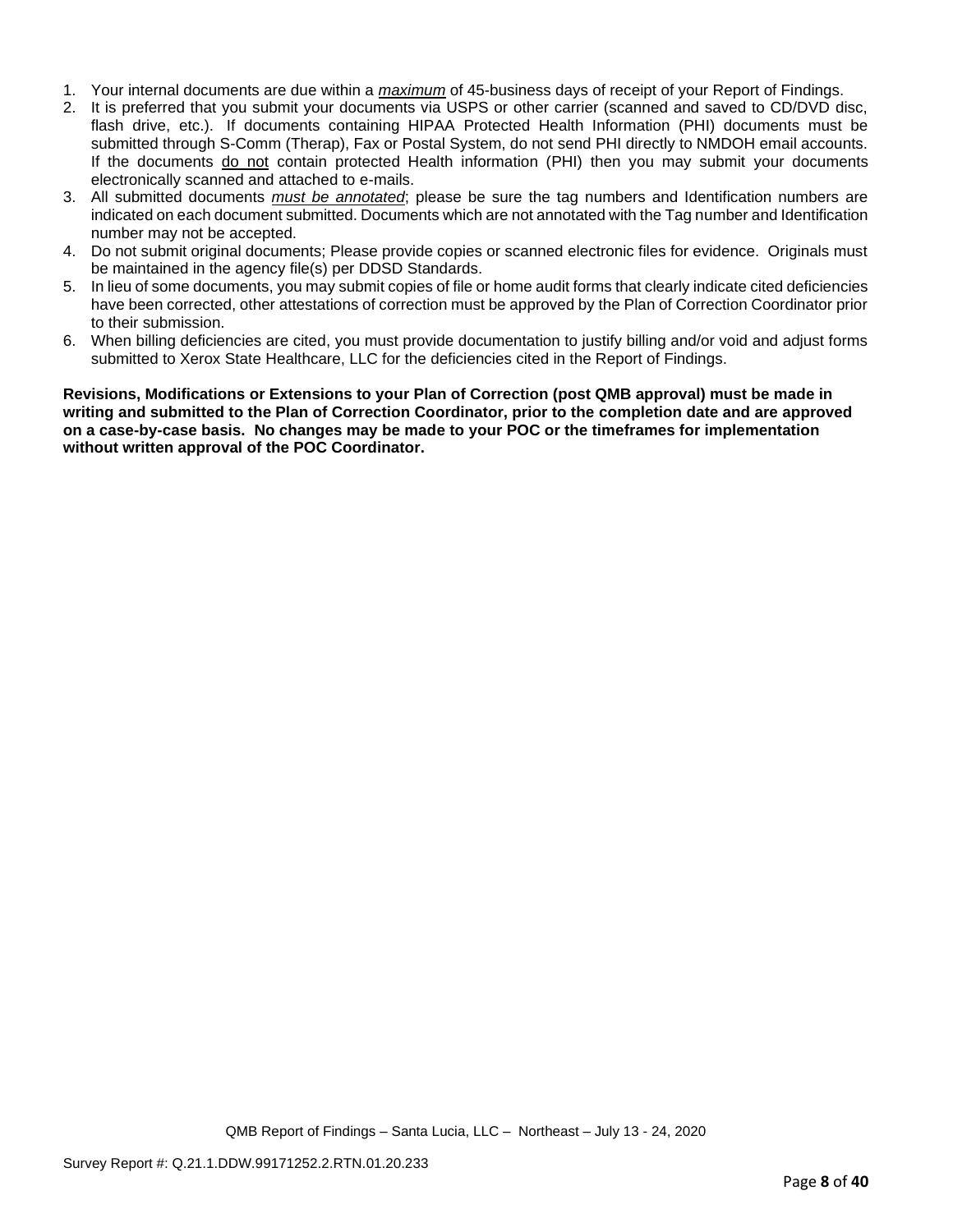### **Department of Health, Division of Health Improvement QMB Determination of Compliance Process**

The Division of Health Improvement, Quality Management Bureau (QMB) surveys compliance of the Developmental Disabilities Waiver (DDW) standards and other state and federal regulations. For the purpose of the LCA / CI survey the CMS waiver assurances have been grouped into four (4) Service Domains: Plan of Care (ISP Implementation); Qualified Providers; Health, Welfare and Safety; and Administrative Oversight (note that Administrative Oversight listed in this document is not the same as the CMS assurance of Administrative Authority. Used in this context it is related to the agency's operational policies and procedures, Quality Assurance system and Medicaid billing and reimbursement processes.)

The QMB Determination of Compliance process is based on provider compliance or non-compliance with standards and regulations identified during the on-site survey process and as reported in the QMB Report of Findings. All areas reviewed by QMB have been agreed to by DDSD and DHI/QMB and are reflective of CMS requirements. All deficiencies (non-compliance with standards and regulations) are identified and cited as either a Standard level deficiency or a Condition of Participation level deficiency in the QMB Reports of Findings. All deficiencies require corrective action when non-compliance is identified.

Each deficiency in your Report of Findings has been predetermined to be a Standard Level Deficiency, a Condition of Participation Level Deficiency, if below 85% compliance or a non-negotiable Condition of Participation Level Deficiency. Your Agency's overall Compliance Determination is based on a Scope and Severity Scale which takes into account the number of Standard and Condition Level Tags cited as well as the percentage of Individuals affected in the sample.

# **Conditions of Participation (CoPs)**

CoPs are based on the Centers for Medicare and Medicaid Services, Home and Community-Based Waiver required assurances, in addition to the New Mexico Developmental Disability Waiver (DDW) Service Standards. The Division of Health Improvement (DHI), in conjunction with the Developmental Disability Support Division (DDSD), has identified certain deficiencies that have the potential to be a Condition of Participation Level, if the tag falls below 85% compliance based on the number of people affected. Additionally, there are what are called nonnegotiable Conditions of Participation, regardless if one person or multiple people are affected. In this context, a CoP is defined as an essential / fundamental regulation or standard, which when out of compliance directly affects the health and welfare of the Individuals served. If no deficiencies within a Tag are at the level of a CoP, it is cited as a Standard Level Deficiency.

# *Service Domains and CoPs for Living Care Arrangements and Community Inclusion are as follows:*

**Service Domain: Service Plan: ISP Implementation -** *Services are delivered in accordance with the service plan, including type, scope, amount, duration and frequency specified in the service plan.*

### **Potential Condition of Participation Level Tags, if compliance is below 85%:**

- **1A08.3 –** Administrative Case File: Individual Service Plan / ISP Components
- **1A32 –** Administrative Case File: Individual Service Plan Implementation
- **LS14 –** Residential Service Delivery Site Case File (ISP and Healthcare Requirements)
- **IS14 –** CCS / CIES Service Delivery Site Case File (ISP and Healthcare Requirements)

**Service Domain: Qualified Providers -** *The State monitors non-licensed/non-certified providers to assure adherence to waiver requirements. The State implements its policies and procedures for verifying that provider training is conducted in accordance with State requirements and the approved waiver.*

# **Potential Condition of Participation Level Tags, if compliance is below 85%:**

- **1A20 -** Direct Support Personnel Training
- **1A22 -** Agency Personnel Competency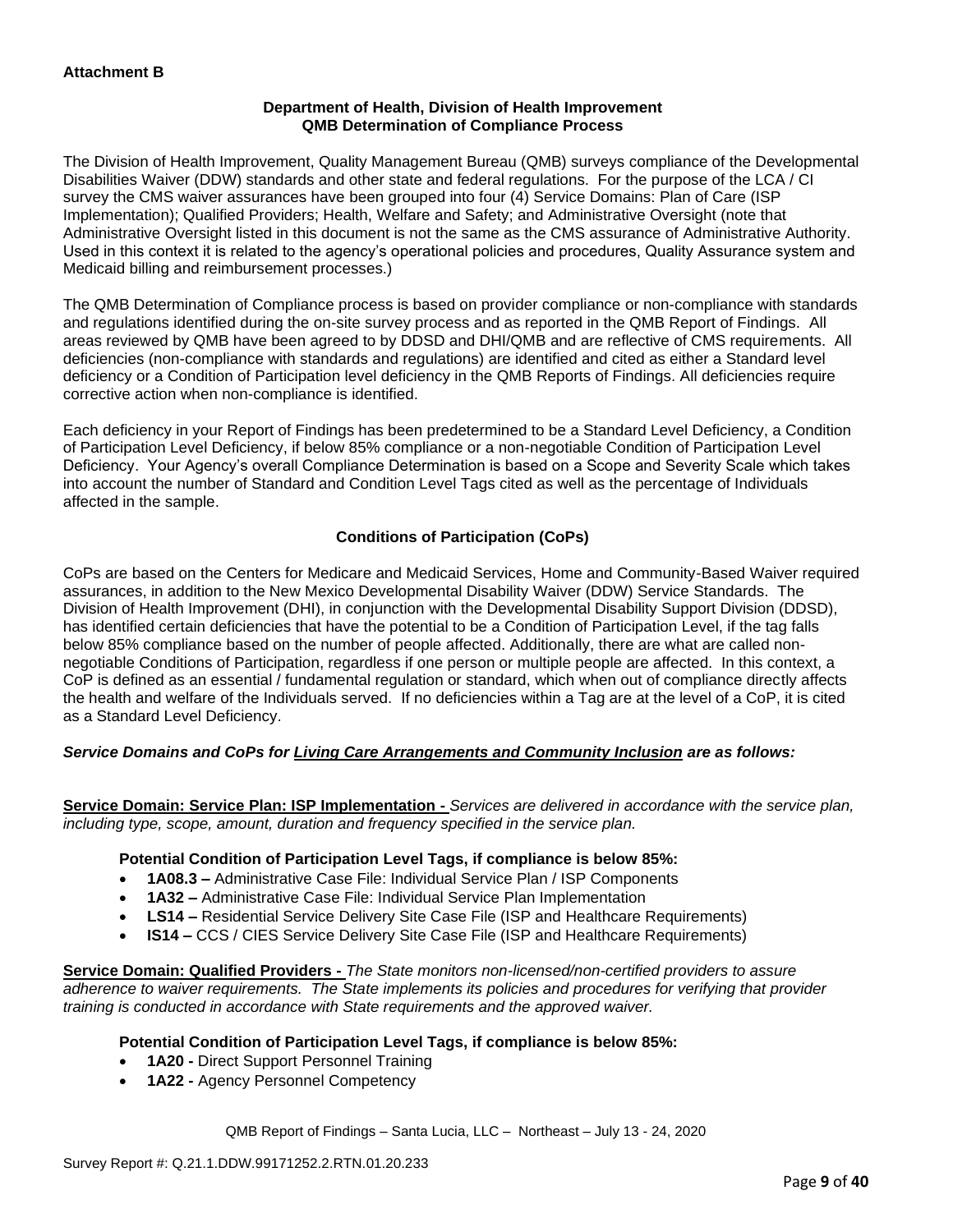• **1A37 –** Individual Specific Training

## **Non-Negotiable Condition of Participation Level Tags (one or more Individuals are cited):**

- **1A25.1 –** Caregiver Criminal History Screening
- **1A26.1 –** Consolidated On-line Registry Employee Abuse Registry

**Service Domain: Health, Welfare and Safety -** *The State, on an ongoing basis, identifies, addresses and seeks to prevent occurrences of abuse, neglect and exploitation. Individuals shall be afforded their basic human rights. The provider supports individuals to access needed healthcare services in a timely manner.*

### **Potential Condition of Participation Level Tags, if compliance is below 85%:**

- **1A08.2 –** Administrative Case File: Healthcare Requirements & Follow-up
- **1A09 –** Medication Delivery Routine Medication Administration
- **1A09.1 –** Medication Delivery PRN Medication Administration
- **1A15.2 –** Administrative Case File: Healthcare Documentation (Therap and Required Plans)

### **Non-Negotiable Condition of Participation Level Tags (one or more Individuals are cited):**

- **1A05 –** General Requirements / Agency Policy and Procedure Requirements
- **1A07 –** Social Security Income (SSI) Payments
- **1A09.2 –** Medication Delivery Nurse Approval for PRN Medication
- **1A15 –** Healthcare Coordination Nurse Availability / Knowledge
- **1A31 –** Client Rights/Human Rights
- **LS25.1 –** Residential Reqts. (Physical Environment Supported Living / Family Living / Intensive Medical Living)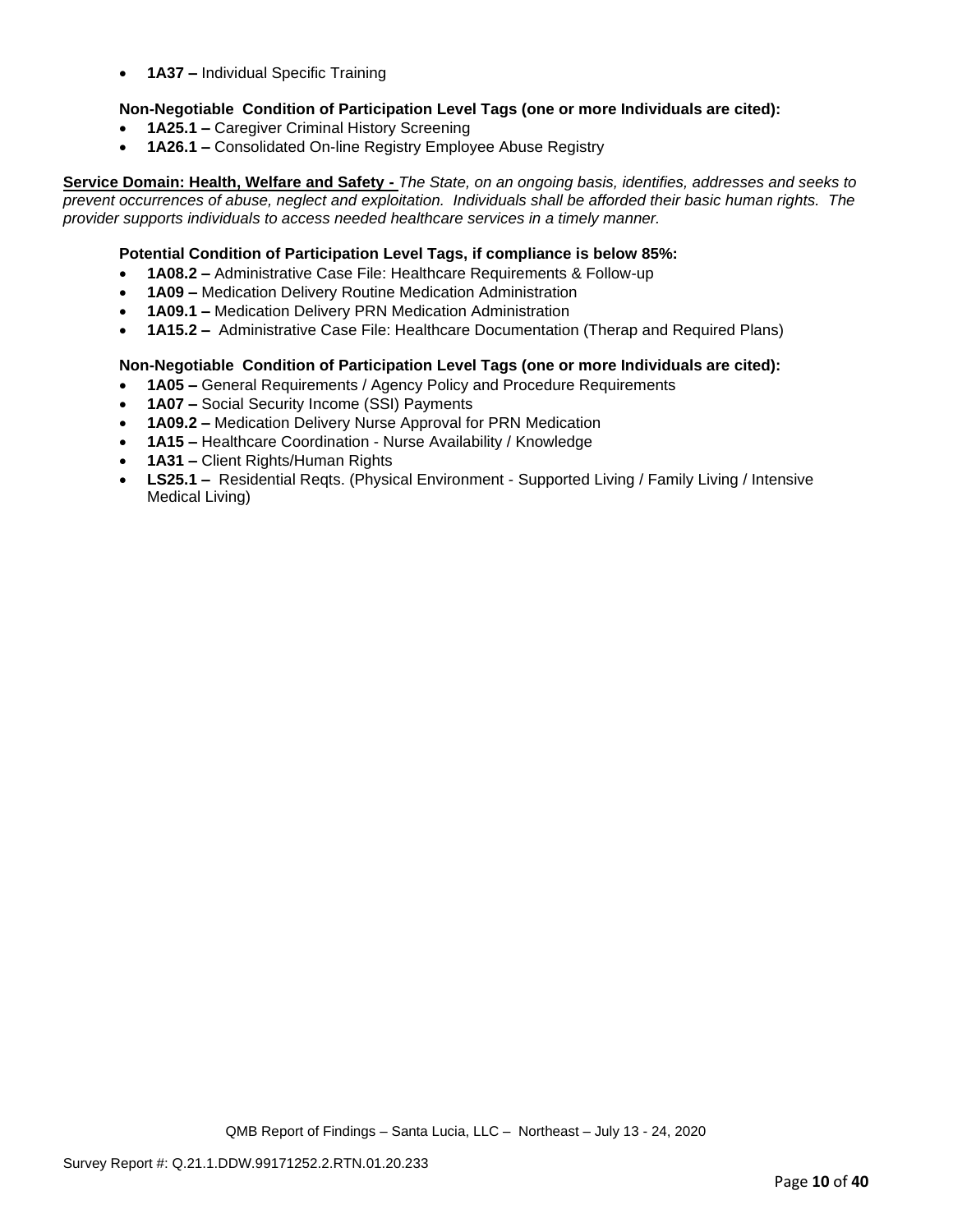# **Attachment C**

### **Guidelines for the Provider Informal Reconsideration of Finding (IRF) Process**

### **Introduction:**

Throughout the QMB Survey process, surveyors are openly communicating with providers. Open communication means surveyors have clarified issues and/or requested missing information before completing the review through the use of the signed/dated "Document Request," or "Administrative Needs," etc. forms. Regardless, there may still be instances where the provider disagrees with a specific finding. Providers may use the following process to informally dispute a finding.

### **Instructions:**

- 1. The Informal Reconsideration of the Finding (IRF) request must be received in writing to the QMB Bureau Chief **within 10 business days** of receipt of the final Report of Findings **(***Note: No extensions are granted for the IRF)***.**
- 2. The written request for an IRF *must* be completed on the QMB Request for Informal Reconsideration of Finding form available on the QMB website: <https://nmhealth.org/about/dhi/cbp/irf/>
- 3. The written request for an IRF must specify in detail the request for reconsideration and why the finding is inaccurate.
- 4. The IRF request must include all supporting documentation or evidence.
- 5. If you have questions about the IRF process, email the IRF Chairperson, Valerie V. Valdez at [valerie.valdez@state.nm.us](mailto:valerie.valdez@state.nm.us) for assistance.

### **The following limitations apply to the IRF process:**

- The written request for an IRF and all supporting evidence must be received within 10 business days.
- Findings based on evidence requested during the survey and not provided may not be subject to reconsideration.
- The supporting documentation must be new evidence not previously reviewed or requested by the survey team.
- Providers must continue to complete their Plan of Correction during the IRF process
- Providers may not request an IRF to challenge the sampling methodology.
- Providers may not request an IRF based on disagreement with the nature of the standard or regulation.
- Providers may not request an IRF to challenge the team composition.
- Providers may not request an IRF to challenge the DHI/QMB determination of compliance or the length of their DDSD provider contract.

A Provider forfeits the right to an IRF if the request is not received within 10 business days of receiving the report and/or does not include all supporting documentation or evidence to show compliance with the standards and regulations.

The IRF Committee will review the request; the Provider will be notified in writing of the ruling; no face-to-face meeting will be conducted.

When a Provider requests that a finding be reconsidered, it does not stop or delay the Plan of Correction process. **Providers must continue to complete the Plan of Correction, including the finding in dispute regardless of the IRF status.** If a finding is removed or modified, it will be noted and removed or modified from the Report of Findings. It should be noted that in some cases a Plan of Correction may be completed prior to the IRF process being completed. The provider will be notified in writing on the decisions of the IRF committee.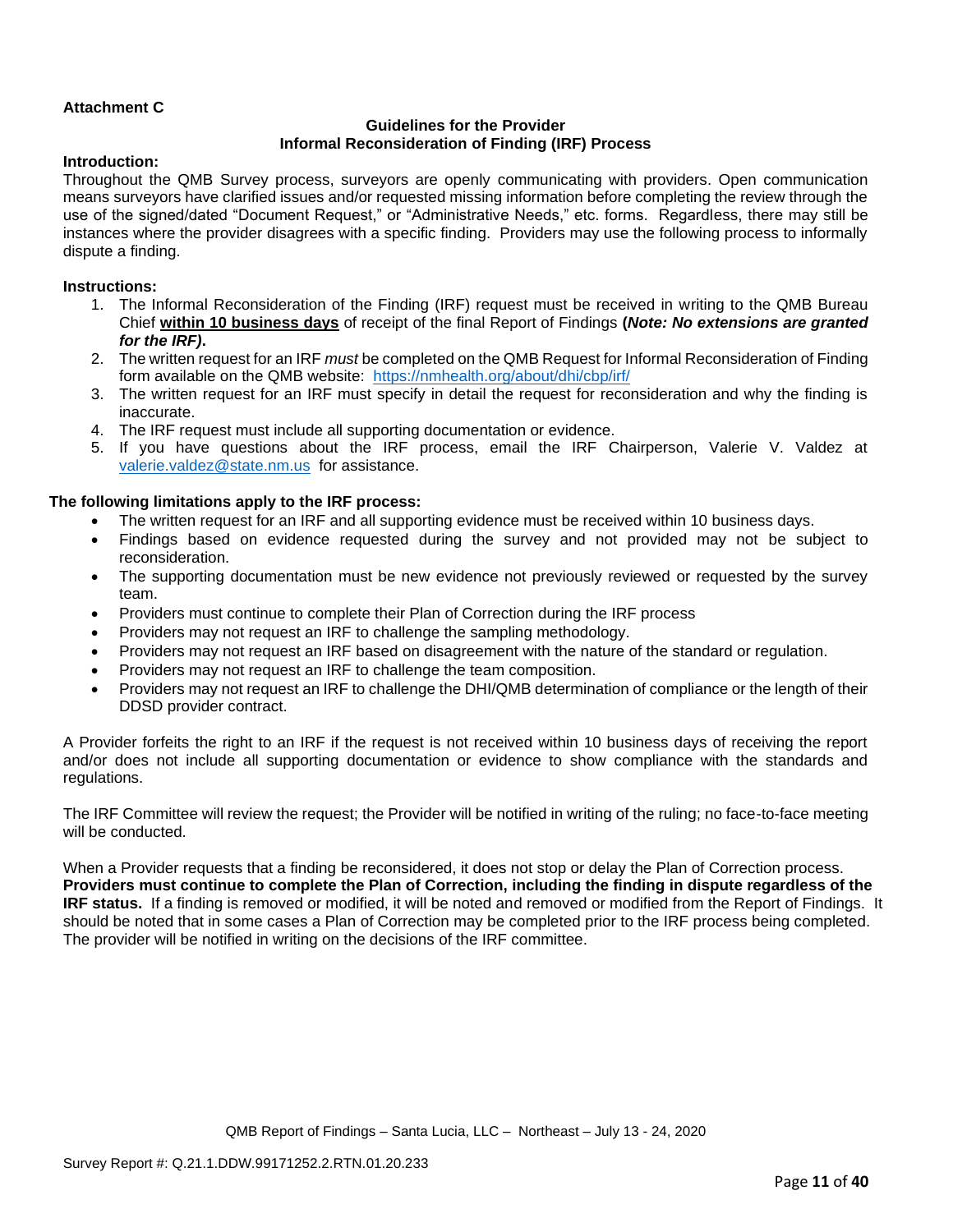# **QMB Determinations of Compliance**

### **Compliance:**

The QMB determination of *Compliance* indicates that a provider has either no deficiencies found during a survey or that no deficiencies at the Condition of Participation Level were found. The agency has obtained a level of compliance such that there is a minimal potential for harm to individuals' health and safety. To qualify for a determination of *Compliance*, the provider must have received no Conditions of Participation Level Deficiencies and have a minimal number of Individuals on the sample affected by the findings indicated in the Standards Level Tags.

### **Partial-Compliance with Standard Level Tags:**

The QMB determination of *Partial-Compliance with Standard Level Tags* indicates that a provider is in compliance with all Condition of Participation Level deficiencies but is out of compliance with a certain percentage of Standard Level deficiencies. This partial-compliance, if not corrected, may result in a negative outcome or the potential for more than minimal harm to individuals' health and safety. There are two ways to receive a determination of Partial Compliance with Standard Level Tags:

- 1. Your Report of Findings includes 16 or fewer Standards Level Tags with between 75% and 100% of the survey sample affected in any tag.
- 2. Your Report of Findings includes 17 or more Standard Level Tags with between 50% to 74% of the survey sample affected in any tag.

## **Partial-Compliance with Standard Level Tags and Condition of Participation Level Tags:**

The QMB determination of *Partial-Compliance with Standard Level Tags and Condition of Participation Level Tags*  indicates that a provider is out of compliance with one to five  $(1 - 5)$  Condition of Participation Level Tags. This partial-compliance, if not corrected, may result in a serious negative outcome or the potential for more than minimal harm to individuals' health and safety.

### **Non-Compliance:**

The QMB determination of *Non-Compliance* indicates a provider is significantly out of compliance with both Standard Level deficiencies and Conditions of Participation level deficiencies. This non-compliance, if not corrected, may result in a serious negative outcome or the potential for more than minimal harm to individuals' health and safety. There are three ways an agency can receive a determination of Non-Compliance:

- 1. Your Report of Findings includes 17 or more total Tags with 0 to 5 Condition of Participation Level Tags with 75% to 100% of the survey sample affected in any Condition of Participation Level tag.
- 2. Your Report of Findings includes any amount of Standard Level Tags with 6 or more Condition of Participation Level Tags.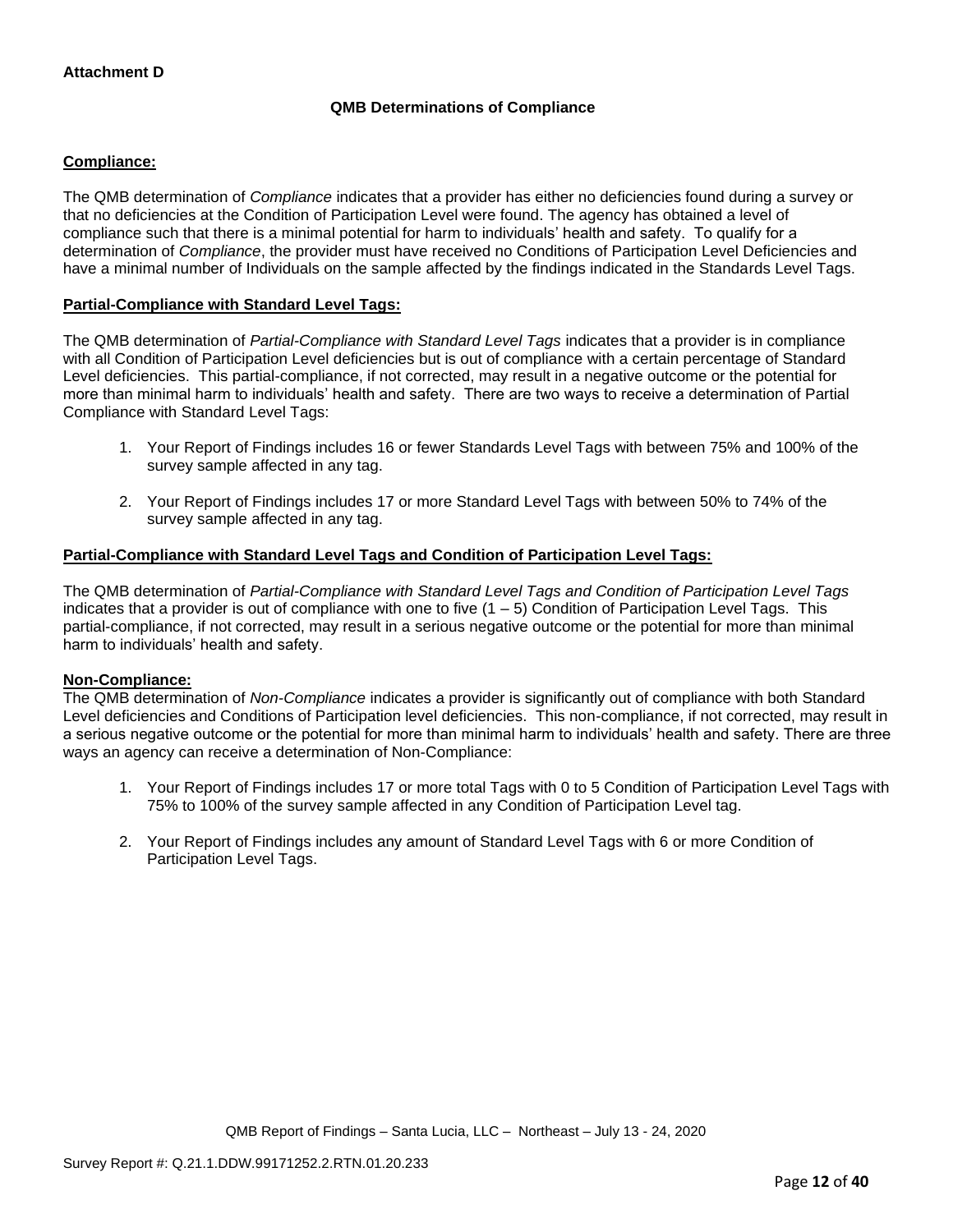| Compliance                                                                                                 | <b>Weighting</b>                                                                                                              |                                                                                                                                 |                                                                                                                          |                                                                                                                        |                                                                                                                                |                                                                                                                             |                                                                                                               |
|------------------------------------------------------------------------------------------------------------|-------------------------------------------------------------------------------------------------------------------------------|---------------------------------------------------------------------------------------------------------------------------------|--------------------------------------------------------------------------------------------------------------------------|------------------------------------------------------------------------------------------------------------------------|--------------------------------------------------------------------------------------------------------------------------------|-----------------------------------------------------------------------------------------------------------------------------|---------------------------------------------------------------------------------------------------------------|
| <b>Determination</b>                                                                                       |                                                                                                                               | LOW                                                                                                                             |                                                                                                                          | <b>MEDIUM</b>                                                                                                          |                                                                                                                                |                                                                                                                             | <b>HIGH</b>                                                                                                   |
| <b>Total Tags:</b>                                                                                         | up to 16                                                                                                                      | 17 or more                                                                                                                      | up to 16                                                                                                                 | 17 or more                                                                                                             | <b>Any Amount</b>                                                                                                              | 17 or more                                                                                                                  | <b>Any Amount</b>                                                                                             |
|                                                                                                            | and                                                                                                                           | and                                                                                                                             | and                                                                                                                      | and                                                                                                                    | And/or                                                                                                                         | and                                                                                                                         | And/or                                                                                                        |
| <b>COP Level Tags:</b>                                                                                     | 0 COP                                                                                                                         | 0 COP                                                                                                                           | 0 COP                                                                                                                    | 0 COP                                                                                                                  | 1 to 5 COP                                                                                                                     | 0 to 5 CoPs                                                                                                                 | 6 or more COP                                                                                                 |
|                                                                                                            | and                                                                                                                           | and                                                                                                                             | and                                                                                                                      | and                                                                                                                    |                                                                                                                                | and                                                                                                                         |                                                                                                               |
| Sample Affected:                                                                                           | 0 to 74%                                                                                                                      | 0 to 49%                                                                                                                        | 75 to 100%                                                                                                               | 50 to 74%                                                                                                              |                                                                                                                                | 75 to 100%                                                                                                                  |                                                                                                               |
| "Non-Compliance"                                                                                           |                                                                                                                               |                                                                                                                                 |                                                                                                                          |                                                                                                                        |                                                                                                                                | 17 or more<br><b>Total Tags with</b><br>75 to 100% of<br>the Individuals<br>in the sample<br>cited in any CoP<br>Level tag. | Any Amount of<br><b>Standard Level</b><br>Tags and 6 or<br>more Conditions<br>of Participation<br>Level Tags. |
| "Partial Compliance<br>with Standard Level<br>tags and Condition of<br><b>Participation Level</b><br>Tags" |                                                                                                                               |                                                                                                                                 |                                                                                                                          |                                                                                                                        | <b>Any Amount</b><br><b>Standard Level</b><br>Tags, plus 1 to 5<br><b>Conditions of</b><br><b>Participation Level</b><br>tags. |                                                                                                                             |                                                                                                               |
| "Partial Compliance<br>with Standard Level<br>tags"                                                        |                                                                                                                               |                                                                                                                                 | up to 16<br><b>Standard Level</b><br>Tags with 75 to<br>100% of the<br>individuals in<br>the sample cited<br>in any tag. | 17 or more<br><b>Standard Level</b><br>Tags with 50 to<br>74% of the<br>individuals in<br>the sample cited<br>any tag. |                                                                                                                                |                                                                                                                             |                                                                                                               |
| "Compliance"                                                                                               | Up to 16<br><b>Standard Level</b><br>Tags with 0 to<br><b>74% of the</b><br>individuals in<br>the sample<br>cited in any tag. | 17 or more<br><b>Standard Level</b><br>Tags with 0 to<br><b>49% of the</b><br>individuals in<br>the sample cited<br>in any tag. |                                                                                                                          |                                                                                                                        |                                                                                                                                |                                                                                                                             |                                                                                                               |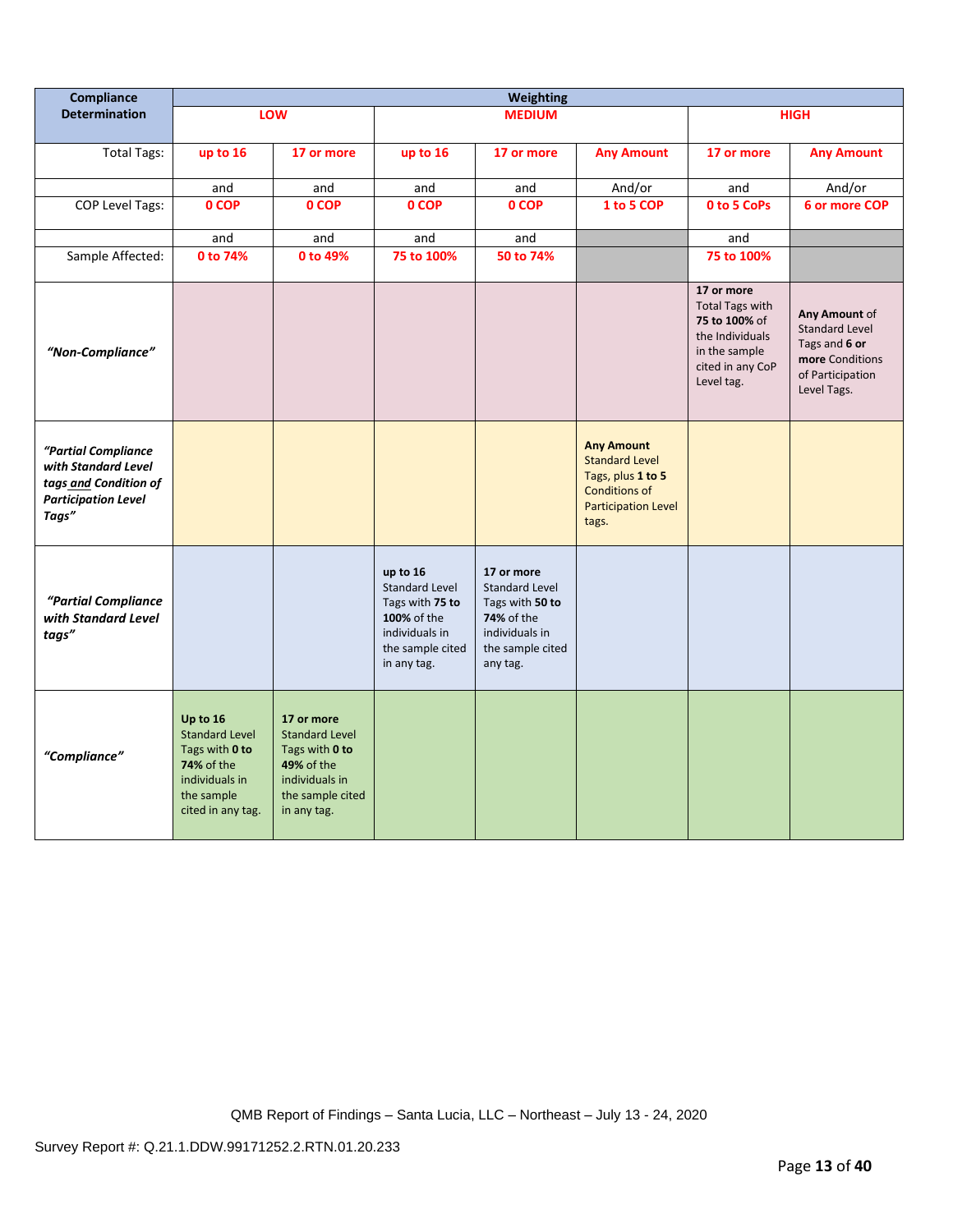**Agency: Santa Lucia, LLC – Northeast Region** 

Program: Developmental Disabilities Waiver<br>Service: 2018: Family Living, Customized In

2018: Family Living, Customized In-Home Supports, Customized Community Supports

Community Integrated Employment Service

Survey Type: Routine<br>
Survey Date: July 13

 **Survey Date: July 13 - 24, 2020**

| <b>Standard of Care</b>                            | <b>Deficiencies</b>                              | Agency Plan of Correction, On-going QA/QI                                                                                                                   | <b>Completion</b> |
|----------------------------------------------------|--------------------------------------------------|-------------------------------------------------------------------------------------------------------------------------------------------------------------|-------------------|
|                                                    |                                                  | and Responsible Party                                                                                                                                       | <b>Date</b>       |
|                                                    |                                                  | Service Domain: Service Plans: ISP Implementation - Services are delivered in accordance with the service plan, including type, scope, amount, duration and |                   |
| frequency specified in the service plan.           |                                                  |                                                                                                                                                             |                   |
| Tag #1A32.1 Administrative Case File:              | <b>Standard Level Deficiency</b>                 |                                                                                                                                                             |                   |
| <b>Individual Service Plan Implementation (Not</b> |                                                  |                                                                                                                                                             |                   |
| <b>Completed at Frequency)</b>                     |                                                  |                                                                                                                                                             |                   |
| NMAC 7.26.5.16.C and D Development of              | Based on administrative record review, the       | Provider:                                                                                                                                                   |                   |
| the ISP. Implementation of the ISP. The ISP        | Agency did not implement the ISP according to    | <b>State your Plan of Correction for the</b>                                                                                                                |                   |
| shall be implemented according to the              | the timelines determined by the IDT and as       | deficiencies cited in this tag here (How is the                                                                                                             |                   |
| timelines determined by the IDT and as             | specified in the ISP for each stated desired     | deficiency going to be corrected? This can be                                                                                                               |                   |
| specified in the ISP for each stated desired       | outcomes and action plan for 1 of 7 individuals. | specific to each deficiency cited or if possible an                                                                                                         |                   |
| outcomes and action plan.                          |                                                  | overall correction?): $\rightarrow$                                                                                                                         |                   |
|                                                    | As indicated by Individuals ISP the following    |                                                                                                                                                             |                   |
| C. The IDT shall review and discuss                | was found with regards to the implementation     |                                                                                                                                                             |                   |
| information and recommendations with the           | of ISP Outcomes:                                 |                                                                                                                                                             |                   |
| individual, with the goal of supporting the        |                                                  |                                                                                                                                                             |                   |
| individual in attaining desired outcomes. The      | <b>Family Living Data Collection / Data</b>      |                                                                                                                                                             |                   |
| IDT develops an ISP based upon the                 | Tracking/Progress with regards to ISP            |                                                                                                                                                             |                   |
| individual's personal vision statement,            | <b>Outcomes:</b>                                 | <b>Provider:</b>                                                                                                                                            |                   |
| strengths, needs, interests and preferences.       |                                                  | <b>Enter your ongoing Quality</b>                                                                                                                           |                   |
| The ISP is a dynamic document, revised             | Individual #1                                    | <b>Assurance/Quality Improvement</b>                                                                                                                        |                   |
| periodically, as needed, and amended to            | • According to the Live Outcome; Action Step     | processes as it related to this tag number                                                                                                                  |                   |
| reflect progress towards personal goals and        | for " will put her clothes in the hamper" is to  | here (What is going to be done? How many                                                                                                                    |                   |
| achievements consistent with the individual's      | be completed 1 time per week. Evidence           | individuals is this going to affect? How often will                                                                                                         |                   |
| future vision. This regulation is consistent with  | found indicated it was not being completed       | this be completed? Who is responsible? What                                                                                                                 |                   |
| standards established for individual plan          | at the required frequency as indicated in the    | steps will be taken if issues are found?): $\rightarrow$                                                                                                    |                   |
| development as set forth by the commission on      | ISP for 4/2020.                                  |                                                                                                                                                             |                   |
| the accreditation of rehabilitation facilities     |                                                  |                                                                                                                                                             |                   |
| (CARF) and/or other program accreditation          | • According to the Live Outcome; Action Step     |                                                                                                                                                             |                   |
| approved and adopted by the developmental          | for " will sort her clothes from light to dark"  |                                                                                                                                                             |                   |
| disabilities division and the department of        | is to be completed 1 time per week.              |                                                                                                                                                             |                   |
| health. It is the policy of the developmental      | Evidence found indicated it was not being        |                                                                                                                                                             |                   |
| disabilities division (DDD), that to the extent    | completed at the required frequency as           |                                                                                                                                                             |                   |
| permitted by funding, each individual receive      | indicated in the ISP for 4/2020.                 |                                                                                                                                                             |                   |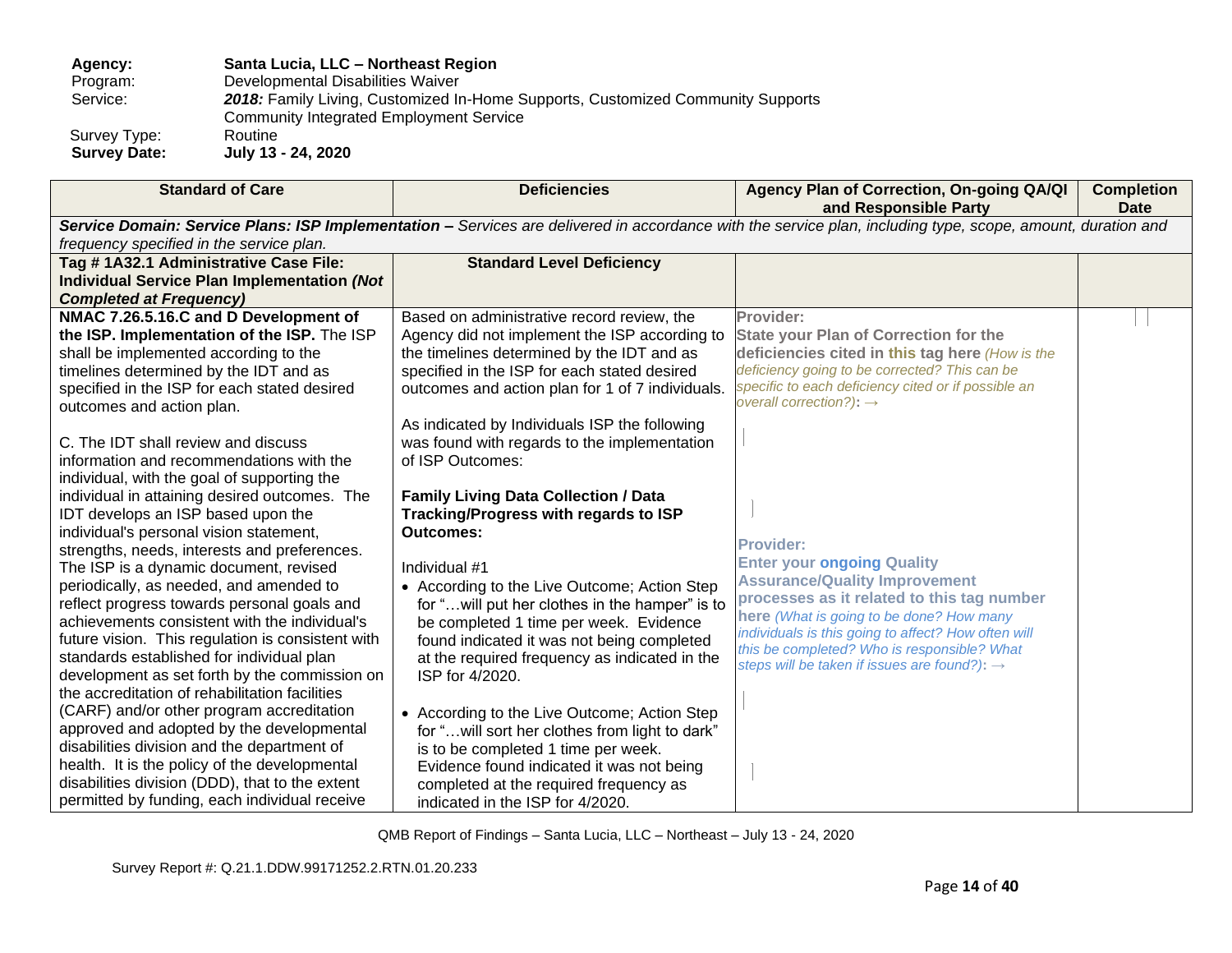| supports and services that will assist and<br>encourage independence and productivity in<br>the community and attempt to prevent<br>regression or loss of current capabilities.<br>Services and supports include specialized<br>and/or generic services, training, education<br>and/or treatment as determined by the IDT and<br>documented in the ISP.                                                                                                                                                                                                                                                                                                                                                                                                                                                                                                                                                                                                                                                                                                                  | • According to the Live Outcome; Action Step<br>for " will put in a load" is to be completed 1<br>time per week. Evidence found indicated it<br>was not being completed at the required<br>frequency as indicated in the ISP for 4/2020. |  |
|--------------------------------------------------------------------------------------------------------------------------------------------------------------------------------------------------------------------------------------------------------------------------------------------------------------------------------------------------------------------------------------------------------------------------------------------------------------------------------------------------------------------------------------------------------------------------------------------------------------------------------------------------------------------------------------------------------------------------------------------------------------------------------------------------------------------------------------------------------------------------------------------------------------------------------------------------------------------------------------------------------------------------------------------------------------------------|------------------------------------------------------------------------------------------------------------------------------------------------------------------------------------------------------------------------------------------|--|
| D. The intent is to provide choice and obtain<br>opportunities for individuals to live, work and<br>play with full participation in their communities.<br>The following principles provide direction and<br>purpose in planning for individuals with<br>developmental disabilities. [05/03/94; 01/15/97;<br>Recompiled 10/31/01]                                                                                                                                                                                                                                                                                                                                                                                                                                                                                                                                                                                                                                                                                                                                         |                                                                                                                                                                                                                                          |  |
| Developmental Disabilities (DD) Waiver<br>Service Standards 2/26/2018; Re-Issue:<br>12/28/2018; Eff 1/1/2019<br>Chapter 6: Individual Service Plan (ISP)<br>6.8 ISP Implementation and Monitoring: All<br>DD Waiver Provider Agencies with a signed<br>SFOC are required to provide services as<br>detailed in the ISP. The ISP must be readily<br>accessible to Provider Agencies on the<br>approved budget. (See Chapter 20: Provider<br>Documentation and Client Records.) CMs<br>facilitate and maintain communication with the<br>person, his/her representative, other IDT<br>members, Provider Agencies, and relevant<br>parties to ensure that the person receives the<br>maximum benefit of his/her services and that<br>revisions to the ISP are made as needed. All<br>DD Waiver Provider Agencies are required to<br>cooperate with monitoring activities conducted<br>by the CM and the DOH. Provider Agencies<br>are required to respond to issues at the<br>individual level and agency level as described<br>in Chapter 16: Qualified Provider Agencies. |                                                                                                                                                                                                                                          |  |
| <b>Chapter 20: Provider Documentation and</b><br><b>Client Records 20.2 Client Records</b>                                                                                                                                                                                                                                                                                                                                                                                                                                                                                                                                                                                                                                                                                                                                                                                                                                                                                                                                                                               |                                                                                                                                                                                                                                          |  |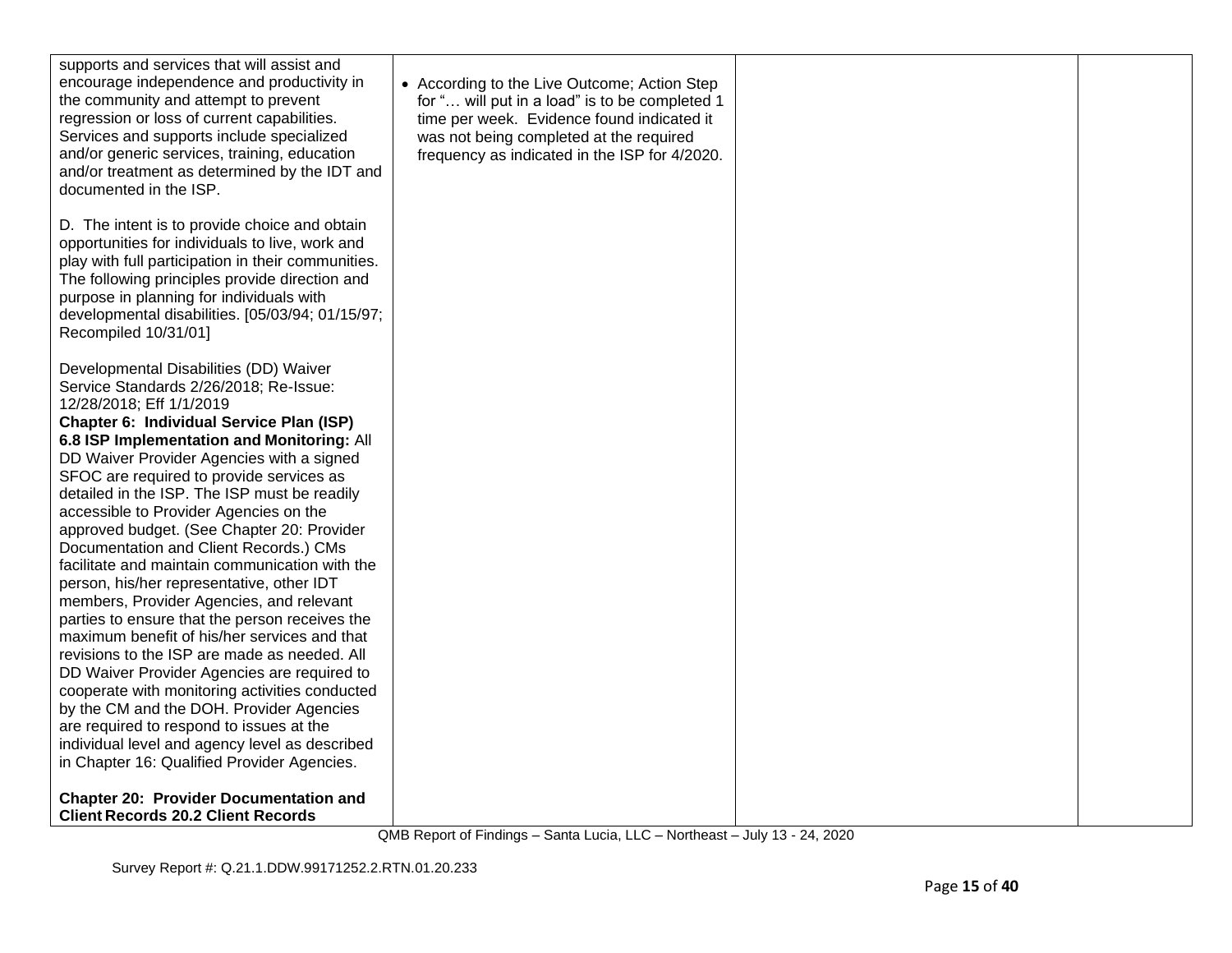| Requirements: All DD Waiver Provider              |  |  |
|---------------------------------------------------|--|--|
| Agencies are required to create and maintain      |  |  |
| individual client records. The contents of client |  |  |
| records vary depending on the unique needs of     |  |  |
| the person receiving services and the resultant   |  |  |
| information produced. The extent of               |  |  |
| documentation required for individual client      |  |  |
| records per service type depends on the           |  |  |
| location of the file, the type of service being   |  |  |
| provided, and the information necessary.          |  |  |
| DD Waiver Provider Agencies are required to       |  |  |
| adhere to the following:                          |  |  |
| 1.<br>Client records must contain all documents   |  |  |
| essential to the service being provided and       |  |  |
| essential to ensuring the health and safety of    |  |  |
| the person during the provision of the service.   |  |  |
| 2. Provider Agencies must have readily            |  |  |
| accessible records in home and community          |  |  |
| settings in paper or electronic form. Secure      |  |  |
| access to electronic records through the          |  |  |
| Therap web-based system using computers or        |  |  |
| mobile devices is acceptable.                     |  |  |
| 3. Provider Agencies are responsible for          |  |  |
| ensuring that all plans created by nurses, RDs,   |  |  |
| therapists or BSCs are present in all needed      |  |  |
| settings.                                         |  |  |
| Provider Agencies must maintain records           |  |  |
| of all documents produced by agency               |  |  |
| personnel or contractors on behalf of each        |  |  |
| person, including any routine notes or data,      |  |  |
| annual assessments, semi-annual reports,          |  |  |
| evidence of training provided/received,           |  |  |
| progress notes, and any other interactions for    |  |  |
| which billing is generated.                       |  |  |
| Each Provider Agency is responsible for<br>5.     |  |  |
| maintaining the daily or other contact notes      |  |  |
| documenting the nature and frequency of           |  |  |
| service delivery, as well as data tracking only   |  |  |
| for the services provided by their agency.        |  |  |
| The current Client File Matrix found in<br>6.     |  |  |
| Appendix A Client File Matrix details the         |  |  |
| minimum requirements for records to be            |  |  |
| stored in agency office files, the delivery site, |  |  |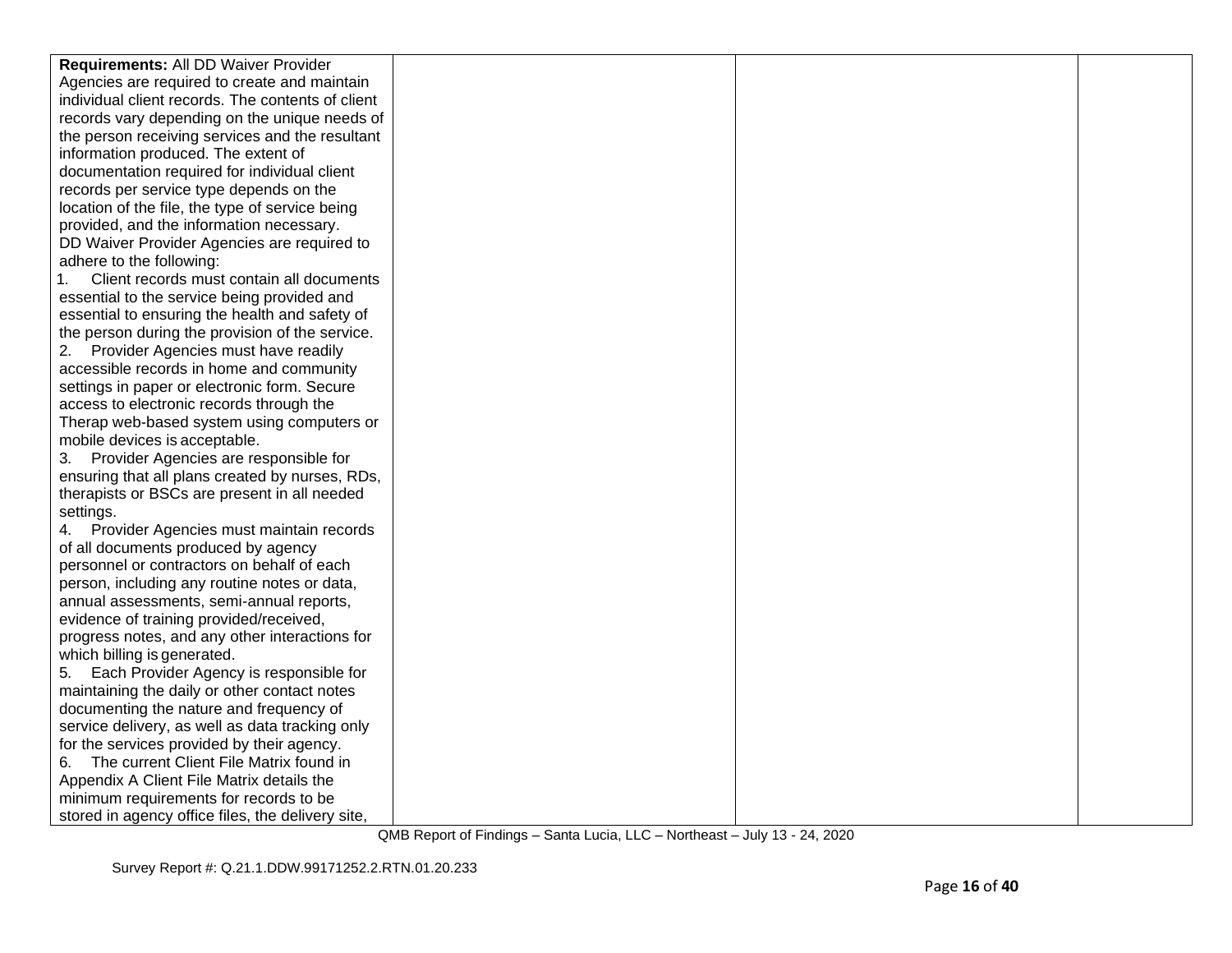| or with DSP while providing services in the<br>community.<br>7. All records pertaining to JCMs must be<br>retained permanently and must be made<br>available to DDSD upon request, upon the<br>termination or expiration of a provider<br>agreement, or upon provider withdrawal from<br>services. |  |  |
|----------------------------------------------------------------------------------------------------------------------------------------------------------------------------------------------------------------------------------------------------------------------------------------------------|--|--|
|                                                                                                                                                                                                                                                                                                    |  |  |
|                                                                                                                                                                                                                                                                                                    |  |  |
|                                                                                                                                                                                                                                                                                                    |  |  |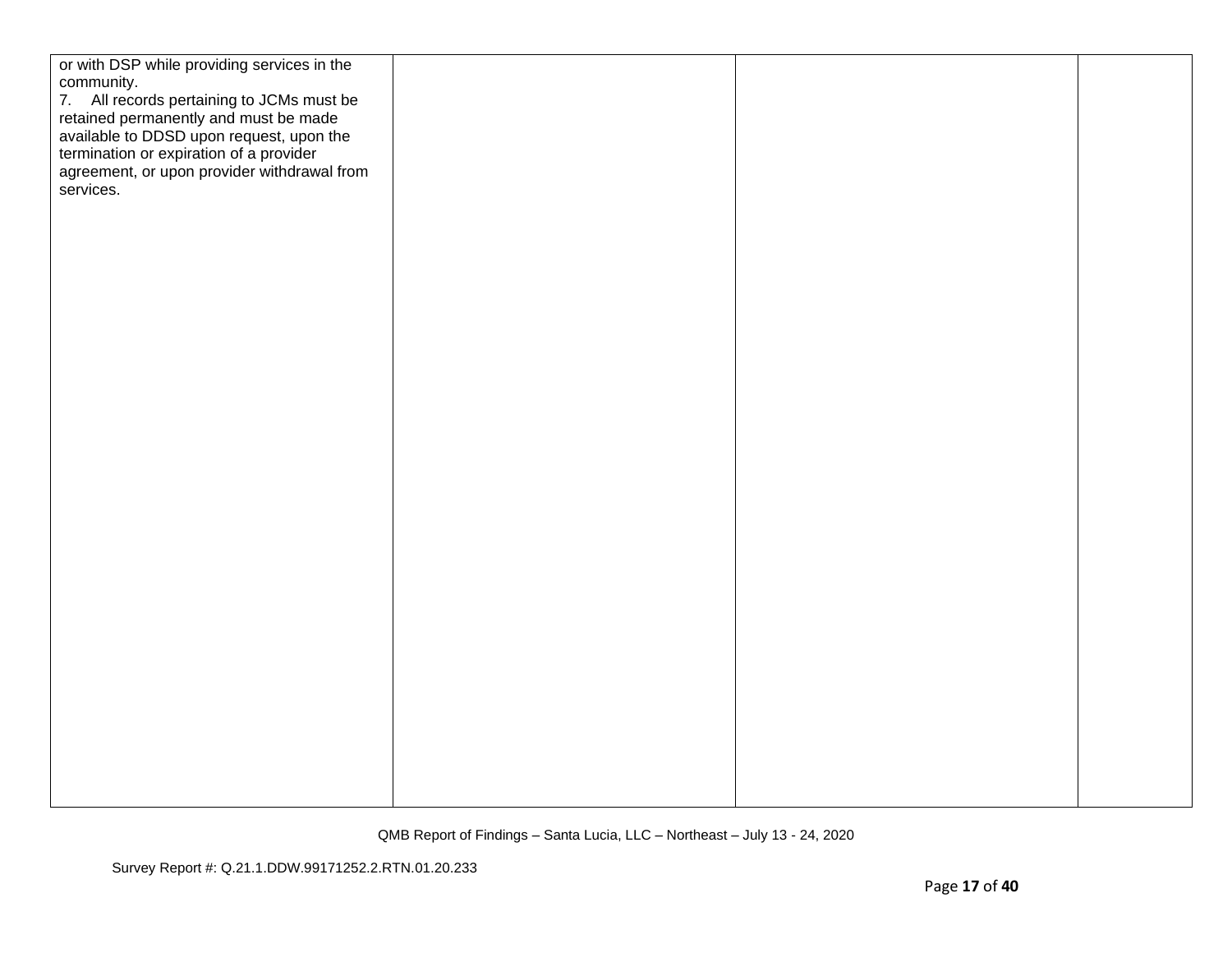| <b>Standard of Care</b>                                                                                                                             | <b>Deficiencies</b>                                                                          | Agency Plan of Correction, On-going QA/QI<br>and Responsible Party                                                                                      | <b>Completion</b><br><b>Date</b> |  |
|-----------------------------------------------------------------------------------------------------------------------------------------------------|----------------------------------------------------------------------------------------------|---------------------------------------------------------------------------------------------------------------------------------------------------------|----------------------------------|--|
| Service Domain: Qualified Providers - The State monitors non-licensed/non-certified providers to assure adherence to waiver requirements. The State |                                                                                              |                                                                                                                                                         |                                  |  |
|                                                                                                                                                     |                                                                                              | implements its policies and procedures for verifying that provider training is conducted in accordance with State requirements and the approved waiver. |                                  |  |
| Tag #1A22 Agency Personnel Competency                                                                                                               | <b>Condition of Participation Level Deficiency</b>                                           |                                                                                                                                                         |                                  |  |
| Developmental Disabilities (DD) Waiver                                                                                                              | After an analysis of the evidence it has been                                                | Provider:                                                                                                                                               |                                  |  |
| Service Standards 2/26/2018; Re-Issue:                                                                                                              | determined there is a significant potential for a                                            | <b>State your Plan of Correction for the</b>                                                                                                            |                                  |  |
| 12/28/2018; Eff 1/1/2019                                                                                                                            | negative outcome to occur.                                                                   | deficiencies cited in this tag here (How is the                                                                                                         |                                  |  |
| Chapter 13: Nursing Services 13.2.11                                                                                                                |                                                                                              | deficiency going to be corrected? This can be                                                                                                           |                                  |  |
| <b>Training and Implementation of Plans:</b>                                                                                                        | Based on interview, the Agency did not ensure                                                | specific to each deficiency cited or if possible an<br>overall correction?): $\rightarrow$                                                              |                                  |  |
| 1. RNs and LPNs are required to provide                                                                                                             | training competencies were met for 4 of 9                                                    |                                                                                                                                                         |                                  |  |
| Individual Specific Training (IST) regarding                                                                                                        | Direct Support Personnel.                                                                    |                                                                                                                                                         |                                  |  |
| HCPs and MERPs.                                                                                                                                     |                                                                                              |                                                                                                                                                         |                                  |  |
| 2. The agency nurse is required to deliver and                                                                                                      | When DSP were asked, if the Individual had                                                   |                                                                                                                                                         |                                  |  |
| document training for DSP/DSS regarding the                                                                                                         | a Positive Behavioral Supports Plan                                                          |                                                                                                                                                         |                                  |  |
| healthcare interventions/strategies and MERPs                                                                                                       | (PBSP), have you been trained on the PBSP                                                    |                                                                                                                                                         |                                  |  |
| that the DSP are responsible to implement,                                                                                                          | and what does the plan cover, the following                                                  |                                                                                                                                                         |                                  |  |
| clearly indicating level of competency achieved                                                                                                     | was reported:                                                                                | <b>Provider:</b>                                                                                                                                        |                                  |  |
| by each trainee as described in Chapter 17.10<br>Individual-Specific Training.                                                                      |                                                                                              | <b>Enter your ongoing Quality</b>                                                                                                                       |                                  |  |
|                                                                                                                                                     | • DSP #507 stated, "I don't know if there is                                                 | <b>Assurance/Quality Improvement</b>                                                                                                                    |                                  |  |
|                                                                                                                                                     | necessarily a plan, we would meet with her                                                   | processes as it related to this tag number                                                                                                              |                                  |  |
| <b>Chapter 17: Training Requirement</b><br>17.10 Individual-Specific Training: The                                                                  | BSC and are provided strategies. According<br>to the Individual Specific Training Section of | here (What is going to be done? How many                                                                                                                |                                  |  |
| following are elements of IST: defined                                                                                                              | the ISP the Individual requires a Positive                                                   | individuals is this going to affect? How often will                                                                                                     |                                  |  |
| standards of performance, curriculum tailored                                                                                                       | Behavioral Supports Plan. (Individual #4)                                                    | this be completed? Who is responsible? What                                                                                                             |                                  |  |
| to teach skills and knowledge necessary to                                                                                                          |                                                                                              | steps will be taken if issues are found?): $\rightarrow$                                                                                                |                                  |  |
| meet those standards of performance, and                                                                                                            | When DSP were asked, if the Individual's                                                     |                                                                                                                                                         |                                  |  |
| formal examination or demonstration to verify                                                                                                       | had Health Care Plans, where could they be                                                   |                                                                                                                                                         |                                  |  |
| standards of performance, using the                                                                                                                 | located, the following was reported:                                                         |                                                                                                                                                         |                                  |  |
| established DDSD training levels of                                                                                                                 |                                                                                              |                                                                                                                                                         |                                  |  |
| awareness, knowledge, and skill.                                                                                                                    | • DSP #501 stated, "No, don't see any." As                                                   |                                                                                                                                                         |                                  |  |
| Reaching an awareness level may be                                                                                                                  | indicated by the Electronic Comprehensive                                                    |                                                                                                                                                         |                                  |  |
| accomplished by reading plans or other                                                                                                              | Health Assessment Tool, the Individual                                                       |                                                                                                                                                         |                                  |  |
| information. The trainee is cognizant of                                                                                                            | requires Health Care Plans for Constipation.                                                 |                                                                                                                                                         |                                  |  |
| information related to a person's specific                                                                                                          | (Individual #3)                                                                              |                                                                                                                                                         |                                  |  |
| condition. Verbal or written recall of basic                                                                                                        |                                                                                              |                                                                                                                                                         |                                  |  |
| information or knowing where to access the                                                                                                          | When DSP were asked, if the Individual's                                                     |                                                                                                                                                         |                                  |  |
| information can verify awareness.                                                                                                                   | had Medical Emergency Response Plans                                                         |                                                                                                                                                         |                                  |  |
| Reaching a knowledge level may take the                                                                                                             | and where could they be located, the                                                         |                                                                                                                                                         |                                  |  |
| form of observing a plan in action, reading a                                                                                                       | following was reported:                                                                      |                                                                                                                                                         |                                  |  |
| plan more thoroughly, or having a plan                                                                                                              |                                                                                              |                                                                                                                                                         |                                  |  |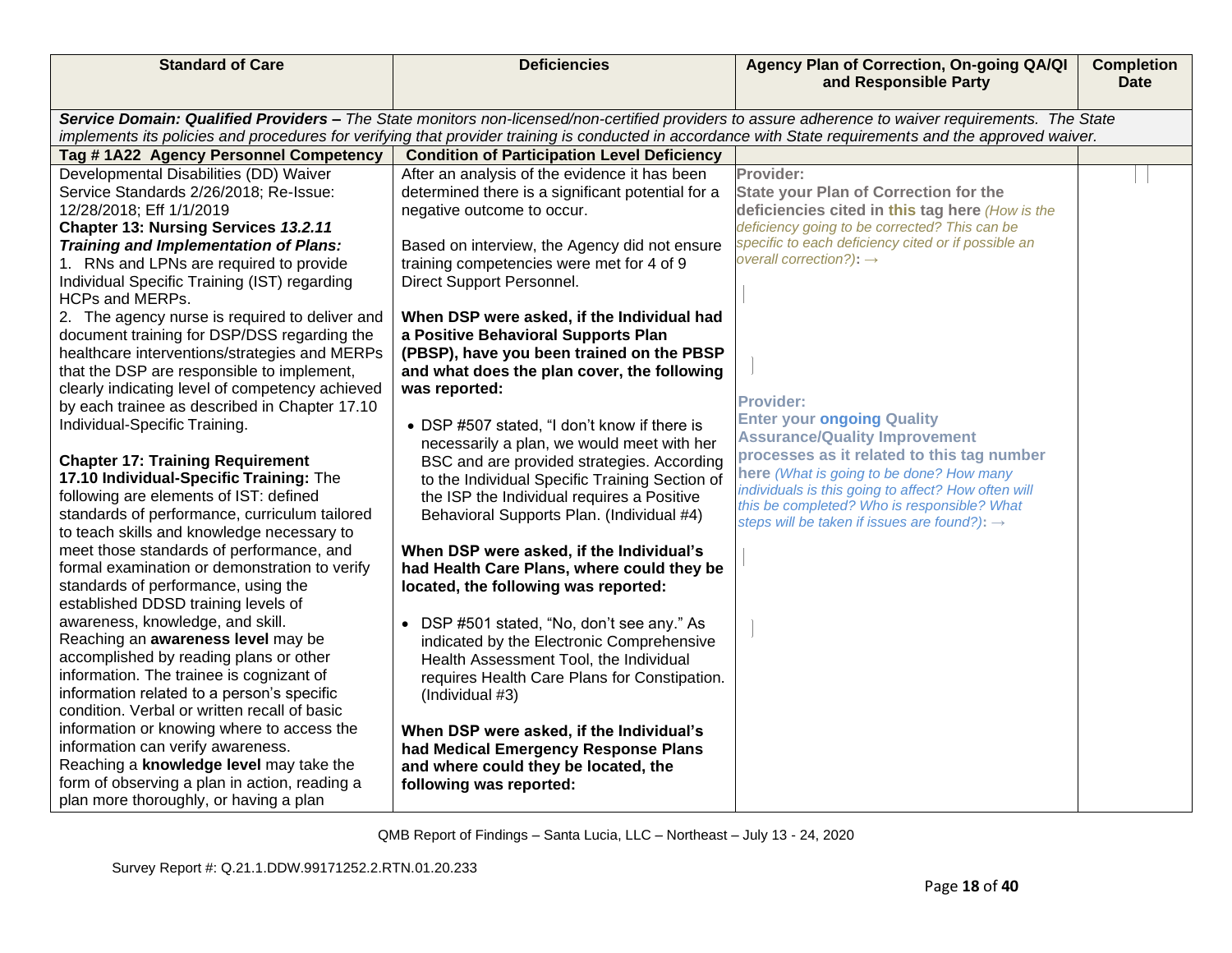| described by the author or their designee.       | • DSP #503 stated, "Yes he does, he has      |  |
|--------------------------------------------------|----------------------------------------------|--|
| Verbal or written recall or demonstration may    | them for falls and acute pain." As indicated |  |
| verify this level of competence.                 | by the Electronic Comprehensive Health       |  |
| Reaching a skill level involves being trained    | Assessment Tool the Individual does not      |  |
| by a therapist, nurse, designated or             | require Medical Emergency Response           |  |
| experienced designated trainer. The trainer      | Plans. (Individual #2)                       |  |
| shall demonstrate the techniques according to    |                                              |  |
| the plan. Then they observe and provide          | • DSP #504 stated, "He has three MERPs.      |  |
| feedback to the trainee as they implement the    | Risk for falls and acute pain." As indicated |  |
| techniques. This should be repeated until        | by the Electronic Comprehensive Health       |  |
| competence is demonstrated. Demonstration        |                                              |  |
| of skill or observed implementation of the       | Assessment Tool the Individual does not      |  |
| techniques or strategies verifies skill level    | require Medical Emergency Response           |  |
| competence. Trainees should be observed on       | Plans (Individual #2)                        |  |
| more than one occasion to ensure appropriate     |                                              |  |
| techniques are maintained and to provide         |                                              |  |
| additional coaching/feedback.                    |                                              |  |
| Individuals shall receive services from          |                                              |  |
| competent and qualified Provider Agency          |                                              |  |
| personnel who must successfully complete IST     |                                              |  |
| requirements in accordance with the              |                                              |  |
| specifications described in the ISP of each      |                                              |  |
| person supported.                                |                                              |  |
| IST must be arranged and conducted at<br>1.      |                                              |  |
| least annually. IST includes training on the ISP |                                              |  |
| Desired Outcomes, Action Plans, strategies,      |                                              |  |
| and information about the person's preferences   |                                              |  |
| regarding privacy, communication style, and      |                                              |  |
| routines. More frequent training may be          |                                              |  |
| necessary if the annual ISP changes before the   |                                              |  |
| year ends.                                       |                                              |  |
| IST for therapy-related WDSI, HCPs,<br>2.        |                                              |  |
| MERPs, CARMPs, PBSA, PBSP, and BCIP,             |                                              |  |
| must occur at least annually and more often if   |                                              |  |
| plans change, or if monitoring by the plan       |                                              |  |
| author or agency finds incorrect                 |                                              |  |
| implementation, when new DSP or CM are           |                                              |  |
| assigned to work with a person, or when an       |                                              |  |
| existing DSP or CM requires a refresher.         |                                              |  |
| 3. The competency level of the training is       |                                              |  |
| based on the IST section of the ISP.             |                                              |  |
| 4. The person should be present for and          |                                              |  |
| involved in IST whenever possible.               |                                              |  |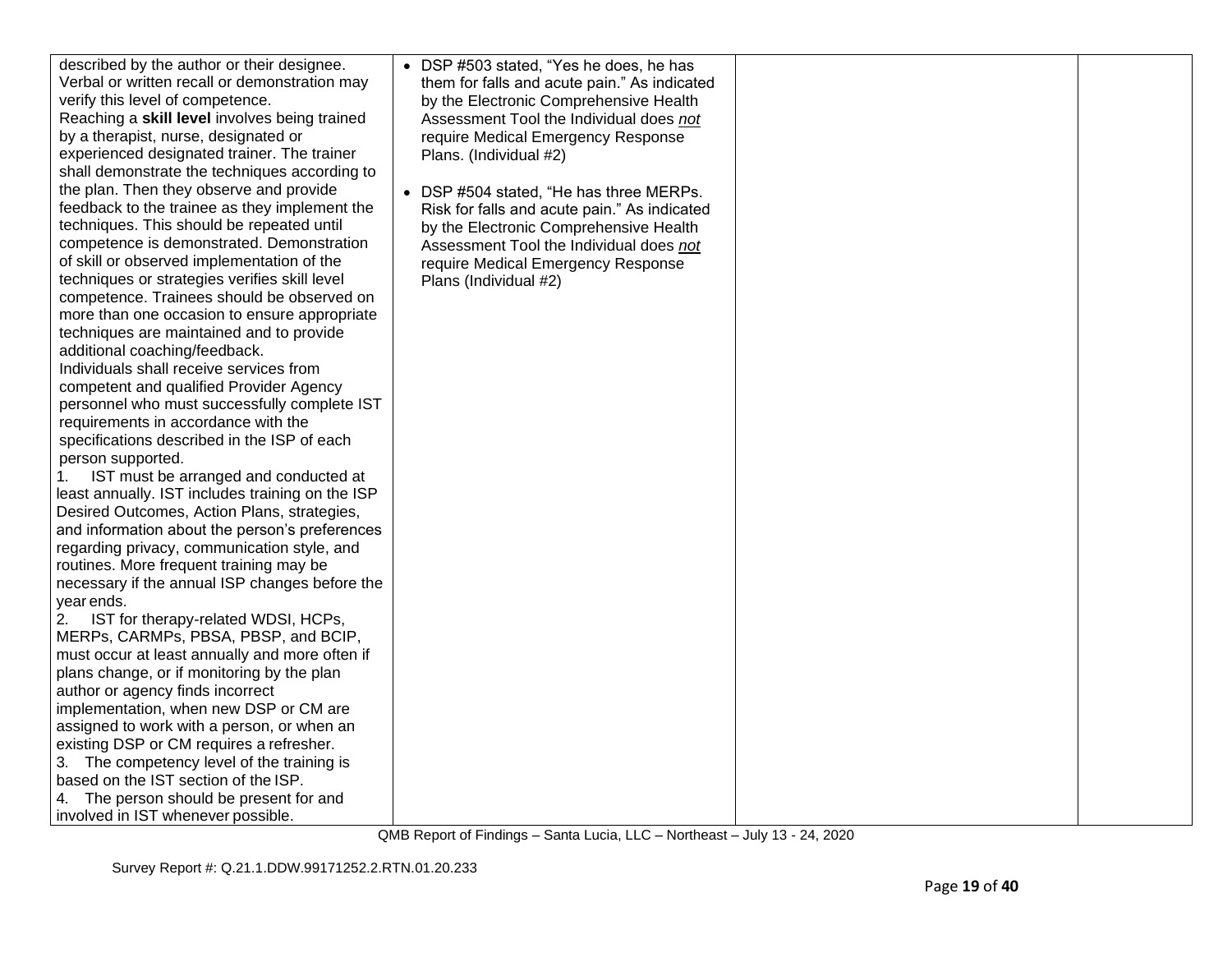| 5. Provider Agencies are responsible for          |  |  |
|---------------------------------------------------|--|--|
| tracking of IST requirements.                     |  |  |
| 6. Provider Agencies must arrange and             |  |  |
| ensure that DSP's are trained on the contents     |  |  |
| of the plans in accordance with timelines         |  |  |
| indicated in the Individual-Specific Training     |  |  |
| Requirements: Support Plans section of the        |  |  |
| ISP and notify the plan authors when new DSP      |  |  |
| are hired to arrange for trainings.               |  |  |
| 7. If a therapist, BSC, nurse, or other author of |  |  |
| a plan, healthcare or otherwise, chooses to       |  |  |
| designate a trainer, that person is still         |  |  |
| responsible for providing the curriculum to the   |  |  |
| designated trainer. The author of the plan is     |  |  |
| also responsible for ensuring the designated      |  |  |
| trainer is verifying competency in alignment      |  |  |
| with their curriculum, doing periodic quality     |  |  |
| assurance checks with their designated trainer,   |  |  |
| and re-certifying the designated trainer at least |  |  |
| annually and/or when there is a change to a       |  |  |
| person's plan.                                    |  |  |
|                                                   |  |  |
|                                                   |  |  |
|                                                   |  |  |
|                                                   |  |  |
|                                                   |  |  |
|                                                   |  |  |
|                                                   |  |  |
|                                                   |  |  |
|                                                   |  |  |
|                                                   |  |  |
|                                                   |  |  |
|                                                   |  |  |
|                                                   |  |  |
|                                                   |  |  |
|                                                   |  |  |
|                                                   |  |  |
|                                                   |  |  |
|                                                   |  |  |
|                                                   |  |  |
|                                                   |  |  |
|                                                   |  |  |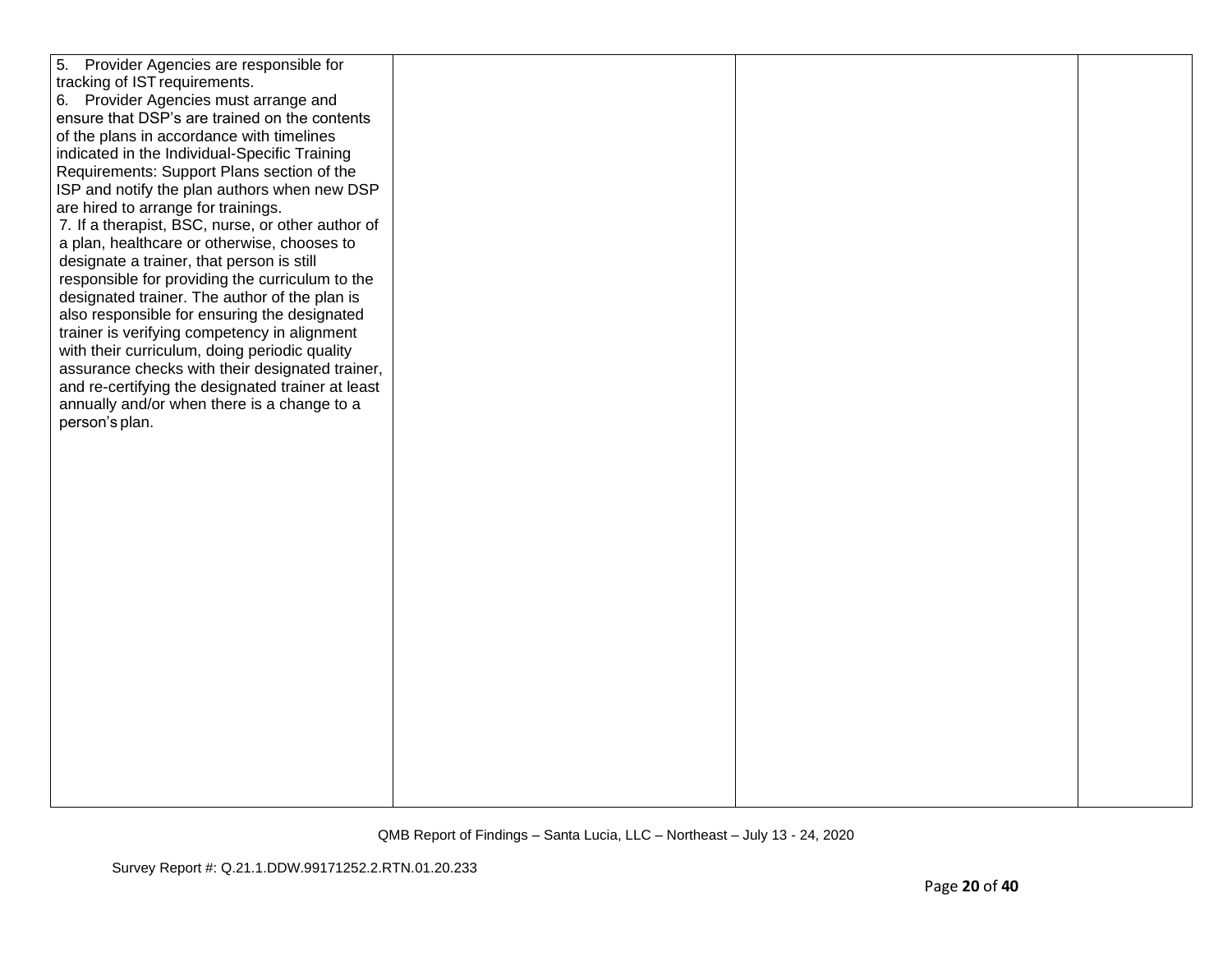| Tag # 1A43.1 General Events Reporting:                                                                                                                                                                                                                                                                                                                                                                                                                                                                                                                                                                                                                                                                                                                                                                                                                                                                                                                                                                                                                                                                                                                                                                                                                                                                                                                                                                                                                                                                                                                                                                                                                                                                                                                               | <b>Standard Level Deficiency</b>                                                                                                                                                                                                                                                                                                                                                                                                                                                                                     |                                                                                                                                                                                                                                                                                                                                                                                                                                                                                                                                                                                                                          |  |
|----------------------------------------------------------------------------------------------------------------------------------------------------------------------------------------------------------------------------------------------------------------------------------------------------------------------------------------------------------------------------------------------------------------------------------------------------------------------------------------------------------------------------------------------------------------------------------------------------------------------------------------------------------------------------------------------------------------------------------------------------------------------------------------------------------------------------------------------------------------------------------------------------------------------------------------------------------------------------------------------------------------------------------------------------------------------------------------------------------------------------------------------------------------------------------------------------------------------------------------------------------------------------------------------------------------------------------------------------------------------------------------------------------------------------------------------------------------------------------------------------------------------------------------------------------------------------------------------------------------------------------------------------------------------------------------------------------------------------------------------------------------------|----------------------------------------------------------------------------------------------------------------------------------------------------------------------------------------------------------------------------------------------------------------------------------------------------------------------------------------------------------------------------------------------------------------------------------------------------------------------------------------------------------------------|--------------------------------------------------------------------------------------------------------------------------------------------------------------------------------------------------------------------------------------------------------------------------------------------------------------------------------------------------------------------------------------------------------------------------------------------------------------------------------------------------------------------------------------------------------------------------------------------------------------------------|--|
| <b>Individual Reporting</b><br>Developmental Disabilities (DD) Waiver<br>Service Standards 2/26/2018; Re-Issue:<br>12/28/2018; Eff 1/1/2019<br><b>Chapter 19: Provider Reporting</b><br><b>Requirements: 19.2 General Events</b><br>Reporting (GER): The purpose of General<br>Events Reporting (GER) is to report, track and<br>analyze events, which pose a risk to adults in<br>the DD Waiver program, but do not meet<br>criteria for ANE or other reportable incidents as<br>defined by the IMB. Analysis of GER is<br>intended to identify emerging patterns so that<br>preventative action can be taken at the<br>individual, Provider Agency, regional and<br>statewide level. On a quarterly and annual<br>basis, DDSD analyzes GER data at the<br>provider, regional and statewide levels to<br>identify any patterns that warrant intervention.<br>Provider Agency use of GER in Therap is<br>required as follows:<br>1. DD Waiver Provider Agencies<br>approved to provide Customized In-<br>Home Supports, Family Living, IMLS,<br>Supported Living, Customized<br><b>Community Supports, Community</b><br>Integrated Employment, Adult Nursing<br>and Case Management must use GER in<br>the Therap system.<br>DD Waiver Provider Agencies<br>2.<br>referenced above are responsible for entering<br>specified information into the GER section of<br>the secure website operated under contract by<br>Therap according to the GER Reporting<br>Requirements in Appendix B GER<br>Requirements.<br>3.<br>At the Provider Agency's discretion<br>additional events, which are not required by<br>DDSD, may also be tracked within the GER<br>section of Therap.<br>GER does not replace a Provider<br>4.<br>Agency's obligations to report ANE or other | Based on record review, the Agency did not<br>follow the General Events Reporting<br>requirements as indicated by the policy for 1 of<br>7 individuals.<br>The following General Events Reporting<br>records contained evidence that indicated<br>the General Events Report was not entered<br>and / or approved within 2 business days:<br>Individual #4<br>• General Events Report (GER) indicates on<br>6/5/2019 the Individual fell and bumped her<br>head (fall without injury). GER was approved<br>6/17/2019. | Provider:<br><b>State your Plan of Correction for the</b><br>deficiencies cited in this tag here (How is the<br>deficiency going to be corrected? This can be<br>specific to each deficiency cited or if possible an<br>overall correction?): $\rightarrow$<br><b>Provider:</b><br><b>Enter your ongoing Quality</b><br><b>Assurance/Quality Improvement</b><br>processes as it related to this tag number<br>here (What is going to be done? How many<br>individuals is this going to affect? How often will<br>this be completed? Who is responsible? What<br>steps will be taken if issues are found?): $\rightarrow$ |  |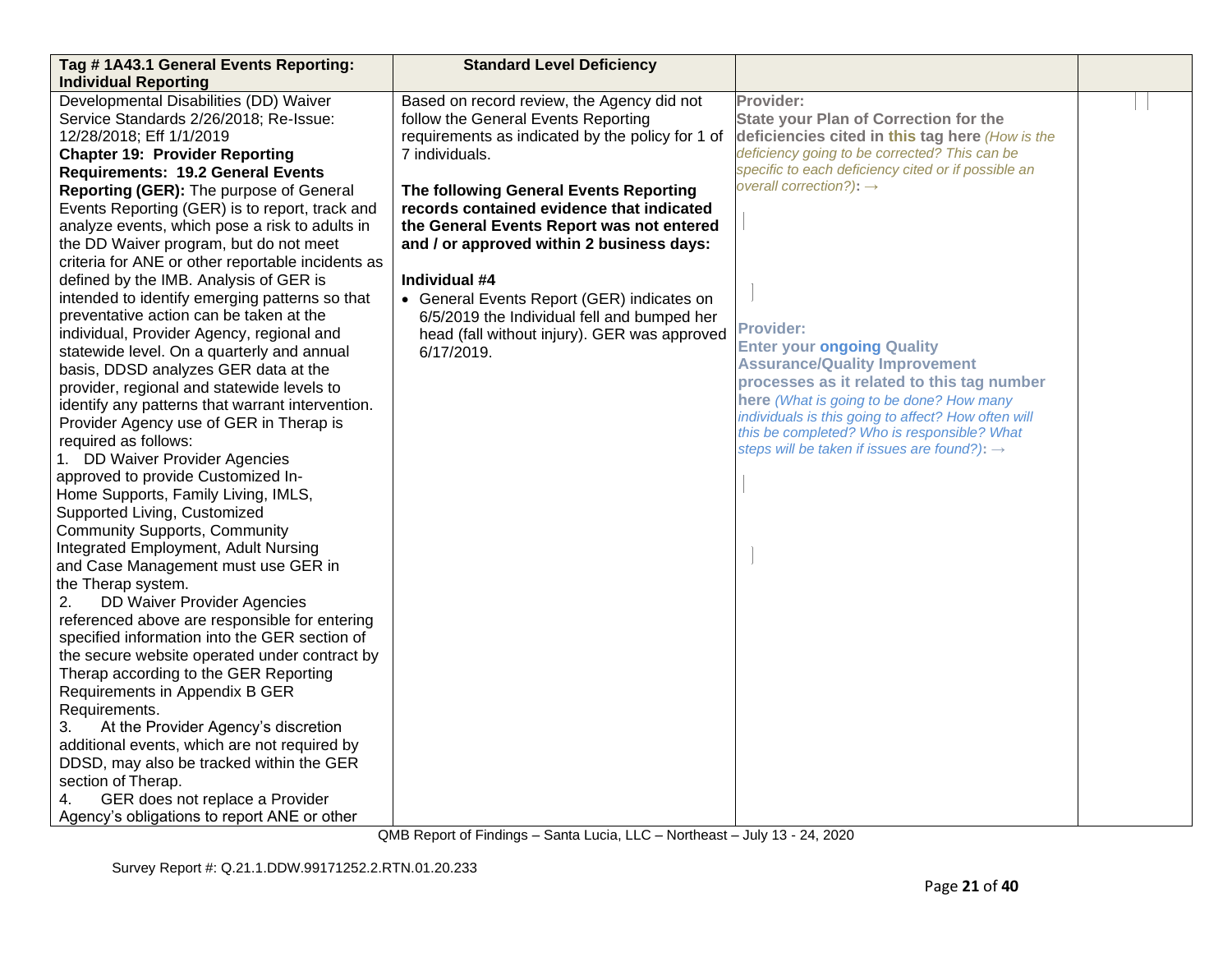| reportable incidents as described in Chapter<br>18: Incident Management System.<br>5.<br>GER does not replace a Provider<br>Agency's obligations related to healthcare<br>coordination, modifications to the ISP, or any<br>other risk management and QI activities.                                                                                                                                                                                                                                 |  |  |
|------------------------------------------------------------------------------------------------------------------------------------------------------------------------------------------------------------------------------------------------------------------------------------------------------------------------------------------------------------------------------------------------------------------------------------------------------------------------------------------------------|--|--|
| <b>Appendix B GER Requirements: DDSD is</b><br>pleased to introduce the revised General<br>Events Reporting (GER), requirements. There<br>are two important changes related to<br>medication error reporting:<br>1. Effective immediately, DDSD requires ALL<br>medication errors be entered into Therap<br>GER with the exception of those required to<br>be reported to Division of Health<br>Improvement-Incident Management Bureau.<br>2. No alternative methods for reporting are<br>permitted. |  |  |
| The following events need to be reported in<br>the Therap GER:                                                                                                                                                                                                                                                                                                                                                                                                                                       |  |  |
| • Emergency Room/Urgent Care/Emergency<br><b>Medical Services</b>                                                                                                                                                                                                                                                                                                                                                                                                                                    |  |  |
| • Falls Without Injury                                                                                                                                                                                                                                                                                                                                                                                                                                                                               |  |  |
| • Injury (including Falls, Choking, Skin<br>Breakdown and Infection)                                                                                                                                                                                                                                                                                                                                                                                                                                 |  |  |
| • Law Enforcement Use                                                                                                                                                                                                                                                                                                                                                                                                                                                                                |  |  |
| • Medication Errors                                                                                                                                                                                                                                                                                                                                                                                                                                                                                  |  |  |
| • Medication Documentation Errors                                                                                                                                                                                                                                                                                                                                                                                                                                                                    |  |  |
| • Missing Person/Elopement                                                                                                                                                                                                                                                                                                                                                                                                                                                                           |  |  |
| • Out of Home Placement- Medical:<br>Hospitalization, Long Term Care, Skilled<br>Nursing or Rehabilitation Facility Admission                                                                                                                                                                                                                                                                                                                                                                        |  |  |
| • PRN Psychotropic Medication                                                                                                                                                                                                                                                                                                                                                                                                                                                                        |  |  |
| • Restraint Related to Behavior                                                                                                                                                                                                                                                                                                                                                                                                                                                                      |  |  |
| • Suicide Attempt or Threat<br><b>Entry Guidance: Provider Agencies must</b><br>complete the following sections of the GER<br>with detailed information: profile information,<br>event information, other event information,                                                                                                                                                                                                                                                                         |  |  |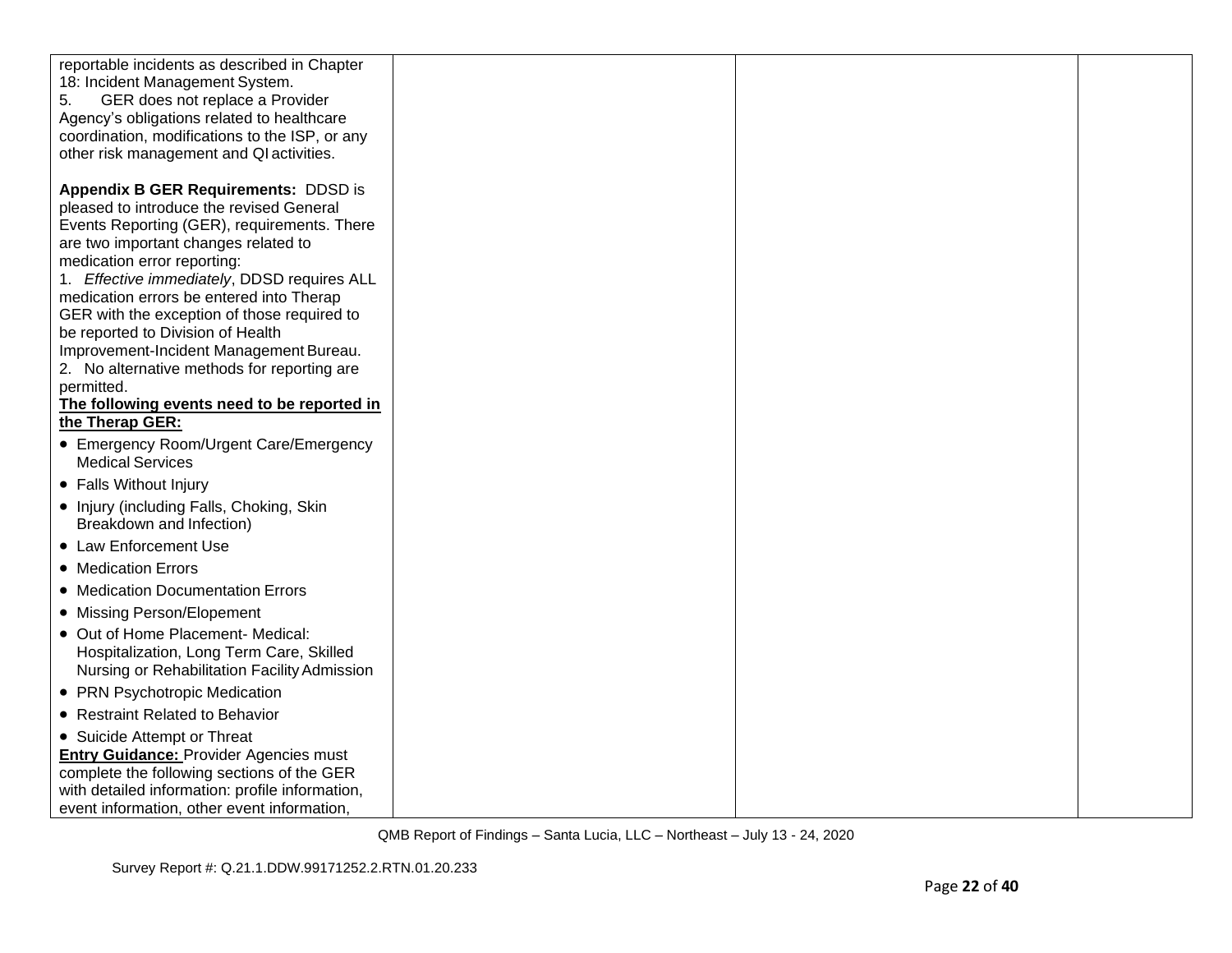| general information, notification, actions  |  |  |
|---------------------------------------------|--|--|
| taken or planned, and the review follow up  |  |  |
| comments section. Please attach any         |  |  |
| pertinent external documents such as        |  |  |
| discharge summary, medical consultation     |  |  |
| form, etc. Provider Agencies must enter and |  |  |
| approve GERs within 2 business days with    |  |  |
| the exception of Medication Errors which    |  |  |
| must be entered into GER on at least a      |  |  |
| monthly basis.                              |  |  |
|                                             |  |  |
|                                             |  |  |
|                                             |  |  |
|                                             |  |  |
|                                             |  |  |
|                                             |  |  |
|                                             |  |  |
|                                             |  |  |
|                                             |  |  |
|                                             |  |  |
|                                             |  |  |
|                                             |  |  |
|                                             |  |  |
|                                             |  |  |
|                                             |  |  |
|                                             |  |  |
|                                             |  |  |
|                                             |  |  |
|                                             |  |  |
|                                             |  |  |
|                                             |  |  |
|                                             |  |  |
|                                             |  |  |
|                                             |  |  |
|                                             |  |  |
|                                             |  |  |
|                                             |  |  |
|                                             |  |  |
|                                             |  |  |
|                                             |  |  |
|                                             |  |  |
|                                             |  |  |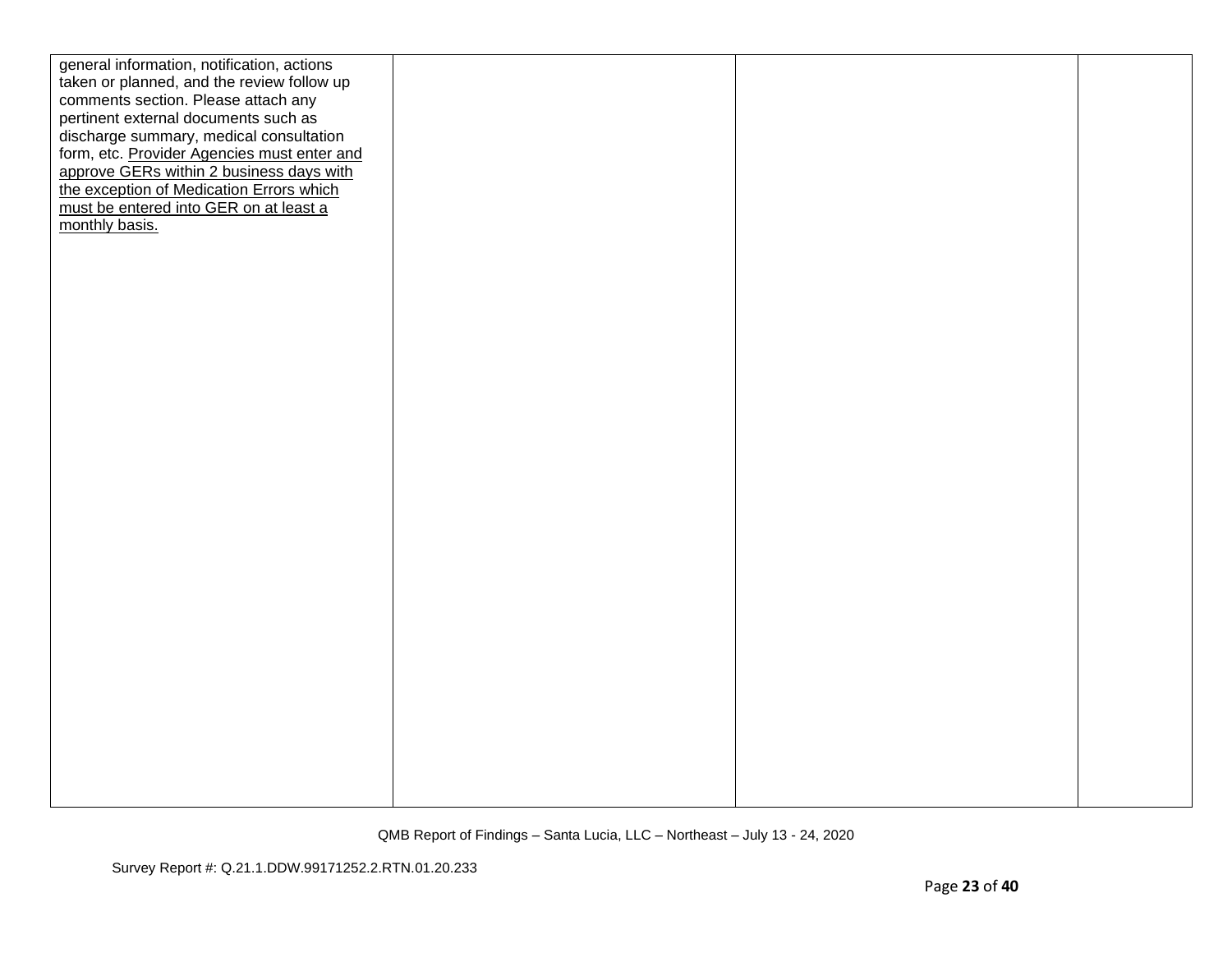| <b>Standard of Care</b>                                                              | <b>Deficiencies</b>                                                                     | Agency Plan of Correction, On-going QA/QI<br>and Responsible Party                                                                                               | <b>Completion</b><br><b>Date</b> |
|--------------------------------------------------------------------------------------|-----------------------------------------------------------------------------------------|------------------------------------------------------------------------------------------------------------------------------------------------------------------|----------------------------------|
|                                                                                      |                                                                                         | Service Domain: Health and Welfare - The state, on an ongoing basis, identifies, addresses and seeks to prevent occurrences of abuse, neglect and                |                                  |
|                                                                                      |                                                                                         | exploitation. Individuals shall be afforded their basic human rights. The provider supports individuals to access needed healthcare services in a timely manner. |                                  |
| Tag #1A09 Medication Delivery Routine                                                | <b>Condition of Participation Level Deficiency</b>                                      |                                                                                                                                                                  |                                  |
| <b>Medication Administration</b>                                                     |                                                                                         |                                                                                                                                                                  |                                  |
| Developmental Disabilities (DD) Waiver                                               | After an analysis of the evidence it has been                                           | Provider:                                                                                                                                                        |                                  |
| Service Standards 2/26/2018; Re-Issue:                                               | determined there is a significant potential for a                                       | <b>State your Plan of Correction for the</b>                                                                                                                     |                                  |
| 12/28/2018; Eff 1/1/2019                                                             | negative outcome to occur.                                                              | deficiencies cited in this tag here (How is the                                                                                                                  |                                  |
| <b>Chapter 20: Provider Documentation and</b>                                        |                                                                                         | deficiency going to be corrected? This can be<br>specific to each deficiency cited or if possible an                                                             |                                  |
| <b>Client Records 20.6 Medication</b>                                                | Medication Administration Records (MAR)                                                 | overall correction?): $\rightarrow$                                                                                                                              |                                  |
| <b>Administration Record (MAR):</b> A current                                        | were reviewed for the month of June 2020.                                               |                                                                                                                                                                  |                                  |
| Medication Administration Record (MAR) must                                          |                                                                                         |                                                                                                                                                                  |                                  |
| be maintained in all settings where                                                  | Based on record review, 1 of 2 individuals had                                          |                                                                                                                                                                  |                                  |
| medications or treatments are delivered.                                             | Medication Administration Records (MAR),<br>which contained missing medications entries |                                                                                                                                                                  |                                  |
| Family Living Providers may opt not to use<br>MARs if they are the sole provider who | and/or other errors:                                                                    |                                                                                                                                                                  |                                  |
| supports the person with medications or                                              |                                                                                         |                                                                                                                                                                  |                                  |
| treatments. However, if there are services                                           | Individual #2                                                                           |                                                                                                                                                                  |                                  |
| provided by unrelated DSP, ANS for                                                   | <b>June 2020</b>                                                                        | <b>Provider:</b>                                                                                                                                                 |                                  |
| Medication Oversight must be budgeted, and a                                         | As indicated by the Medication                                                          | <b>Enter your ongoing Quality</b>                                                                                                                                |                                  |
| MAR must be created and used by the DSP.                                             | Administration Records the individual is to                                             | <b>Assurance/Quality Improvement</b>                                                                                                                             |                                  |
| Primary and Secondary Provider Agencies are                                          | take Lorazepam 1mg $(30 - 60$ minutes                                                   | processes as it related to this tag number                                                                                                                       |                                  |
| responsible for:                                                                     | before procedures). According to the                                                    | here (What is going to be done? How many                                                                                                                         |                                  |
| 1. Creating and maintaining either an                                                | Physician's Orders, Lorazepam 1mg is a                                                  | individuals is this going to affect? How often will                                                                                                              |                                  |
| electronic or paper MAR in their service                                             | PRN medication to be taken (30 min before                                               | this be completed? Who is responsible? What                                                                                                                      |                                  |
| setting. Provider Agencies may use the                                               | procedures). Medication Administration                                                  | steps will be taken if issues are found?): →                                                                                                                     |                                  |
| MAR in Therap, but are not mandated                                                  | Record and Physician's Orders do not                                                    |                                                                                                                                                                  |                                  |
| to do so.                                                                            | match.                                                                                  |                                                                                                                                                                  |                                  |
| 2. Continually communicating any                                                     |                                                                                         |                                                                                                                                                                  |                                  |
| changes about medications and                                                        | Medication Administration Records contain                                               |                                                                                                                                                                  |                                  |
| treatments between Provider Agencies to                                              | the following medications. No Physician's                                               |                                                                                                                                                                  |                                  |
| assure health and safety.                                                            | Orders were found for the following                                                     |                                                                                                                                                                  |                                  |
| 7. Including the following on the MAR:                                               | medications:                                                                            |                                                                                                                                                                  |                                  |
| a. The name of the person, a                                                         |                                                                                         |                                                                                                                                                                  |                                  |
| transcription of the physician's or                                                  | • Gummy Multivitamin (1 time daily)                                                     |                                                                                                                                                                  |                                  |
| licensed health care provider's orders                                               |                                                                                         |                                                                                                                                                                  |                                  |
| including the brand and generic                                                      |                                                                                         |                                                                                                                                                                  |                                  |
| names for all ordered routine and PRN                                                |                                                                                         |                                                                                                                                                                  |                                  |
| medications or treatments, and the                                                   |                                                                                         |                                                                                                                                                                  |                                  |
| diagnoses for which the medications                                                  |                                                                                         |                                                                                                                                                                  |                                  |
| or treatments are prescribed;                                                        |                                                                                         |                                                                                                                                                                  |                                  |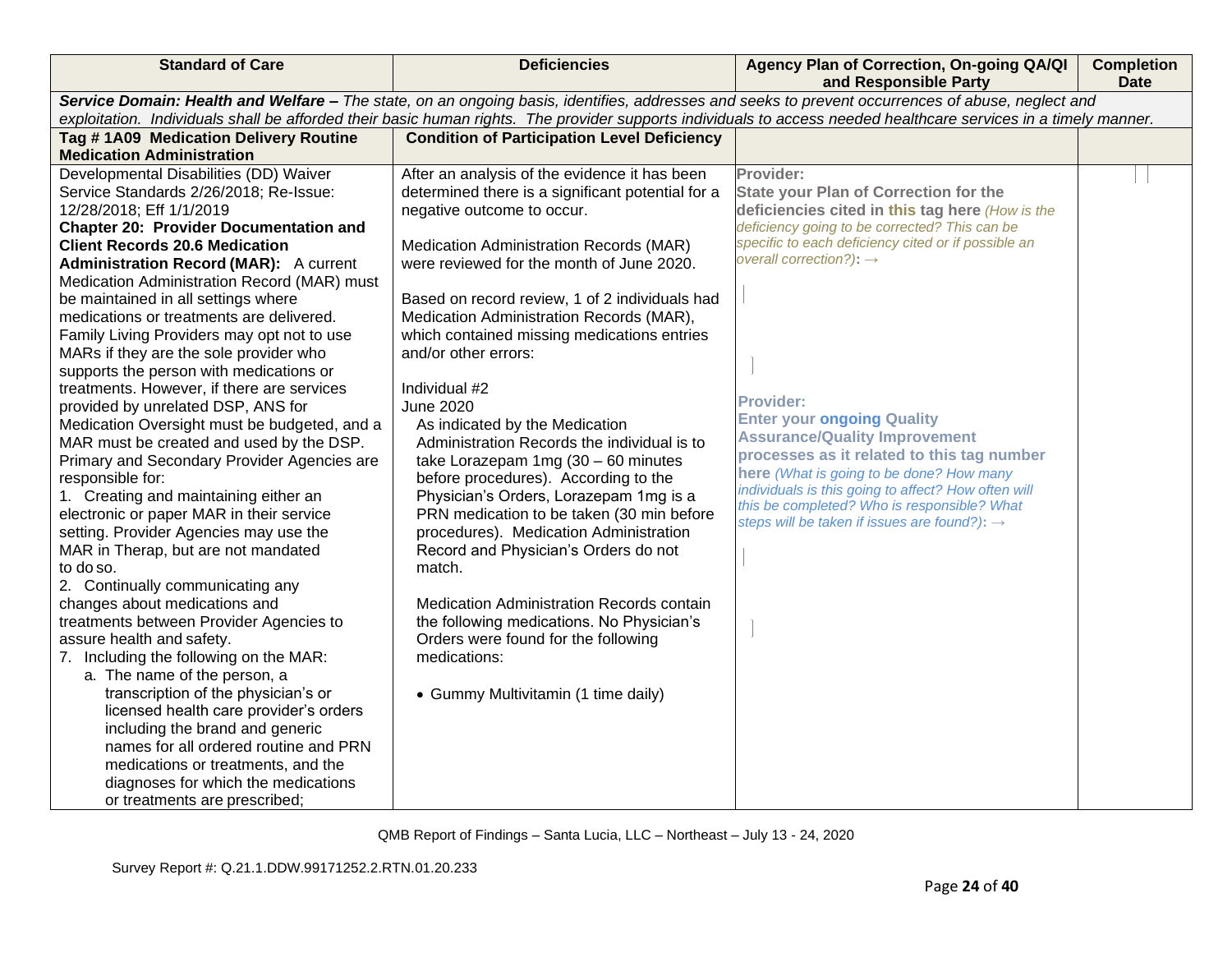| b. The prescribed dosage, frequency<br>and method or route of administration;<br>times and dates of administration for<br>all ordered routine or PRN<br>prescriptions or treatments; over the<br>counter (OTC) or "comfort"<br>medications or treatments and all self-<br>selected herbal or vitamin therapy;<br>c. Documentation of all time limited or<br>discontinued medications or treatments;<br>d. The initials of the individual<br>administering or assisting with the<br>medication delivery and a signature<br>page or electronic record that |  |
|----------------------------------------------------------------------------------------------------------------------------------------------------------------------------------------------------------------------------------------------------------------------------------------------------------------------------------------------------------------------------------------------------------------------------------------------------------------------------------------------------------------------------------------------------------|--|
|                                                                                                                                                                                                                                                                                                                                                                                                                                                                                                                                                          |  |
|                                                                                                                                                                                                                                                                                                                                                                                                                                                                                                                                                          |  |
|                                                                                                                                                                                                                                                                                                                                                                                                                                                                                                                                                          |  |
|                                                                                                                                                                                                                                                                                                                                                                                                                                                                                                                                                          |  |
|                                                                                                                                                                                                                                                                                                                                                                                                                                                                                                                                                          |  |
|                                                                                                                                                                                                                                                                                                                                                                                                                                                                                                                                                          |  |
|                                                                                                                                                                                                                                                                                                                                                                                                                                                                                                                                                          |  |
|                                                                                                                                                                                                                                                                                                                                                                                                                                                                                                                                                          |  |
|                                                                                                                                                                                                                                                                                                                                                                                                                                                                                                                                                          |  |
|                                                                                                                                                                                                                                                                                                                                                                                                                                                                                                                                                          |  |
|                                                                                                                                                                                                                                                                                                                                                                                                                                                                                                                                                          |  |
|                                                                                                                                                                                                                                                                                                                                                                                                                                                                                                                                                          |  |
|                                                                                                                                                                                                                                                                                                                                                                                                                                                                                                                                                          |  |
|                                                                                                                                                                                                                                                                                                                                                                                                                                                                                                                                                          |  |
| designates the full name                                                                                                                                                                                                                                                                                                                                                                                                                                                                                                                                 |  |
| corresponding to the initials;                                                                                                                                                                                                                                                                                                                                                                                                                                                                                                                           |  |
| e. Documentation of refused, missed, or                                                                                                                                                                                                                                                                                                                                                                                                                                                                                                                  |  |
| held medications or treatments;                                                                                                                                                                                                                                                                                                                                                                                                                                                                                                                          |  |
| f. Documentation of any allergic                                                                                                                                                                                                                                                                                                                                                                                                                                                                                                                         |  |
| reaction that occurred due to                                                                                                                                                                                                                                                                                                                                                                                                                                                                                                                            |  |
| medication or treatments; and                                                                                                                                                                                                                                                                                                                                                                                                                                                                                                                            |  |
| g. For PRN medications or treatments:                                                                                                                                                                                                                                                                                                                                                                                                                                                                                                                    |  |
| <i>i.</i> instructions for the use of the PRN                                                                                                                                                                                                                                                                                                                                                                                                                                                                                                            |  |
| medication or treatment which must                                                                                                                                                                                                                                                                                                                                                                                                                                                                                                                       |  |
| include observable signs/symptoms or                                                                                                                                                                                                                                                                                                                                                                                                                                                                                                                     |  |
| circumstances in which the                                                                                                                                                                                                                                                                                                                                                                                                                                                                                                                               |  |
| medication or treatment is to be used                                                                                                                                                                                                                                                                                                                                                                                                                                                                                                                    |  |
| and the number of doses that may be                                                                                                                                                                                                                                                                                                                                                                                                                                                                                                                      |  |
| used in a 24-hour period;                                                                                                                                                                                                                                                                                                                                                                                                                                                                                                                                |  |
| ii. clear documentation that the                                                                                                                                                                                                                                                                                                                                                                                                                                                                                                                         |  |
| DSP contacted the agency nurse                                                                                                                                                                                                                                                                                                                                                                                                                                                                                                                           |  |
| prior to assisting with the                                                                                                                                                                                                                                                                                                                                                                                                                                                                                                                              |  |
| medication or treatment, unless                                                                                                                                                                                                                                                                                                                                                                                                                                                                                                                          |  |
| the DSP is a Family Living                                                                                                                                                                                                                                                                                                                                                                                                                                                                                                                               |  |
| Provider related by affinity of                                                                                                                                                                                                                                                                                                                                                                                                                                                                                                                          |  |
| consanguinity; and                                                                                                                                                                                                                                                                                                                                                                                                                                                                                                                                       |  |
| iii. documentation of the                                                                                                                                                                                                                                                                                                                                                                                                                                                                                                                                |  |
| effectiveness of the PRN                                                                                                                                                                                                                                                                                                                                                                                                                                                                                                                                 |  |
| medication or treatment.                                                                                                                                                                                                                                                                                                                                                                                                                                                                                                                                 |  |
|                                                                                                                                                                                                                                                                                                                                                                                                                                                                                                                                                          |  |
| <b>Chapter 10 Living Care Arrangements</b>                                                                                                                                                                                                                                                                                                                                                                                                                                                                                                               |  |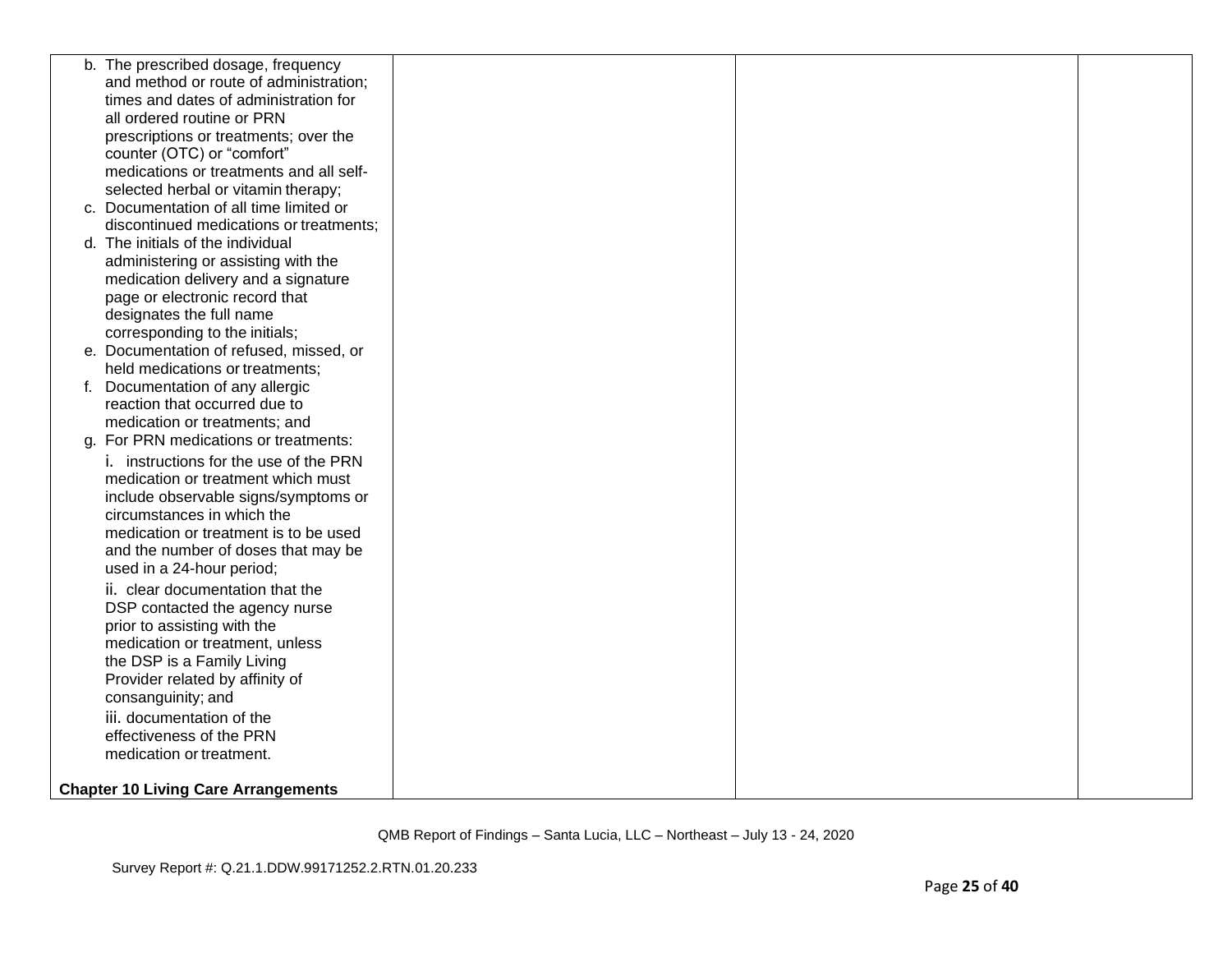| 10.3.4 Medication Assessment and<br>Delivery:<br>Living Supports Provider Agencies must<br>support and comply with:<br>1. the processes identified in the DDSD<br>AWMD training;<br>2. the nursing and DSP functions<br>identified in the Chapter 13.3 Part 2- Adult<br><b>Nursing Services;</b><br>3. all Board of Pharmacy regulations as noted<br>in Chapter 16.5 Board of Pharmacy; and<br>4. documentation requirements in a<br><b>Medication Administration Record</b><br>(MAR) as described in Chapter 20.6<br><b>Medication Administration Record</b><br>$(MAR)$ .<br>NMAC 16.19.11.8 MINIMUM STANDARDS: |  |  |
|------------------------------------------------------------------------------------------------------------------------------------------------------------------------------------------------------------------------------------------------------------------------------------------------------------------------------------------------------------------------------------------------------------------------------------------------------------------------------------------------------------------------------------------------------------------------------------------------------------------|--|--|
| A. MINIMUM STANDARDS FOR THE                                                                                                                                                                                                                                                                                                                                                                                                                                                                                                                                                                                     |  |  |
| DISTRIBUTION, STORAGE, HANDLING<br>AND RECORD KEEPING OF DRUGS:                                                                                                                                                                                                                                                                                                                                                                                                                                                                                                                                                  |  |  |
| (d) The facility shall have a Medication                                                                                                                                                                                                                                                                                                                                                                                                                                                                                                                                                                         |  |  |
| Administration Record (MAR) documenting                                                                                                                                                                                                                                                                                                                                                                                                                                                                                                                                                                          |  |  |
| medication administered to residents,<br>including over-the-counter medications.                                                                                                                                                                                                                                                                                                                                                                                                                                                                                                                                 |  |  |
| This documentation shall include:                                                                                                                                                                                                                                                                                                                                                                                                                                                                                                                                                                                |  |  |
| Name of resident;<br>(i)                                                                                                                                                                                                                                                                                                                                                                                                                                                                                                                                                                                         |  |  |
| Date given;<br>(ii)                                                                                                                                                                                                                                                                                                                                                                                                                                                                                                                                                                                              |  |  |
| (iii) Drug product name;                                                                                                                                                                                                                                                                                                                                                                                                                                                                                                                                                                                         |  |  |
| Dosage and form;<br>(iv)<br>Strength of drug;<br>(v)                                                                                                                                                                                                                                                                                                                                                                                                                                                                                                                                                             |  |  |
| Route of administration;<br>(Vi)                                                                                                                                                                                                                                                                                                                                                                                                                                                                                                                                                                                 |  |  |
| (vii) How often medication is to be taken;                                                                                                                                                                                                                                                                                                                                                                                                                                                                                                                                                                       |  |  |
| (viii) Time taken and staff initials;                                                                                                                                                                                                                                                                                                                                                                                                                                                                                                                                                                            |  |  |
| (ix) Dates when the medication is                                                                                                                                                                                                                                                                                                                                                                                                                                                                                                                                                                                |  |  |
| discontinued or changed;                                                                                                                                                                                                                                                                                                                                                                                                                                                                                                                                                                                         |  |  |
| The name and initials of all staff<br>(x)<br>administering medications.                                                                                                                                                                                                                                                                                                                                                                                                                                                                                                                                          |  |  |
|                                                                                                                                                                                                                                                                                                                                                                                                                                                                                                                                                                                                                  |  |  |
| <b>Model Custodial Procedure Manual</b>                                                                                                                                                                                                                                                                                                                                                                                                                                                                                                                                                                          |  |  |
| D. Administration of Drugs                                                                                                                                                                                                                                                                                                                                                                                                                                                                                                                                                                                       |  |  |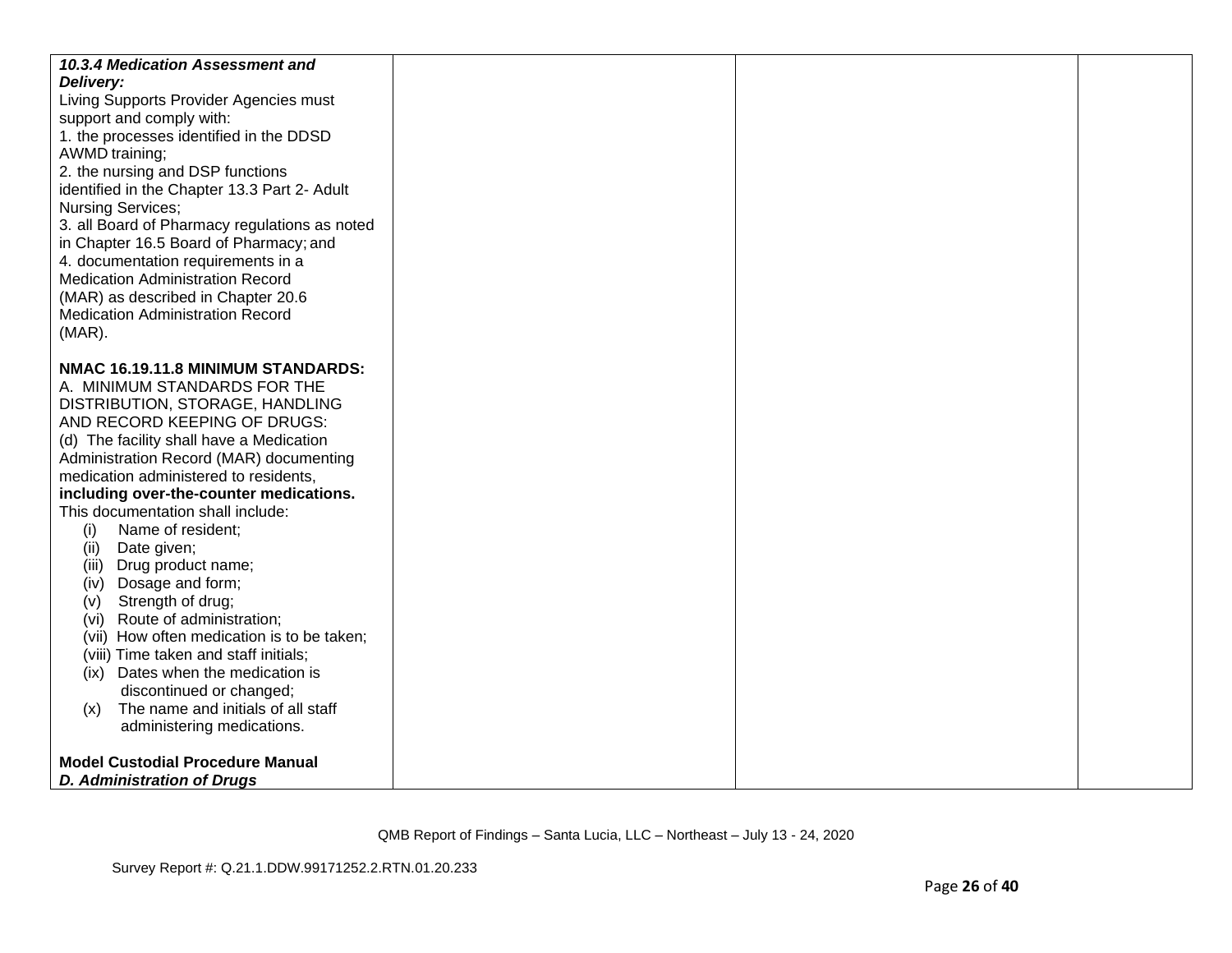| Unless otherwise stated by practitioner,<br>patients will not be allowed to administer their           |  |  |
|--------------------------------------------------------------------------------------------------------|--|--|
| own medications.                                                                                       |  |  |
| Document the practitioner's order authorizing                                                          |  |  |
| the self-administration of medications.                                                                |  |  |
|                                                                                                        |  |  |
| All PRN (As needed) medications shall have                                                             |  |  |
| complete detail instructions regarding the                                                             |  |  |
| administering of the medication. This shall                                                            |  |  |
| include:                                                                                               |  |  |
| $\triangleright$ symptoms that indicate the use of the                                                 |  |  |
| medication,                                                                                            |  |  |
|                                                                                                        |  |  |
| $\triangleright$ exact dosage to be used, and<br>$\triangleright$ the exact amount to be used in a 24- |  |  |
|                                                                                                        |  |  |
| hour period.                                                                                           |  |  |
|                                                                                                        |  |  |
|                                                                                                        |  |  |
|                                                                                                        |  |  |
|                                                                                                        |  |  |
|                                                                                                        |  |  |
|                                                                                                        |  |  |
|                                                                                                        |  |  |
|                                                                                                        |  |  |
|                                                                                                        |  |  |
|                                                                                                        |  |  |
|                                                                                                        |  |  |
|                                                                                                        |  |  |
|                                                                                                        |  |  |
|                                                                                                        |  |  |
|                                                                                                        |  |  |
|                                                                                                        |  |  |
|                                                                                                        |  |  |
|                                                                                                        |  |  |
|                                                                                                        |  |  |
|                                                                                                        |  |  |
|                                                                                                        |  |  |
|                                                                                                        |  |  |
|                                                                                                        |  |  |
|                                                                                                        |  |  |
|                                                                                                        |  |  |
|                                                                                                        |  |  |
|                                                                                                        |  |  |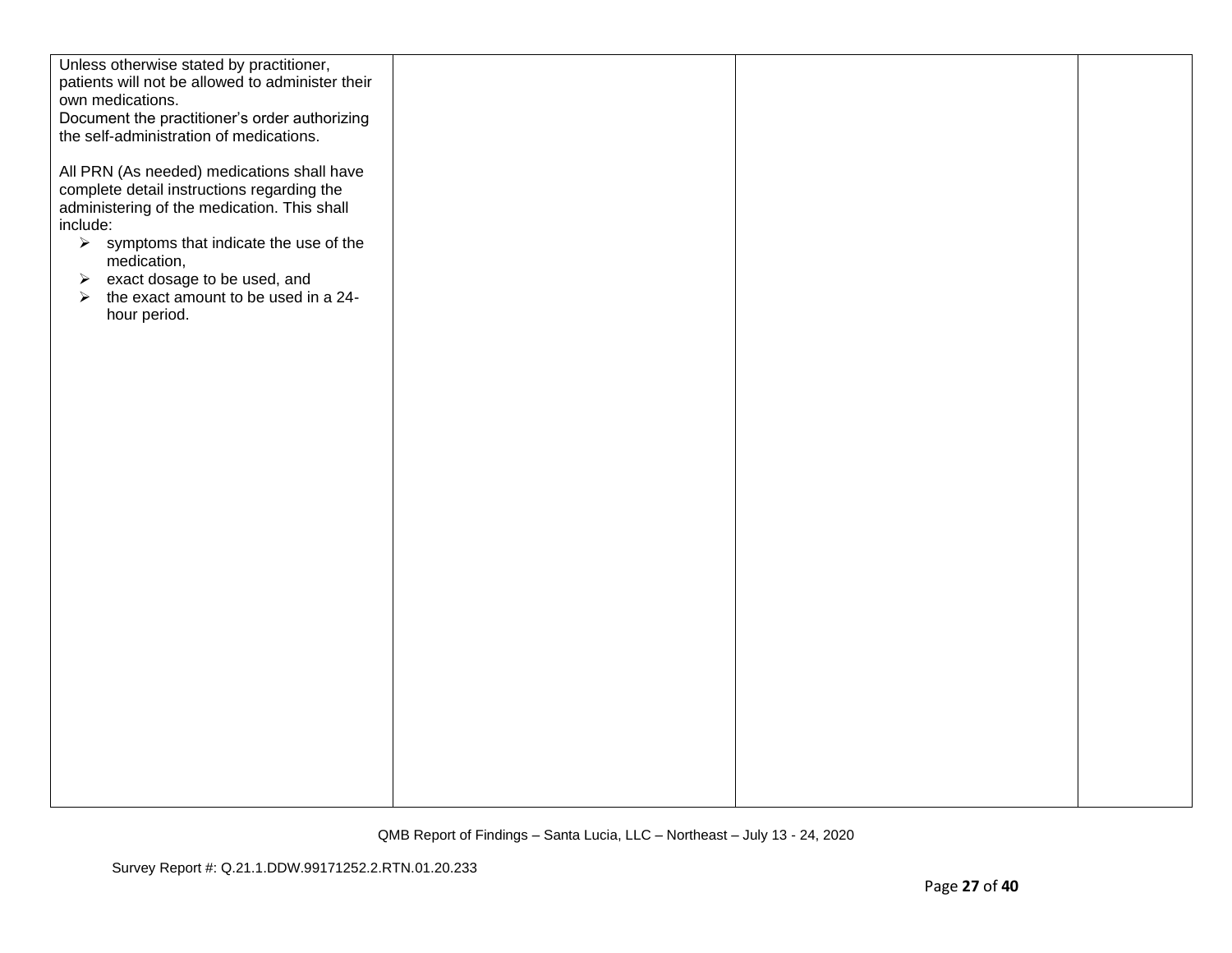| Tag #1A09.1 Medication Delivery PRN           | <b>Condition of Participation Level Deficiency</b> |                                                                                                    |  |
|-----------------------------------------------|----------------------------------------------------|----------------------------------------------------------------------------------------------------|--|
| <b>Medication Administration</b>              |                                                    |                                                                                                    |  |
| Developmental Disabilities (DD) Waiver        | After an analysis of the evidence it has been      | Provider:                                                                                          |  |
| Service Standards 2/26/2018; Re-Issue:        | determined there is a significant potential for a  | <b>State your Plan of Correction for the</b>                                                       |  |
| 12/28/2018; Eff 1/1/2019                      | negative outcome to occur.                         | deficiencies cited in this tag here (How is the                                                    |  |
| <b>Chapter 20: Provider Documentation and</b> |                                                    | deficiency going to be corrected? This can be                                                      |  |
| <b>Client Records 20.6 Medication</b>         | Medication Administration Records (MAR)            | specific to each deficiency cited or if possible an                                                |  |
| <b>Administration Record (MAR):</b> A current | were reviewed for the month of June 2020.          | overall correction?): $\rightarrow$                                                                |  |
| Medication Administration Record (MAR) must   |                                                    |                                                                                                    |  |
| be maintained in all settings where           | Based on record review, 1 of 2 individuals had     |                                                                                                    |  |
| medications or treatments are delivered.      | <b>PRN Medication Administration Records</b>       |                                                                                                    |  |
| Family Living Providers may opt not to use    | (MAR), which contained missing elements as         |                                                                                                    |  |
| MARs if they are the sole provider who        | required by standard:                              |                                                                                                    |  |
| supports the person with medications or       |                                                    |                                                                                                    |  |
| treatments. However, if there are services    | Individual #2                                      |                                                                                                    |  |
| provided by unrelated DSP, ANS for            | <b>June 2020</b>                                   | <b>Provider:</b>                                                                                   |  |
| Medication Oversight must be budgeted, and a  | As indicated by the Medication                     | <b>Enter your ongoing Quality</b>                                                                  |  |
| MAR must be created and used by the DSP.      | Administration Records the individual is to        | <b>Assurance/Quality Improvement</b>                                                               |  |
| Primary and Secondary Provider Agencies are   | take Acetaminophen 325mg (PRN).                    | processes as it related to this tag number                                                         |  |
| responsible for:                              | According to the Physician's Orders,               | here (What is going to be done? How many                                                           |  |
| 1. Creating and maintaining either an         | Acetaminophen 500mg is to be taken as              | individuals is this going to affect? How often will<br>this be completed? Who is responsible? What |  |
| electronic or paper MAR in their service      | needed. Medication Administration Record           | steps will be taken if issues are found?): $\rightarrow$                                           |  |
| setting. Provider Agencies may use the        | and Physician's Orders do not match.               |                                                                                                    |  |
| MAR in Therap, but are not mandated           |                                                    |                                                                                                    |  |
| to do so.                                     | Medication Administration Records contain          |                                                                                                    |  |
| 2. Continually communicating any              | the following medications. No Physician's          |                                                                                                    |  |
| changes about medications and                 | Orders were found for the following                |                                                                                                    |  |
| treatments between Provider Agencies to       | medications:                                       |                                                                                                    |  |
| assure health and safety.                     | • Benadryl 25mg (PRN)                              |                                                                                                    |  |
| 7. Including the following on the MAR:        |                                                    |                                                                                                    |  |
| a. The name of the person, a                  | • Imodium AD 2mg (PRN)                             |                                                                                                    |  |
| transcription of the physician's or           |                                                    |                                                                                                    |  |
| licensed health care provider's orders        | • Ketotifen .025% 2mg (PRN)                        |                                                                                                    |  |
| including the brand and generic               |                                                    |                                                                                                    |  |
| names for all ordered routine and PRN         |                                                    |                                                                                                    |  |
| medications or treatments, and the            |                                                    |                                                                                                    |  |
| diagnoses for which the medications           |                                                    |                                                                                                    |  |
| or treatments are prescribed;                 |                                                    |                                                                                                    |  |
| b. The prescribed dosage, frequency           |                                                    |                                                                                                    |  |
| and method or route of administration;        |                                                    |                                                                                                    |  |
| times and dates of administration for         |                                                    |                                                                                                    |  |
| all ordered routine or PRN                    |                                                    |                                                                                                    |  |
| prescriptions or treatments; over the         |                                                    |                                                                                                    |  |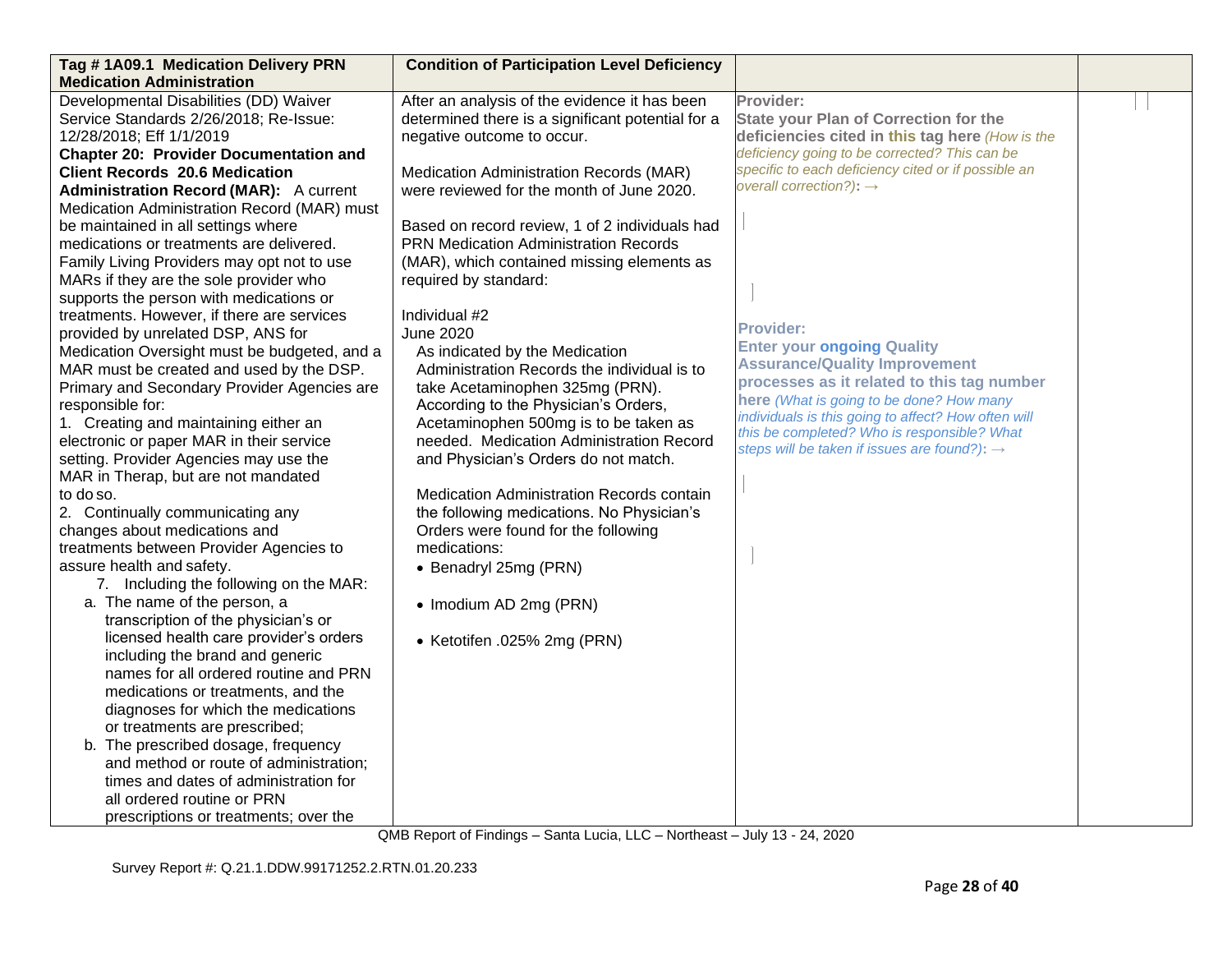|           | counter (OTC) or "comfort"                 |  |  |
|-----------|--------------------------------------------|--|--|
|           | medications or treatments and all self-    |  |  |
|           | selected herbal or vitamin therapy;        |  |  |
|           | c. Documentation of all time limited or    |  |  |
|           | discontinued medications or treatments;    |  |  |
|           | d. The initials of the individual          |  |  |
|           | administering or assisting with the        |  |  |
|           | medication delivery and a signature        |  |  |
|           | page or electronic record that             |  |  |
|           | designates the full name                   |  |  |
|           | corresponding to the initials;             |  |  |
|           | e. Documentation of refused, missed, or    |  |  |
|           | held medications or treatments;            |  |  |
|           | f. Documentation of any allergic           |  |  |
|           | reaction that occurred due to              |  |  |
|           | medication or treatments; and              |  |  |
|           | g. For PRN medications or treatments:      |  |  |
|           | i. instructions for the use of the PRN     |  |  |
|           | medication or treatment which must         |  |  |
|           | include observable signs/symptoms or       |  |  |
|           | circumstances in which the                 |  |  |
|           | medication or treatment is to be used      |  |  |
|           | and the number of doses that may be        |  |  |
|           | used in a 24-hour period;                  |  |  |
|           | ii. clear documentation that the           |  |  |
|           | DSP contacted the agency nurse             |  |  |
|           | prior to assisting with the                |  |  |
|           | medication or treatment, unless            |  |  |
|           | the DSP is a Family Living                 |  |  |
|           | Provider related by affinity of            |  |  |
|           | consanguinity; and                         |  |  |
|           | iii. documentation of the                  |  |  |
|           | effectiveness of the PRN                   |  |  |
|           |                                            |  |  |
|           | medication or treatment.                   |  |  |
|           | <b>Chapter 10 Living Care Arrangements</b> |  |  |
|           | 10.3.4 Medication Assessment and           |  |  |
|           |                                            |  |  |
| Delivery: |                                            |  |  |
|           | Living Supports Provider Agencies must     |  |  |
|           | support and comply with:                   |  |  |
|           | 1. the processes identified in the DDSD    |  |  |
|           | <b>AWMD</b> training;                      |  |  |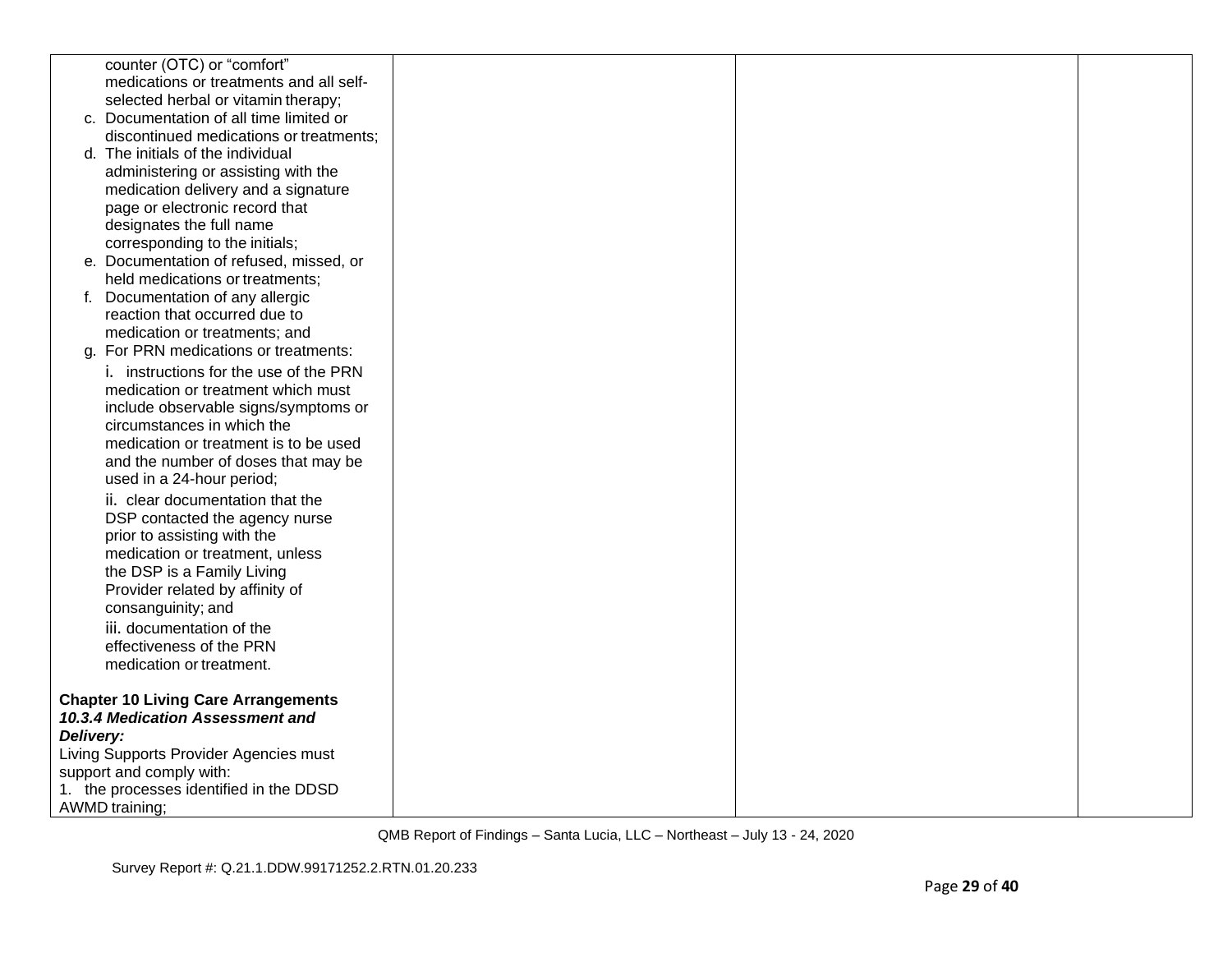| 2. the nursing and DSP functions<br>identified in the Chapter 13.3 Part 2- Adult<br>3. all Board of Pharmacy regulations as noted<br>in Chapter 16.5 Board of Pharmacy; and<br>4. documentation requirements in a<br><b>Medication Administration Record</b><br>(MAR) as described in Chapter 20.6<br>Medication Administration Record |  |
|----------------------------------------------------------------------------------------------------------------------------------------------------------------------------------------------------------------------------------------------------------------------------------------------------------------------------------------|--|
| Nursing Services;<br>$(MAR)$ .                                                                                                                                                                                                                                                                                                         |  |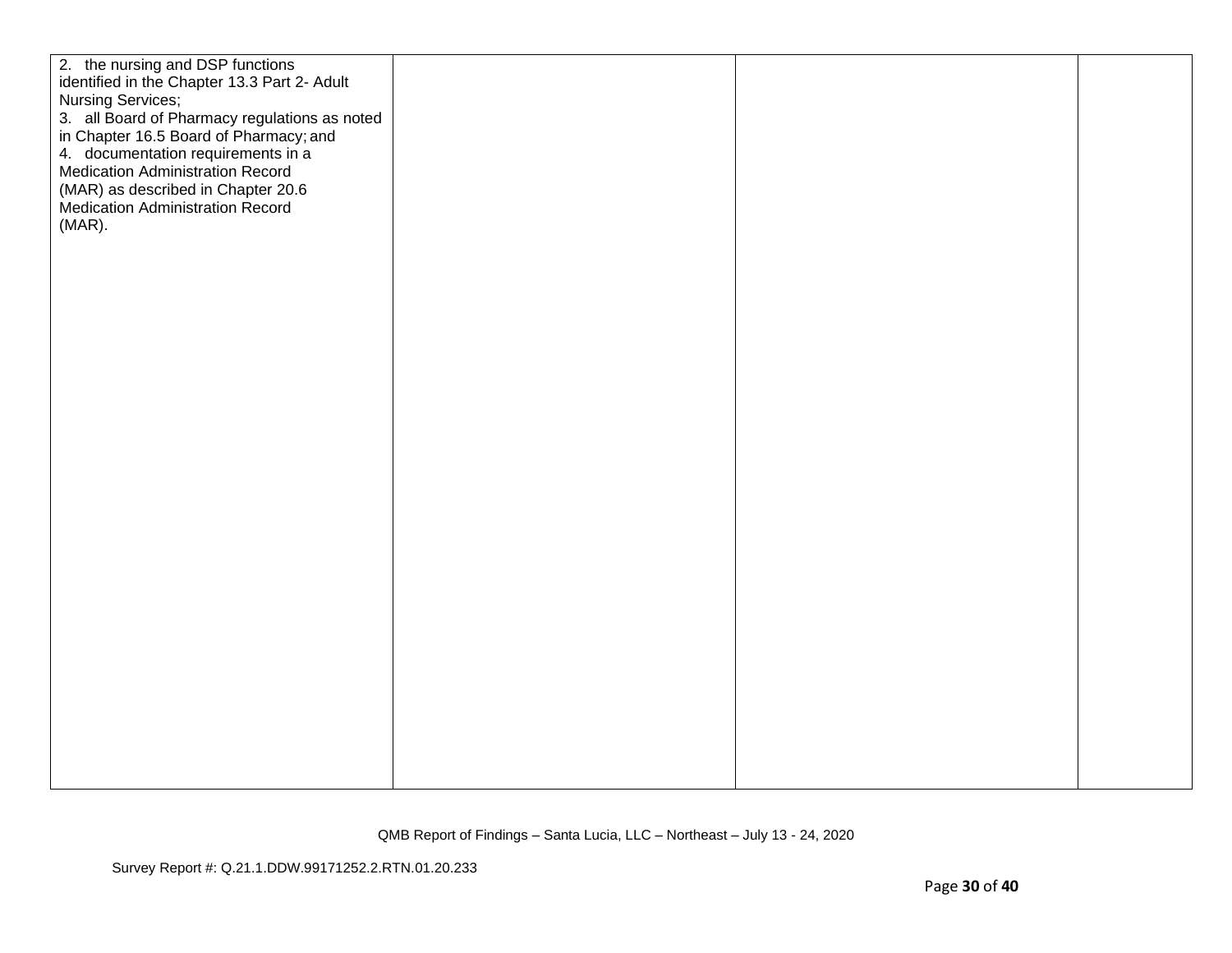| Tag # LS25 Residential Health & Safety                                                | <b>Standard Level Deficiency</b>                |                                                          |  |
|---------------------------------------------------------------------------------------|-------------------------------------------------|----------------------------------------------------------|--|
| (Supported Living / Family Living /                                                   |                                                 |                                                          |  |
| <b>Intensive Medical Living)</b>                                                      |                                                 |                                                          |  |
| Developmental Disabilities (DD) Waiver                                                | Based on observation, the Agency did not        | Provider:                                                |  |
| Service Standards 2/26/2018; Re-Issue:                                                | ensure that each individuals' residence met all | <b>State your Plan of Correction for the</b>             |  |
| 12/28/2018; Eff 1/1/2019                                                              | requirements within the standard for 1 of 4     | deficiencies cited in this tag here (How is the          |  |
| <b>Chapter 10: Living Care Arrangements</b>                                           | Living Care Arrangement residences.             | deficiency going to be corrected? This can be            |  |
| (LCA) 10.3.6 Requirements for Each                                                    |                                                 | specific to each deficiency cited or if possible an      |  |
| Residence: Provider Agencies must assure                                              | Review of the residential records and           | overall correction?): $\rightarrow$                      |  |
| that each residence is clean, safe, and                                               | observation of the residence revealed the       |                                                          |  |
| comfortable, and each residence                                                       | following items were not found, not functioning |                                                          |  |
| accommodates individual daily living, social                                          | or incomplete:                                  |                                                          |  |
| and leisure activities. In addition, the Provider                                     |                                                 |                                                          |  |
| Agency must ensure the residence:                                                     | <b>Family Living Requirements:</b>              |                                                          |  |
| has basic utilities, i.e., gas, power, water,<br>1.                                   |                                                 |                                                          |  |
| and telephone;                                                                        | • Carbon monoxide detectors (#6)                | <b>Provider:</b>                                         |  |
| 2. has a battery operated or electric smoke                                           |                                                 | <b>Enter your ongoing Quality</b>                        |  |
| detectors or a sprinkler system, carbon                                               |                                                 | <b>Assurance/Quality Improvement</b>                     |  |
| monoxide detectors, and fire extinguisher;                                            |                                                 | processes as it related to this tag number               |  |
| has a general-purpose first aid kit;<br>3.<br>has accessible written documentation of |                                                 | here (What is going to be done? How many                 |  |
| 4.<br>evacuation drills occurring at least three times                                |                                                 | individuals is this going to affect? How often will      |  |
| a year overall, one time a year for each shift;                                       |                                                 | this be completed? Who is responsible? What              |  |
| 5. has water temperature that does not                                                |                                                 | steps will be taken if issues are found?): $\rightarrow$ |  |
|                                                                                       |                                                 |                                                          |  |
| exceed a safe temperature (110 <sup>0</sup> F);                                       |                                                 |                                                          |  |
| has safe storage of all medications with                                              |                                                 |                                                          |  |
| dispensing instructions for each person that                                          |                                                 |                                                          |  |
| are consistent with the Assistance with                                               |                                                 |                                                          |  |
| Medication (AWMD) training or each person's                                           |                                                 |                                                          |  |
| ISP;                                                                                  |                                                 |                                                          |  |
| has an emergency placement plan for<br>7.                                             |                                                 |                                                          |  |
| relocation of people in the event of an                                               |                                                 |                                                          |  |
| emergency evacuation that makes the<br>residence unsuitable for occupancy;            |                                                 |                                                          |  |
| 8. has emergency evacuation procedures                                                |                                                 |                                                          |  |
| that address, but are not limited to, fire,                                           |                                                 |                                                          |  |
| chemical and/or hazardous waste spills, and                                           |                                                 |                                                          |  |
| flooding;                                                                             |                                                 |                                                          |  |
| supports environmental modifications and<br>9.                                        |                                                 |                                                          |  |
| assistive technology devices, including                                               |                                                 |                                                          |  |
| modifications to the bathroom (i.e., shower                                           |                                                 |                                                          |  |
| chairs, grab bars, walk in shower, raised                                             |                                                 |                                                          |  |
|                                                                                       |                                                 |                                                          |  |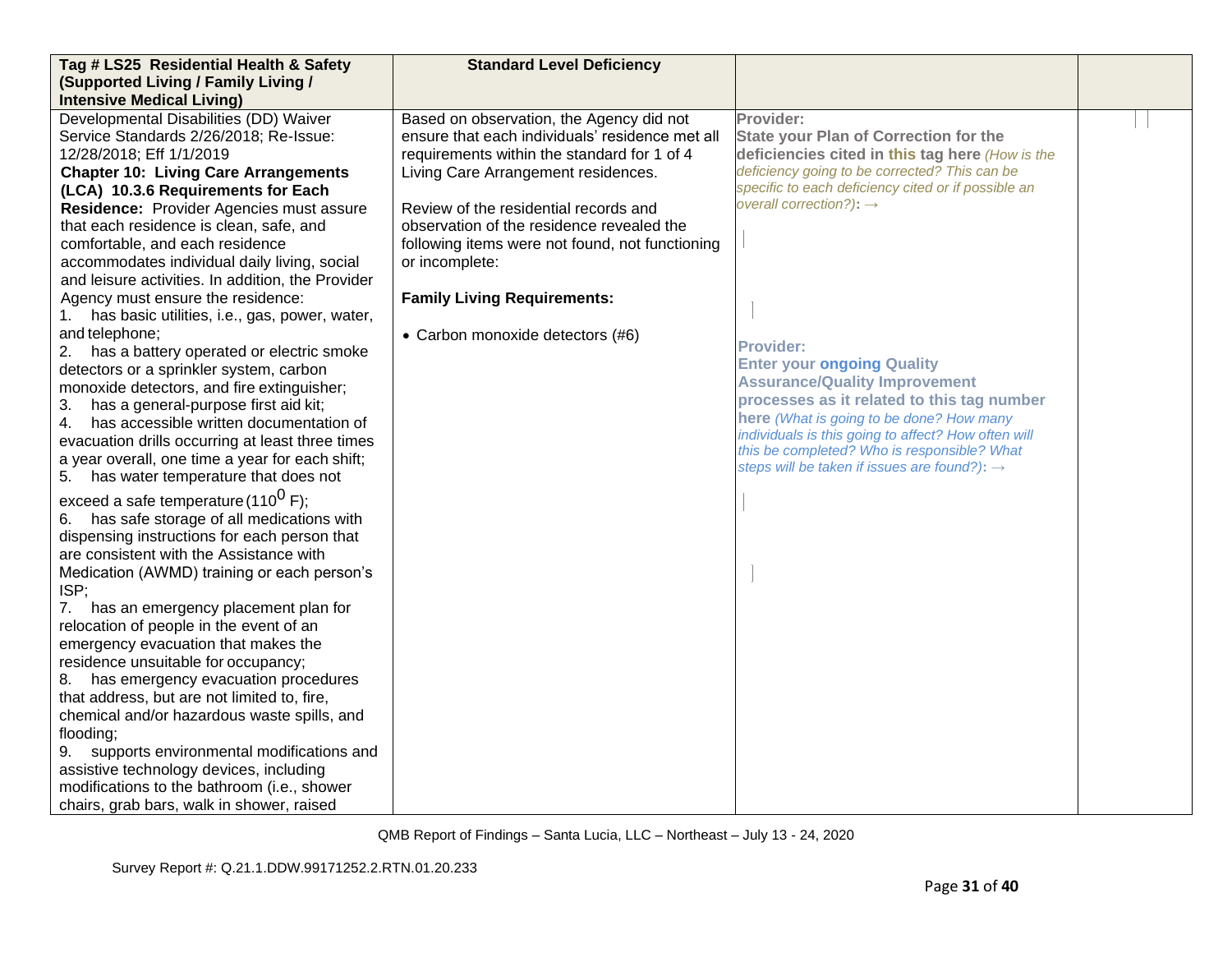| toilets, etc.) based on the unique needs of the |  |  |
|-------------------------------------------------|--|--|
| individual in consultation with the IDT;        |  |  |
|                                                 |  |  |
| 10. has or arranges for necessary equipment     |  |  |
| for bathing and transfers to support health and |  |  |
| safety with consultation from therapists as     |  |  |
|                                                 |  |  |
| needed;                                         |  |  |
| 11. has the phone number for poison control     |  |  |
| within line of site of the telephone;           |  |  |
| 12. has general household appliances, and       |  |  |
|                                                 |  |  |
| kitchen and dining utensils;                    |  |  |
| 13. has proper food storage and cleaning        |  |  |
| supplies;                                       |  |  |
| 14. has adequate food for three meals a day     |  |  |
|                                                 |  |  |
| and individual preferences; and                 |  |  |
| 15. has at least two bathrooms for residences   |  |  |
| with more than two residents.                   |  |  |
|                                                 |  |  |
|                                                 |  |  |
|                                                 |  |  |
|                                                 |  |  |
|                                                 |  |  |
|                                                 |  |  |
|                                                 |  |  |
|                                                 |  |  |
|                                                 |  |  |
|                                                 |  |  |
|                                                 |  |  |
|                                                 |  |  |
|                                                 |  |  |
|                                                 |  |  |
|                                                 |  |  |
|                                                 |  |  |
|                                                 |  |  |
|                                                 |  |  |
|                                                 |  |  |
|                                                 |  |  |
|                                                 |  |  |
|                                                 |  |  |
|                                                 |  |  |
|                                                 |  |  |
|                                                 |  |  |
|                                                 |  |  |
|                                                 |  |  |
|                                                 |  |  |
|                                                 |  |  |
|                                                 |  |  |
|                                                 |  |  |
|                                                 |  |  |
|                                                 |  |  |
|                                                 |  |  |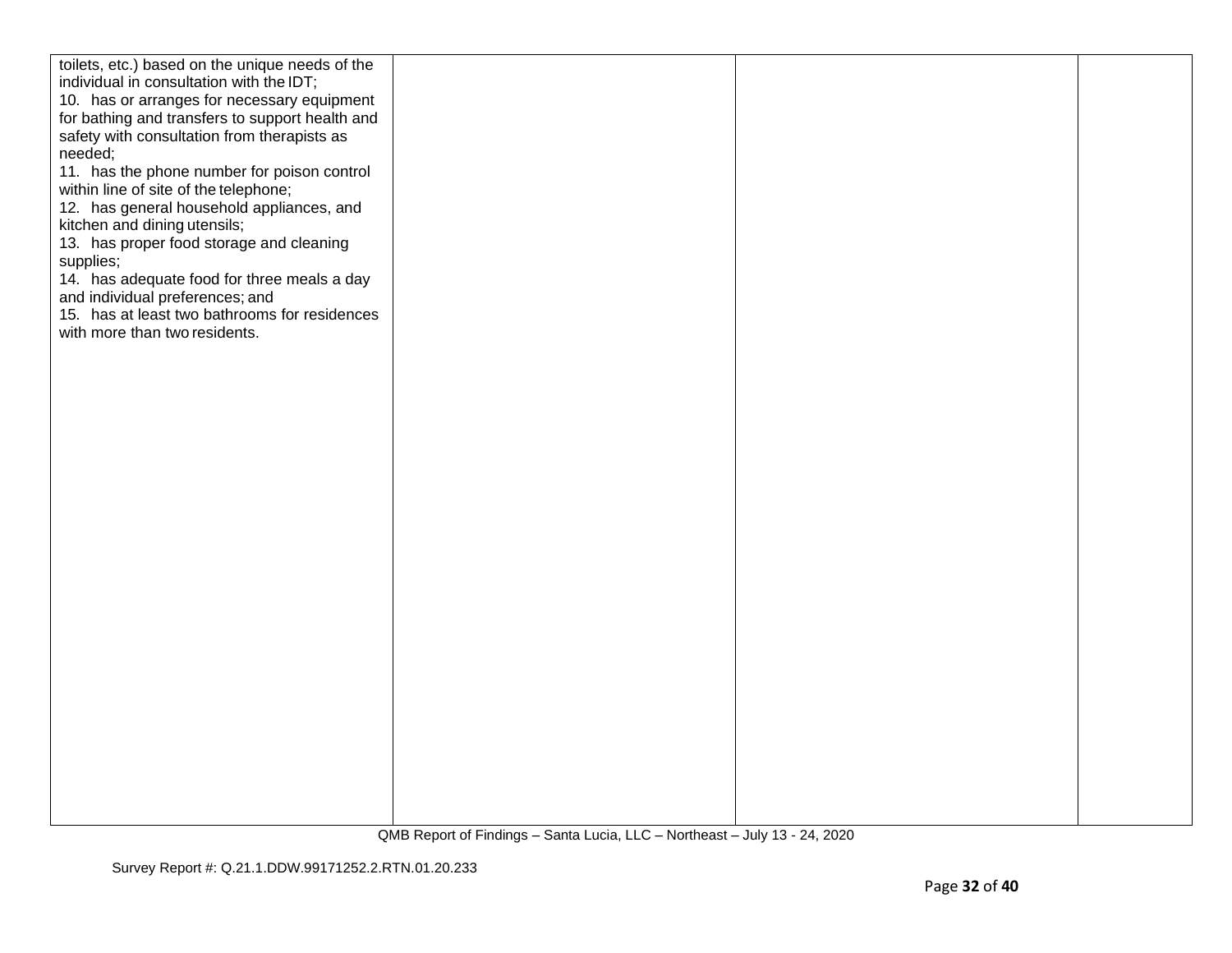| <b>Standard of Care</b>                                                                              | <b>Deficiencies</b>                                                                    | Agency Plan of Correction, On-going QA/QI<br>and Responsible Party                                                                                    | <b>Date Due</b> |
|------------------------------------------------------------------------------------------------------|----------------------------------------------------------------------------------------|-------------------------------------------------------------------------------------------------------------------------------------------------------|-----------------|
|                                                                                                      |                                                                                        | Service Domain: Medicaid Billing/Reimbursement - State financial oversight exists to assure that claims are coded and paid for in accordance with the |                 |
| reimbursement methodology specified in the approved waiver.<br>Tag # IS25 Community Integrated       | <b>Standard Level Deficiency</b>                                                       |                                                                                                                                                       |                 |
| <b>Employment Services</b>                                                                           |                                                                                        |                                                                                                                                                       |                 |
| Developmental Disabilities (DD) Waiver                                                               | Based on record review, the Agency did not                                             | Provider:                                                                                                                                             |                 |
| Service Standards 2/26/2018; Re-Issue:                                                               | provide written or electronic documentation as                                         | <b>State your Plan of Correction for the</b>                                                                                                          |                 |
| 12/28/2018; Eff 1/1/2019                                                                             | evidence for each unit billed for Supported                                            | deficiencies cited in this tag here (How is the                                                                                                       |                 |
| <b>Chapter 21: Billing Requirements: 21.4</b>                                                        | Employment Services for 1 of 1 individuals                                             | deficiency going to be corrected? This can be                                                                                                         |                 |
| <b>Recording Keeping and Documentation</b>                                                           |                                                                                        | specific to each deficiency cited or if possible an                                                                                                   |                 |
| <b>Requirements: DD Waiver Provider Agencies</b>                                                     | Individual #3                                                                          | overall correction?): $\rightarrow$                                                                                                                   |                 |
| must maintain all records necessary to                                                               | May 2020                                                                               |                                                                                                                                                       |                 |
| demonstrate proper provision of services for                                                         | • The Agency billed 1 unit of Community                                                |                                                                                                                                                       |                 |
| Medicaid billing. At a minimum, Provider                                                             | Integrated Employment Services (T2025                                                  |                                                                                                                                                       |                 |
| Agencies must adhere to the following:                                                               | HB UA) from 5/1/2020 through 5/31/2020.                                                |                                                                                                                                                       |                 |
| 1. The level and type of service provided                                                            | No documentation was found for 5/1/2020                                                |                                                                                                                                                       |                 |
| must be supported in the ISP and have an<br>approved budget prior to service delivery and            | through 5/31/2020 to justify the 1 unit                                                |                                                                                                                                                       |                 |
| billing.                                                                                             | billed. Per DDSD'S Appendix K, providers<br>may bill up to 80% the individual's budget | <b>Provider:</b>                                                                                                                                      |                 |
| Comprehensive documentation of direct<br>2.                                                          | to retain workforce if unable to provide                                               | <b>Enter your ongoing Quality</b>                                                                                                                     |                 |
| service delivery must include, at a minimum:                                                         | services due to the Covid-19 Pandemic.                                                 | <b>Assurance/Quality Improvement</b>                                                                                                                  |                 |
| a. the agency name;                                                                                  | (Note: Void/Adjust provided on-site during                                             | processes as it related to this tag number                                                                                                            |                 |
| b. the name of the recipient of the service;                                                         | survey. Provider please complete POC for                                               | here (What is going to be done? How many                                                                                                              |                 |
| c. the location of theservice;                                                                       | ongoing QA/QI.)                                                                        | individuals is this going to affect? How often will                                                                                                   |                 |
| d. the date of the service;                                                                          |                                                                                        | this be completed? Who is responsible? What<br>steps will be taken if issues are found?): $\rightarrow$                                               |                 |
| e. the type of service;                                                                              |                                                                                        |                                                                                                                                                       |                 |
| f. the start and end times of theservice;                                                            |                                                                                        |                                                                                                                                                       |                 |
| g. the signature and title of each staff member                                                      |                                                                                        |                                                                                                                                                       |                 |
| who documents their time; and                                                                        |                                                                                        |                                                                                                                                                       |                 |
| h. the nature of services.                                                                           |                                                                                        |                                                                                                                                                       |                 |
| 3. A Provider Agency that receives payment                                                           |                                                                                        |                                                                                                                                                       |                 |
| for treatment, services, or goods must retain all<br>medical and business records for a period of at |                                                                                        |                                                                                                                                                       |                 |
| least six years from the last payment date, until                                                    |                                                                                        |                                                                                                                                                       |                 |
| ongoing audits are settled, or until involvement                                                     |                                                                                        |                                                                                                                                                       |                 |
| of the state Attorney General is completed                                                           |                                                                                        |                                                                                                                                                       |                 |
| regarding settlement of any claim, whichever is                                                      |                                                                                        |                                                                                                                                                       |                 |
| longer.                                                                                              |                                                                                        |                                                                                                                                                       |                 |
| 4. A Provider Agency that receives payment                                                           |                                                                                        |                                                                                                                                                       |                 |
| for treatment, services or goods must retain all                                                     |                                                                                        |                                                                                                                                                       |                 |
| medical and business records relating to any of                                                      |                                                                                        |                                                                                                                                                       |                 |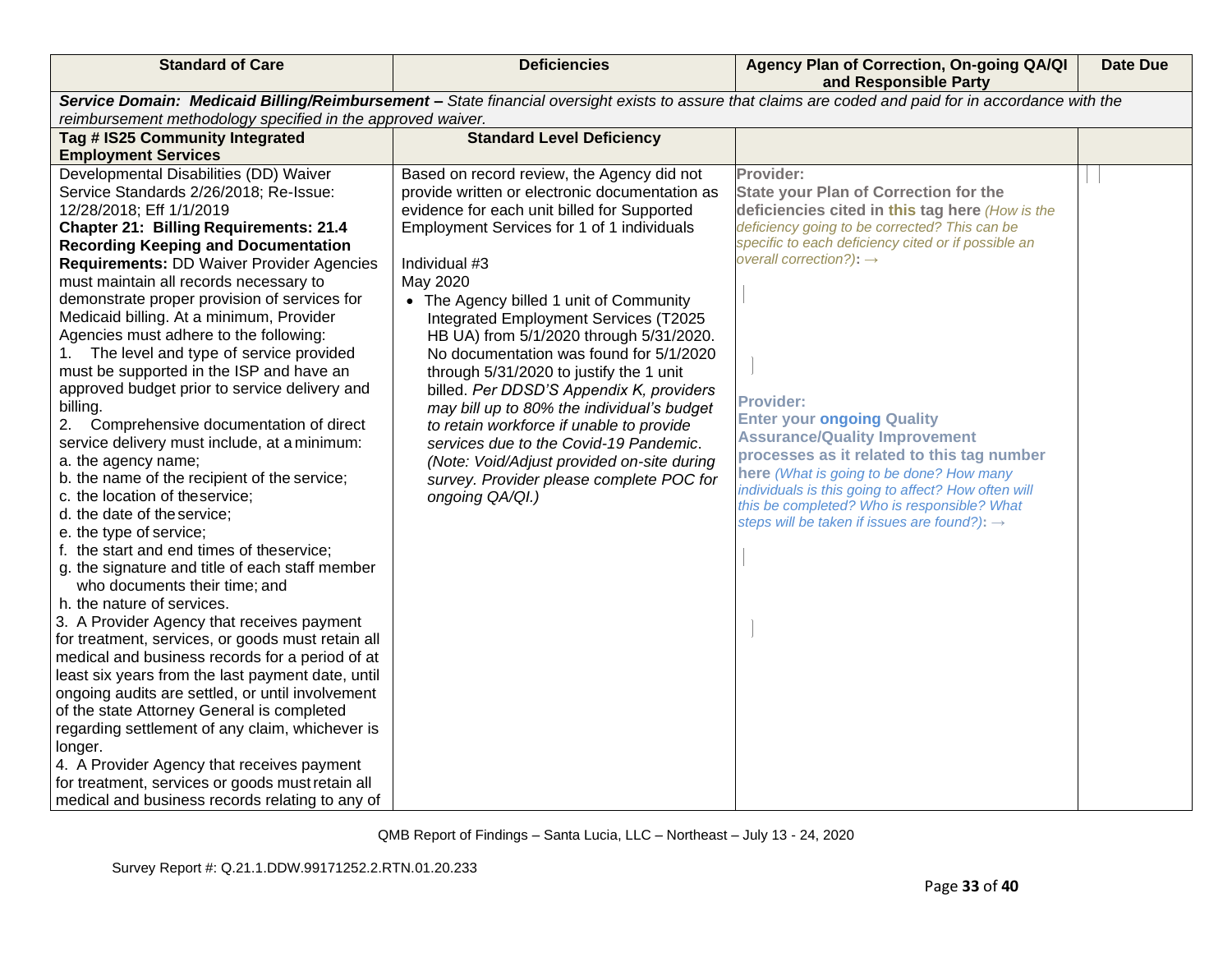| the following for a period of at least six years       |  |  |
|--------------------------------------------------------|--|--|
| from the payment date:                                 |  |  |
| a. treatment or care of any eligible                   |  |  |
| recipient;                                             |  |  |
| b. services or goods provided to any                   |  |  |
| eligible recipient;                                    |  |  |
| amounts paid by MAD on behalf of any<br>C <sub>1</sub> |  |  |
| eligible recipient; and                                |  |  |
| any records required by MAD for the<br>d.              |  |  |
| administration of Medicaid.                            |  |  |
|                                                        |  |  |
| 21.9 Billable Units: The unit of billing               |  |  |
| depends on the service type. The unit may be           |  |  |
| a 15-minute interval, a daily unit, a monthly          |  |  |
| unit or a dollar amount. The unit of billing is        |  |  |
| identified in the current DD Waiver Rate Table.        |  |  |
| Provider Agencies must correctly report                |  |  |
| service units.                                         |  |  |
|                                                        |  |  |
| 21.9.1 Requirements for Daily Units: For               |  |  |
| services billed in daily units, Provider Agencies      |  |  |
| must adhere to the following:                          |  |  |
| 1. A day is considered 24 hours from                   |  |  |
| midnight to midnight.                                  |  |  |
| 2. If 12 or fewer hours of service are                 |  |  |
| provided, then one-half unit shall be billed. A        |  |  |
| whole unit can be billed if more than 12 hours         |  |  |
| of service is provided during a 24-hour period.        |  |  |
| 3. The maximum allowable billable units                |  |  |
| cannot exceed 340 calendar days per ISP year           |  |  |
| or 170 calendar days per six months.                   |  |  |
| 4. When a person transitions from one                  |  |  |
| Provider Agency to another during the ISP year,        |  |  |
| a standard formula to calculate the units billed       |  |  |
| by each Provider Agency must be applied as             |  |  |
| follows:                                               |  |  |
| a. The discharging Provider Agency bills the           |  |  |
| number of calendar days that services were             |  |  |
| provided multiplied by .93 (93%).                      |  |  |
| b. The receiving Provider Agency bills the             |  |  |
| remaining days up to 340 for the ISP year.             |  |  |
|                                                        |  |  |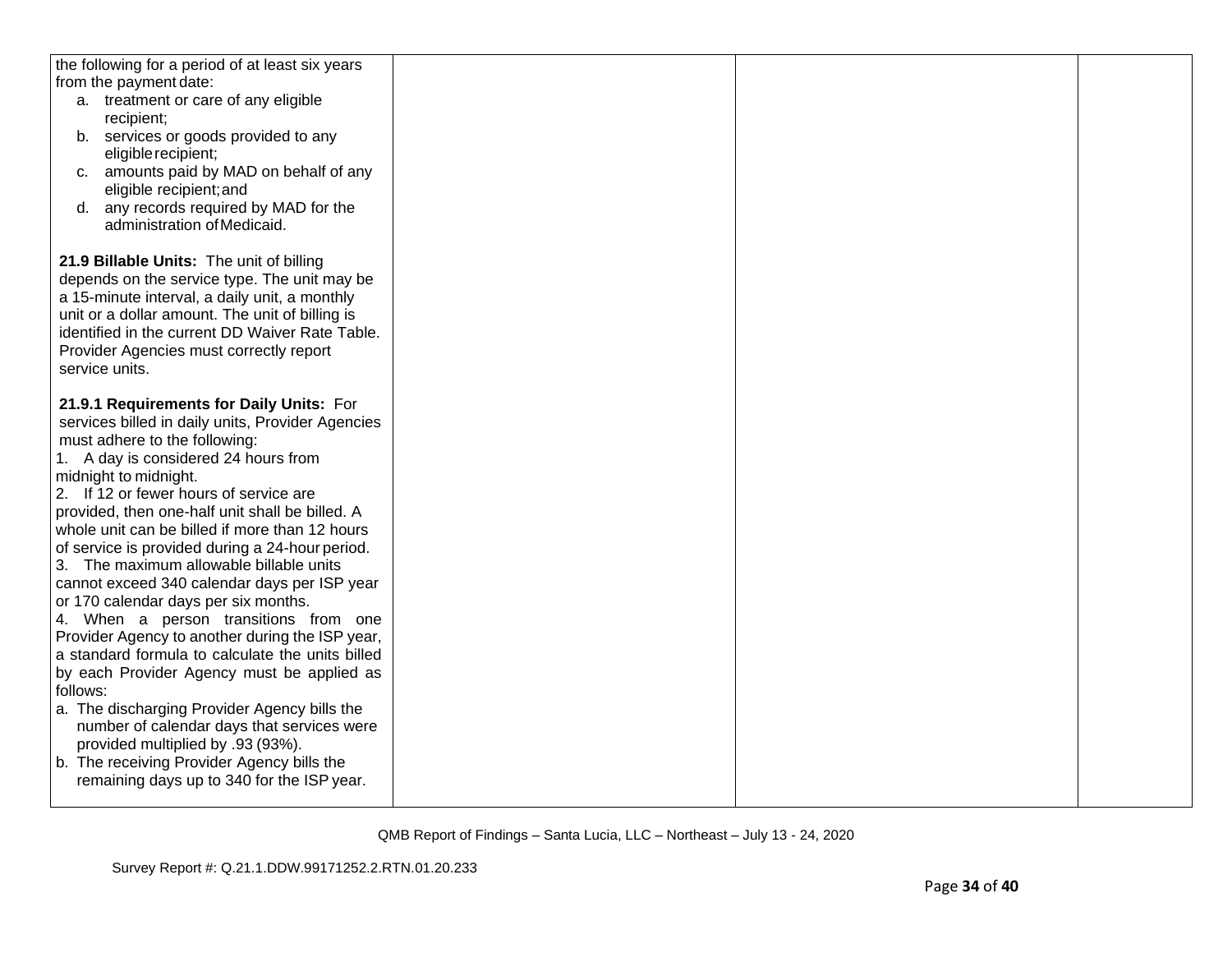| 21.9.2 Requirements for Monthly Units: For                              |  |  |
|-------------------------------------------------------------------------|--|--|
| services billed in monthly units, a Provider                            |  |  |
| Agency must adhere to the following:                                    |  |  |
| 1. A month is considered a period of 30                                 |  |  |
| calendar days.                                                          |  |  |
| 2. At least one hour of face-to-face billable                           |  |  |
| services shall be provided during a calendar                            |  |  |
| month where any portion of a monthly unit is                            |  |  |
| billed.                                                                 |  |  |
| 3. Monthly units can be prorated by a half                              |  |  |
| unit.                                                                   |  |  |
| 4. Agency transfers not occurring at the                                |  |  |
| beginning of the 30-day interval are required to                        |  |  |
| be coordinated in the middle of the 30-day                              |  |  |
| interval so that the discharging and receiving                          |  |  |
| agency receive a half unit.                                             |  |  |
|                                                                         |  |  |
| 21.9.3 Requirements for 15-minute and                                   |  |  |
| hourly units: For services billed in 15-minute                          |  |  |
| or hourly intervals, Provider Agencies must<br>adhere to the following: |  |  |
| 1. When time spent providing the service is                             |  |  |
| not exactly 15 minutes or one hour, Provider                            |  |  |
| Agencies are responsible for reporting time                             |  |  |
| correctly following NMAC 8.302.2.                                       |  |  |
| 2. Services that last in their entirety less than                       |  |  |
| eight minutes cannot be billed.                                         |  |  |
|                                                                         |  |  |
|                                                                         |  |  |
|                                                                         |  |  |
|                                                                         |  |  |
|                                                                         |  |  |
|                                                                         |  |  |
|                                                                         |  |  |
|                                                                         |  |  |
|                                                                         |  |  |
|                                                                         |  |  |
|                                                                         |  |  |
|                                                                         |  |  |
|                                                                         |  |  |
|                                                                         |  |  |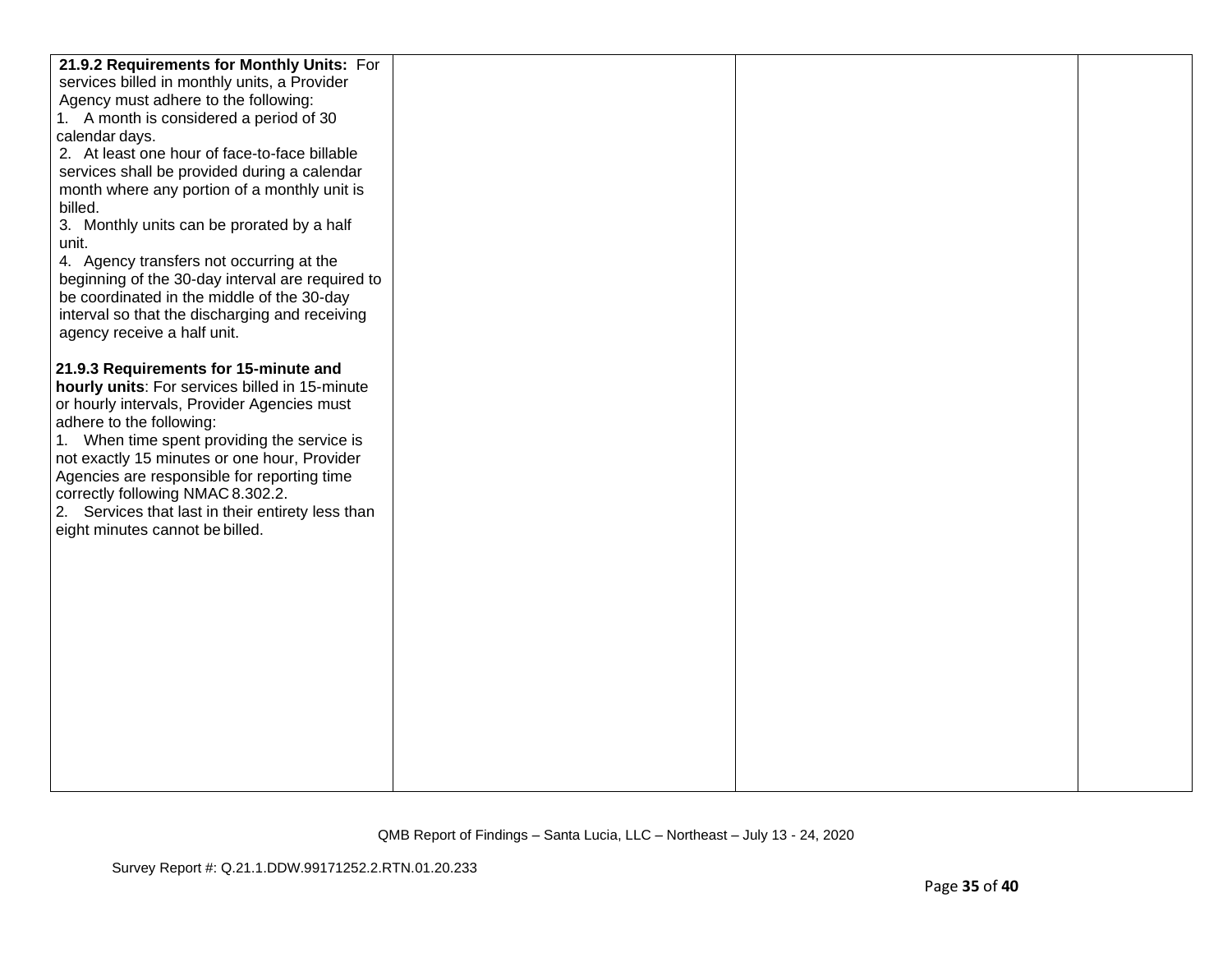| Tag # LS27 Family Living                                                                         | <b>Standard Level Deficiency</b>                           |                                                                                                 |  |
|--------------------------------------------------------------------------------------------------|------------------------------------------------------------|-------------------------------------------------------------------------------------------------|--|
| <b>Reimbursement</b>                                                                             |                                                            |                                                                                                 |  |
| Developmental Disabilities (DD) Waiver                                                           | Based on record review, the Agency did not                 | Provider:                                                                                       |  |
| Service Standards 2/26/2018; Re-Issue:                                                           | provide written or electronic documentation as             | <b>State your Plan of Correction for the</b>                                                    |  |
| 12/28/2018; Eff 1/1/2019                                                                         | evidence for each unit billed for Family Living            | deficiencies cited in this tag here (How is the                                                 |  |
| <b>Chapter 21: Billing Requirements: 21.4</b>                                                    | Services for 1 of 4 individuals.                           | deficiency going to be corrected? This can be                                                   |  |
| <b>Recording Keeping and Documentation</b>                                                       |                                                            | specific to each deficiency cited or if possible an                                             |  |
| <b>Requirements: DD Waiver Provider Agencies</b>                                                 | Individual #1                                              | overall correction?): $\rightarrow$                                                             |  |
| must maintain all records necessary to                                                           | May 2020                                                   |                                                                                                 |  |
| demonstrate proper provision of services for                                                     | • The Agency billed 29 units of Family Living              |                                                                                                 |  |
| Medicaid billing. At a minimum, Provider                                                         | (T2033 HB) from 5/1/2020 through                           |                                                                                                 |  |
| Agencies must adhere to the following:                                                           | 5/29/2020. Documentation did not contain                   |                                                                                                 |  |
| The level and type of service<br>1.                                                              | the required elements $5/1 - 29$ , 2020.                   |                                                                                                 |  |
| provided must be supported in the                                                                | Documentation received accounted for 0                     |                                                                                                 |  |
| ISP and have an approved budget                                                                  | units. The required element was not met:                   |                                                                                                 |  |
| prior to service delivery and billing.                                                           | $\triangleright$ A description of what occurred during the | <b>Provider:</b>                                                                                |  |
| 2. Comprehensive documentation of direct                                                         | encounter or service interval. (Note:                      | <b>Enter your ongoing Quality</b>                                                               |  |
| service delivery must include, at a minimum:                                                     | Void/Adjust provided on-site during                        | <b>Assurance/Quality Improvement</b>                                                            |  |
| a. the agency name;                                                                              | survey. Provider please complete POC                       | processes as it related to this tag number                                                      |  |
| b. the name of the recipient of the service;                                                     | for ongoing QA/QI.)                                        | here (What is going to be done? How many<br>individuals is this going to affect? How often will |  |
| c. the location of theservice;                                                                   |                                                            | this be completed? Who is responsible? What                                                     |  |
| d. the date of the service;                                                                      |                                                            | steps will be taken if issues are found?): →                                                    |  |
| e. the type of service;                                                                          |                                                            |                                                                                                 |  |
| f. the start and end times of theservice;                                                        |                                                            |                                                                                                 |  |
| g. the signature and title of each staff member                                                  |                                                            |                                                                                                 |  |
| who documents their time; and                                                                    |                                                            |                                                                                                 |  |
| h, the nature of services.                                                                       |                                                            |                                                                                                 |  |
| 3. A Provider Agency that receives payment                                                       |                                                            |                                                                                                 |  |
| for treatment, services, or goods must retain                                                    |                                                            |                                                                                                 |  |
| all medical and business records for a period                                                    |                                                            |                                                                                                 |  |
| of at least six years from the last payment                                                      |                                                            |                                                                                                 |  |
| date, until ongoing audits are settled, or until<br>involvement of the state Attorney General is |                                                            |                                                                                                 |  |
|                                                                                                  |                                                            |                                                                                                 |  |
| completed regarding settlement of any claim,<br>whichever is longer.                             |                                                            |                                                                                                 |  |
| 4. A Provider Agency that receives payment                                                       |                                                            |                                                                                                 |  |
| for treatment, services or goods must retain all                                                 |                                                            |                                                                                                 |  |
| medical and business records relating to any                                                     |                                                            |                                                                                                 |  |
| of the following for a period of at least six                                                    |                                                            |                                                                                                 |  |
| years from the payment date:                                                                     |                                                            |                                                                                                 |  |
| a. treatment or care of any eligible recipient;                                                  |                                                            |                                                                                                 |  |
| b. services or goods provided to any eligible                                                    |                                                            |                                                                                                 |  |
| recipient;                                                                                       |                                                            |                                                                                                 |  |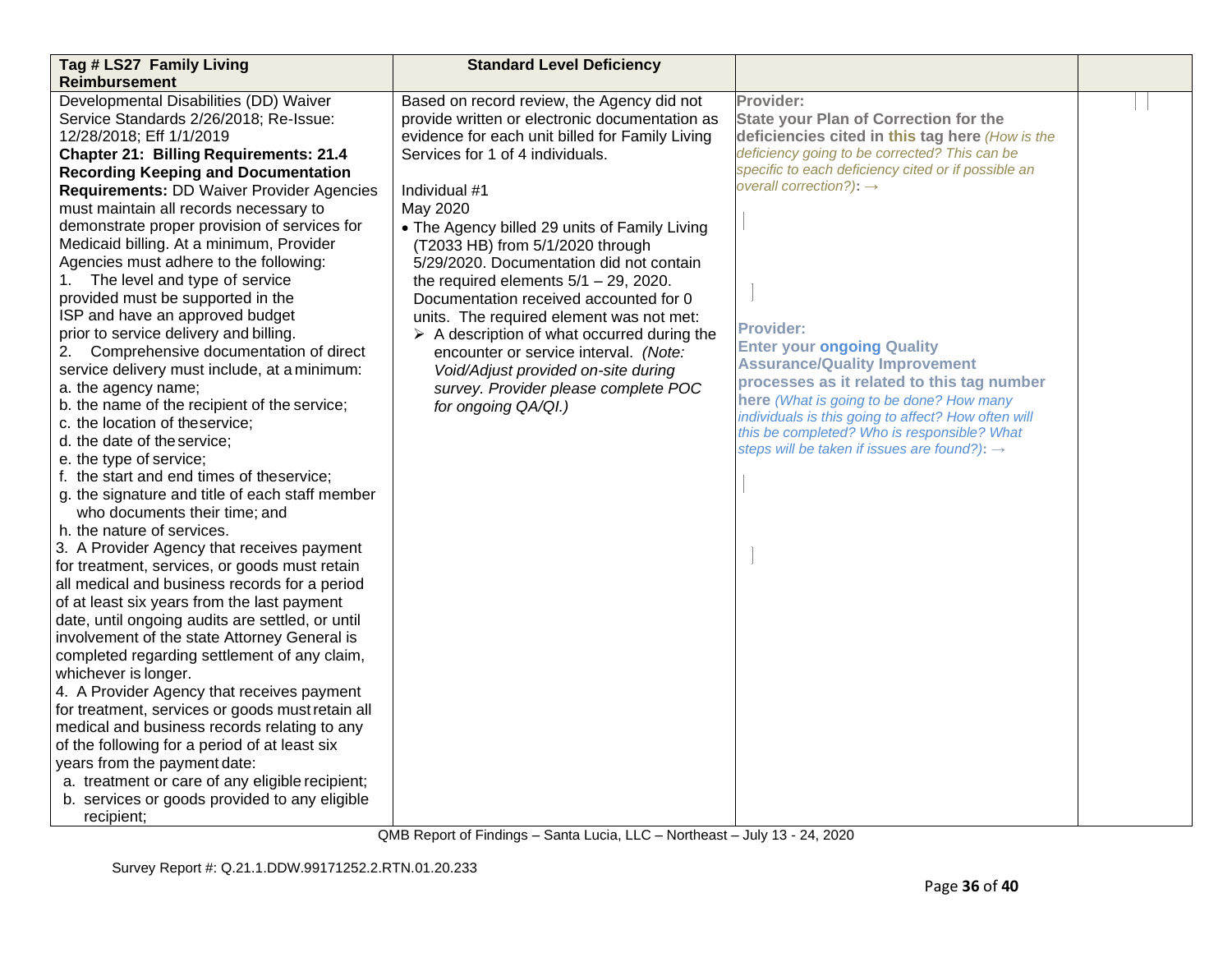| c. amounts paid by MAD on behalf of any                                                       |  |  |
|-----------------------------------------------------------------------------------------------|--|--|
| eligible recipient; and                                                                       |  |  |
| d. any records required by MAD for the<br>administration of Medicaid.                         |  |  |
|                                                                                               |  |  |
| 21.9 Billable Units: The unit of billing                                                      |  |  |
| depends on the service type. The unit may be                                                  |  |  |
| a 15-minute interval, a daily unit, a monthly unit                                            |  |  |
| or a dollar amount. The unit of billing is                                                    |  |  |
| identified in the current DD Waiver Rate Table.                                               |  |  |
| Provider Agencies must correctly report                                                       |  |  |
| service units.                                                                                |  |  |
|                                                                                               |  |  |
| 21.9.1 Requirements for Daily Units: For<br>services billed in daily units, Provider Agencies |  |  |
| must adhere to the following:                                                                 |  |  |
| 1. A day is considered 24 hours from midnight                                                 |  |  |
| to midnight.                                                                                  |  |  |
| 2. If 12 or fewer hours of service are                                                        |  |  |
| provided, then one-half unit shall be billed.                                                 |  |  |
| A whole unit can be billed if more than 12                                                    |  |  |
| hours of service is provided during a 24-                                                     |  |  |
| hour period.                                                                                  |  |  |
| 3. The maximum allowable billable units                                                       |  |  |
| cannot exceed 340 calendar days per ISP<br>year or 170 calendar days per six months.          |  |  |
| 4. When a person transitions from one                                                         |  |  |
| Provider Agency to another during the ISP                                                     |  |  |
| year, a standard formula to calculate the                                                     |  |  |
| units billed by each Provider Agency must be                                                  |  |  |
| applied as follows:                                                                           |  |  |
| a. The discharging Provider Agency bills                                                      |  |  |
| the number of calendar days that                                                              |  |  |
| services were provided multiplied by .93<br>$(93%)$ .                                         |  |  |
| b. The receiving Provider Agency bills the                                                    |  |  |
| remaining days up to 340 for the ISP year.                                                    |  |  |
|                                                                                               |  |  |
| 21.9.2 Requirements for Monthly Units: For                                                    |  |  |
| services billed in monthly units, a Provider                                                  |  |  |
| Agency must adhere to the following:                                                          |  |  |
| 1. A month is considered a period of 30                                                       |  |  |
| calendar days.                                                                                |  |  |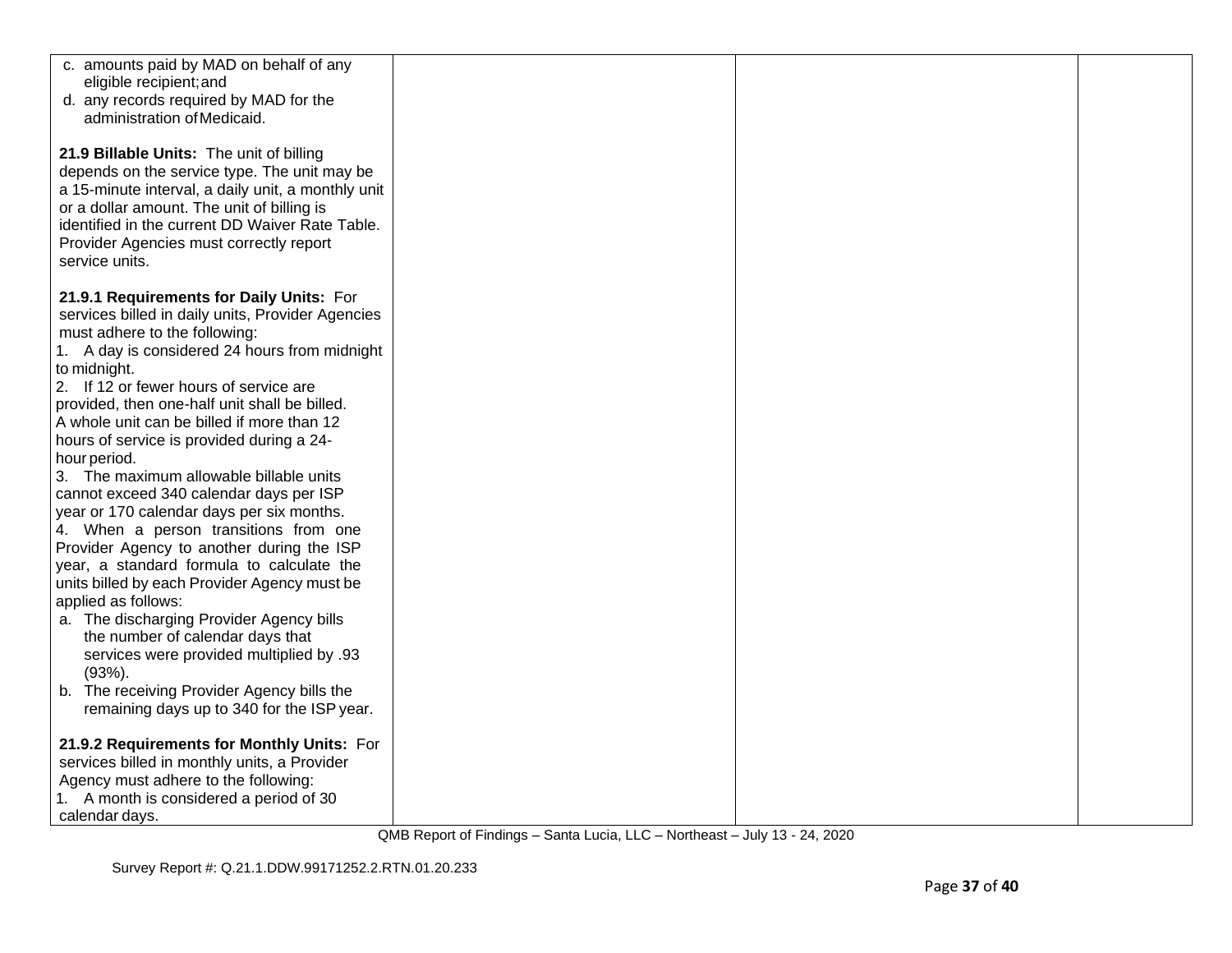| 2. At least one hour of face-to-face              |  |  |
|---------------------------------------------------|--|--|
| billable services shall be provided during        |  |  |
| a calendar month where any portion of a           |  |  |
| monthly unit is billed.                           |  |  |
| 3. Monthly units can be prorated by a half unit.  |  |  |
| 4. Agency transfers not occurring at the          |  |  |
| beginning of the 30-day interval are required     |  |  |
| to be coordinated in the middle of the 30-day     |  |  |
| interval so that the discharging and receiving    |  |  |
| agency receive a half unit.                       |  |  |
|                                                   |  |  |
| 21.9.3 Requirements for 15-minute and             |  |  |
| hourly units: For services billed in 15-minute    |  |  |
| or hourly intervals, Provider Agencies must       |  |  |
| adhere to the following:                          |  |  |
| 1. When time spent providing the service          |  |  |
| is not exactly 15 minutes or one hour,            |  |  |
| Provider Agencies are responsible for             |  |  |
| reporting time correctly following NMAC           |  |  |
| 8.302.2.                                          |  |  |
| 2. Services that last in their entirety less than |  |  |
| eight minutes cannot be billed.                   |  |  |
|                                                   |  |  |
|                                                   |  |  |
|                                                   |  |  |
|                                                   |  |  |
|                                                   |  |  |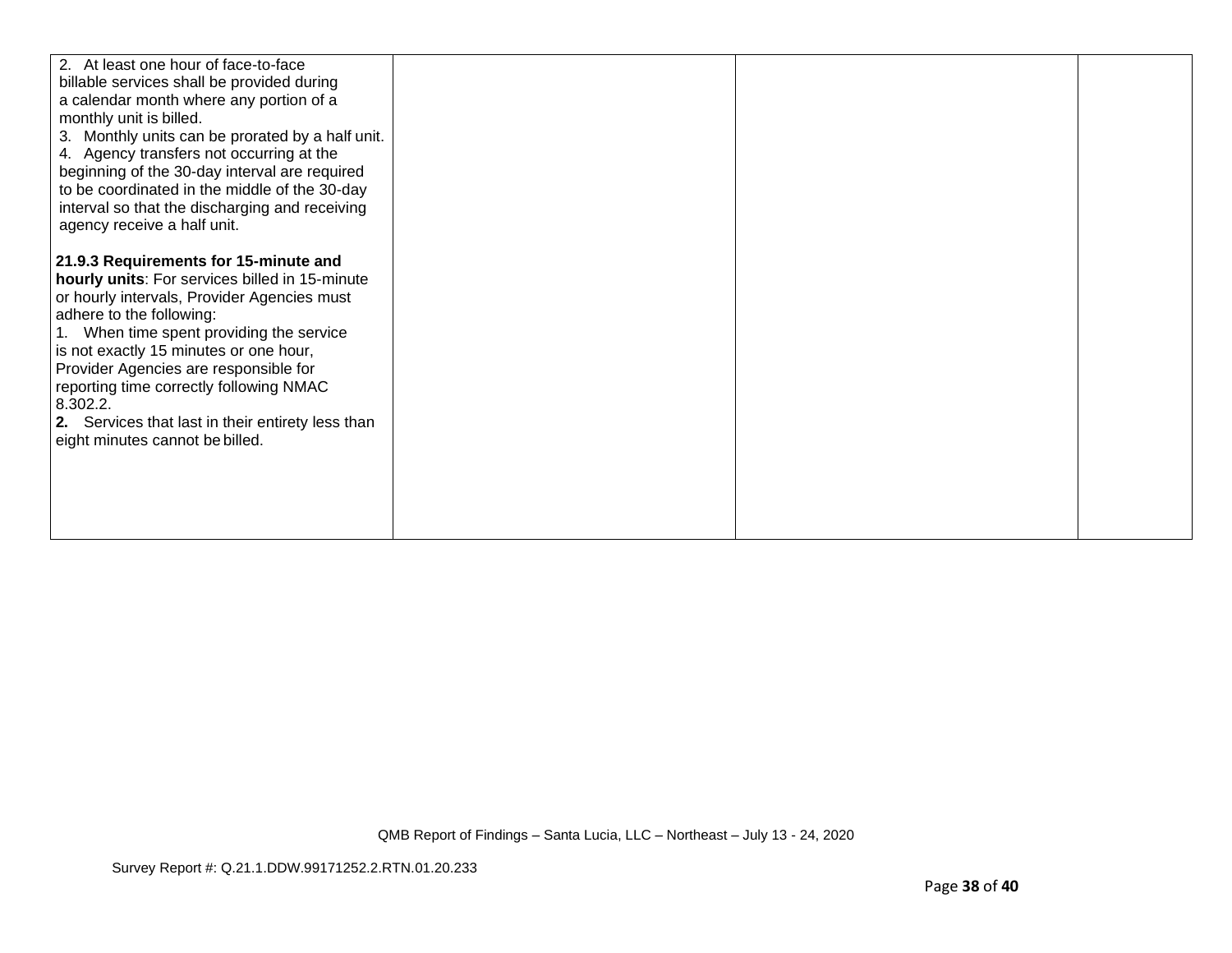MICHELLE LUJAN GRISHAM GOVERNOR



**BILLY J. JIMENEZ ACTING CABINET SECRETARY** 

Date: November 4, 2020

| To:        | Kimberly Corbitt, Executive Director |
|------------|--------------------------------------|
| Provider:  | Santa Lucia, LLC                     |
| Address:   | 1600 Lena Street, Suite B1           |
| State/Zip: | Santa Fe, New Mexico 87505           |

E-mail Address: [kimberlyc@santalucianm.com](mailto:kimberlyc@santalucianm.com)

CC: Sonia Apodaca, Program Director E-mail Address: [SoniaA@santalucianm.com](mailto:SoniaA@santalucianm.com)

Region: Northeast Survey Date: July 13 -24, 2020

Program Surveyed: Developmental Disabilities Waiver

Service Surveyed: *2018:* Family Living, Customized In-Home Supports; Customized Community Supports, and Community Integrated Employment Services

Survey Type: Routine

Dear Ms. Corbitt and Ms. Apodaca:

The Division of Health Improvement/Quality Management Bureau has received, reviewed and approved the supporting documents you submitted for your Plan of Correction. The documents you provided verified that all previously cited survey Deficiencies have been corrected.

# **The Plan of Correction process is now complete.**

# **Furthermore, your agency is now determined to be in Compliance with all Conditions of Participation.**

To maintain ongoing compliance with standards and regulations, continue to use the Quality Assurance (self-auditing) processes you described in your Plan of Correction.

Consistent use of these Quality Assurance processes will enable you to identify and promptly respond to problems, enhance your service delivery, and result in fewer deficiencies cited in future QMB surveys.

Thank you for your cooperation with the Plan of Correction process, for striving to come into compliance with standards and regulations, and for helping to provide the health, safety and personal growth of the people you serve.